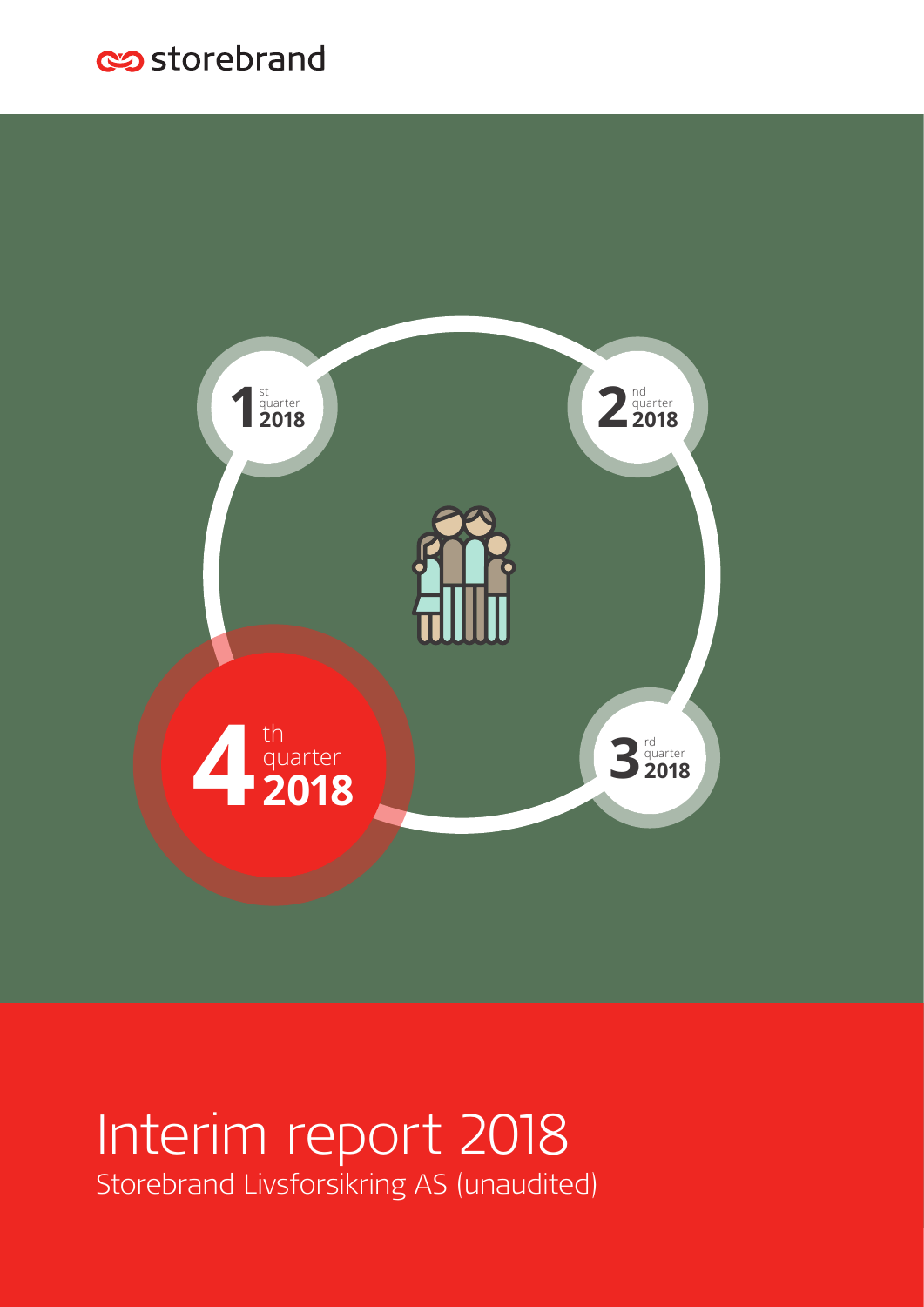## **Contents**

### **FINANCIAL PERFORMANCE SEGMENTS**

| Storebrand Livsforsikring Group by the content of the content of the content of the content of the content of the content of the content of the content of the content of the content of the content of the content of the con |  |
|--------------------------------------------------------------------------------------------------------------------------------------------------------------------------------------------------------------------------------|--|
|                                                                                                                                                                                                                                |  |
|                                                                                                                                                                                                                                |  |
| Guaranteed pension (and a series of the control of the control of the control of the control of the control of the control of the control of the control of the control of the control of the control of the control of the co |  |
|                                                                                                                                                                                                                                |  |
|                                                                                                                                                                                                                                |  |
|                                                                                                                                                                                                                                |  |

### **FINANCIAL STATEMENTS/NOTES**

#### **Notice:**

This document may contain forward-looking statements. By their nature, forward-looking statements involve risk and uncertainty because they relate to future events and circumstances that may be beyond the Storebrand Group's control As a result, the Storebrand Group's actual future financial condition, performance and results may differ materially from the plans, goals and expectations set forth in these forward-looking statements. Important factors that may cause such a difference for the Storebrand Group include, but are not limited to: (i) the macroeconomic development, (ii) change in the competitive climate, (iii) change in the regulatory environment and other government actions and (iv) market related risks such as changes in equity markets, interest rates and exchange rates, and the performance of financial markets generally. The Storebrand Group assumes no responsibility to update any of the forward-looking statements contained in this document or any other forward-looking statements it may make. This document contains alternative performance measures (APM) as defined by The European Securities and Market Authority (ESMA). An overview of APM can be found at www.storebrand.com/ir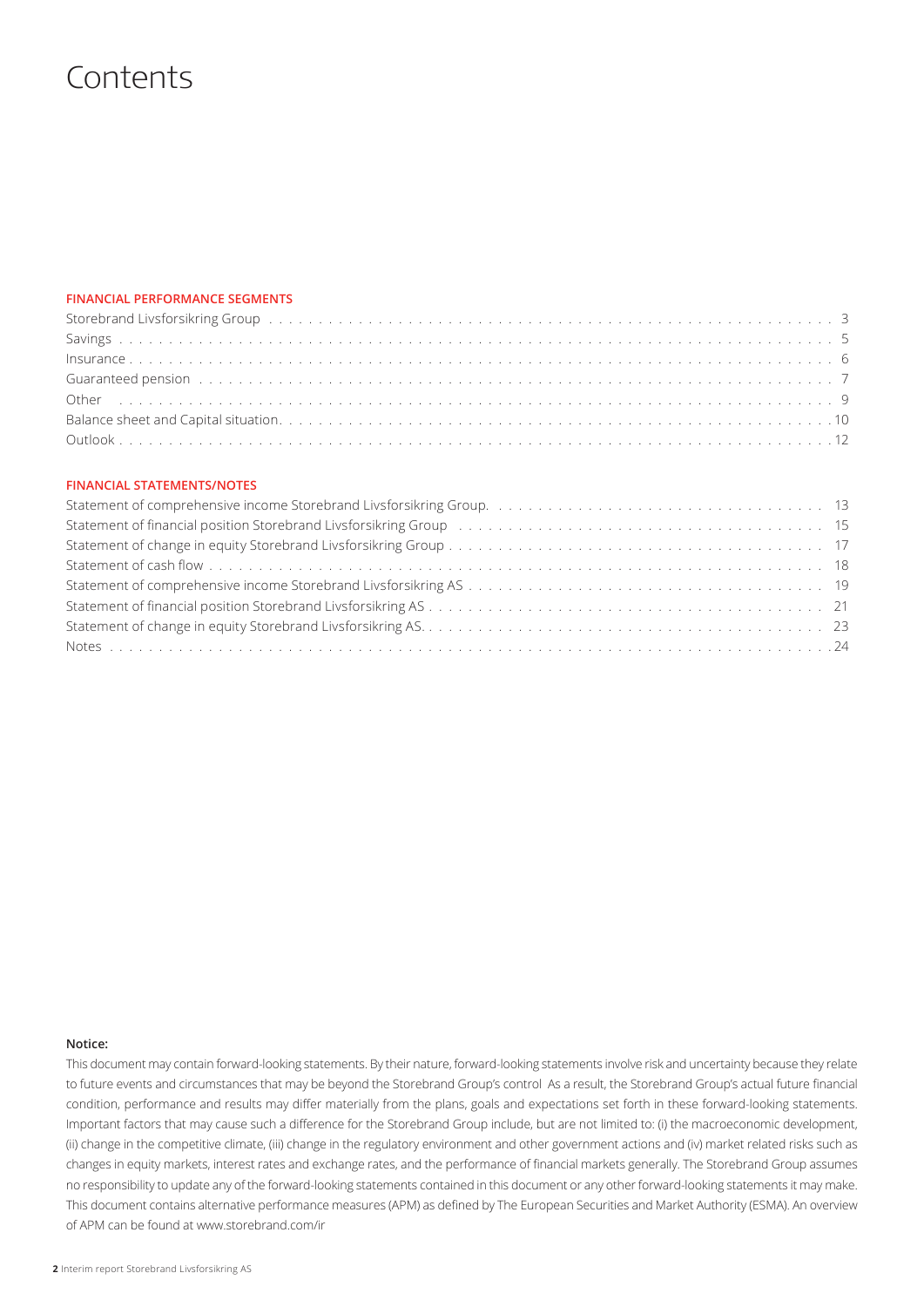# Storebrand Livsforsikring group

Storebrand Livsforsikring AS is a wholly owned subsidiary of the listed company Storebrand ASA. For information about the Storebrand Group's 4<sup>th</sup> quarter result please refer to the Storebrand Group's interim report for the 4<sup>th</sup> quarter of 2018. Storebrand Group's ambition is to be the best provider of pension savings. The Group offers an integrated product range spanning from life insurance, P&C insurance, asset management and banking to private individuals, companies and public sector entities. The Group is divided into the segments Savings, Insurance, Guaranteed Pension and Other.

#### **PROFIT STOREBRAND LIVSFORSIKRING GROUP**

|                                                |                | 2018   |        |        | 2017   | Full Year |          |
|------------------------------------------------|----------------|--------|--------|--------|--------|-----------|----------|
| (NOK million)                                  | Q <sub>4</sub> | Q3     | Q2     | Q1     | Q4     | 2018      | 2017     |
| Fee and administration income                  | 776            | 821    | 800    | 788    | 803    | 3.185     | 3,101    |
| Insurance result                               | 199            | 239    | 274    | 234    | 172    | 947       | 837      |
| Operational expenses                           | $-653$         | $-593$ | $-609$ | $-599$ | $-651$ | $-2.454$  | $-2.424$ |
| Operating profit                               | 322            | 467    | 465    | 423    | 323    | 1,678     | 1,514    |
| Financial items and risk result life & pension | 36             | 148    | 151    | 302    | $-148$ | 637       | 477      |
| Profit before amortisation                     | 358            | 615    | 616    | 725    | 175    | 2,315     | 1,992    |

The profit before amortisation was NOK 358m (NOK 175m) in the 4th quarter. The figures in brachets are from the corresponding period last year. Total fee and administration income amounted to NOK 776m (NOK 803m) for the 4<sup>th</sup> quarter representing a decrease of 2.0% compared to the same period last year, when adjusted for currency changes. For the full year fee-and administration income has increased by 4.1% when ajusted for currency changes. Income within the segment Guaranteed Pension was stable, while the Savings segment increased revenues by 4.5% compared to the same period last year, when adjusted for currency changes. The Insurance result had a total combined ratio of 88% (93%) in the quarter and 81% (88%) for the full year.

The operating costs in the 4<sup>th</sup> quarter were NOK 653m (NOK 651m). The underlying cost control is strong. Volume growth within the Saving segment has resulted in a larger part of the Group's costs being allocated to this segment. Costs in the quarter increased due to write down of IT systems and other minor effects.

Overall, the operating profit increased by 10.8% year to date compared to the same period last year. The 'financial items and risk result' was affected by increased credit spreads which led to lower return in company portfolios in the quarter.

#### **PROFIT STOREBRAND LIVSFORSIKRING GROUP – BY SEGMENTS**

|                            | 2018  |     |                |     |              |       | Full year |
|----------------------------|-------|-----|----------------|-----|--------------|-------|-----------|
| (NOK million)              | Q4    | Q3  | Q <sub>2</sub> | Q1  | Q4           | 2018  | 2017      |
| Savings                    | 118   | 135 | 136            | 112 | 134          | 501   | 536       |
| Insurance                  | 67    | 153 | 179            | 155 | $\mathbf{0}$ | 554   | 462       |
| Guaranteed pensions        | 214   | 292 | 234            | 398 | 31           | 1,138 | 766       |
| Other                      | $-40$ | 35  | 67             | 60  | 10           | 121   | 228       |
| Profit before amortisation | 358   | 615 | 616            | 725 | 175          | 2,315 | 1,992     |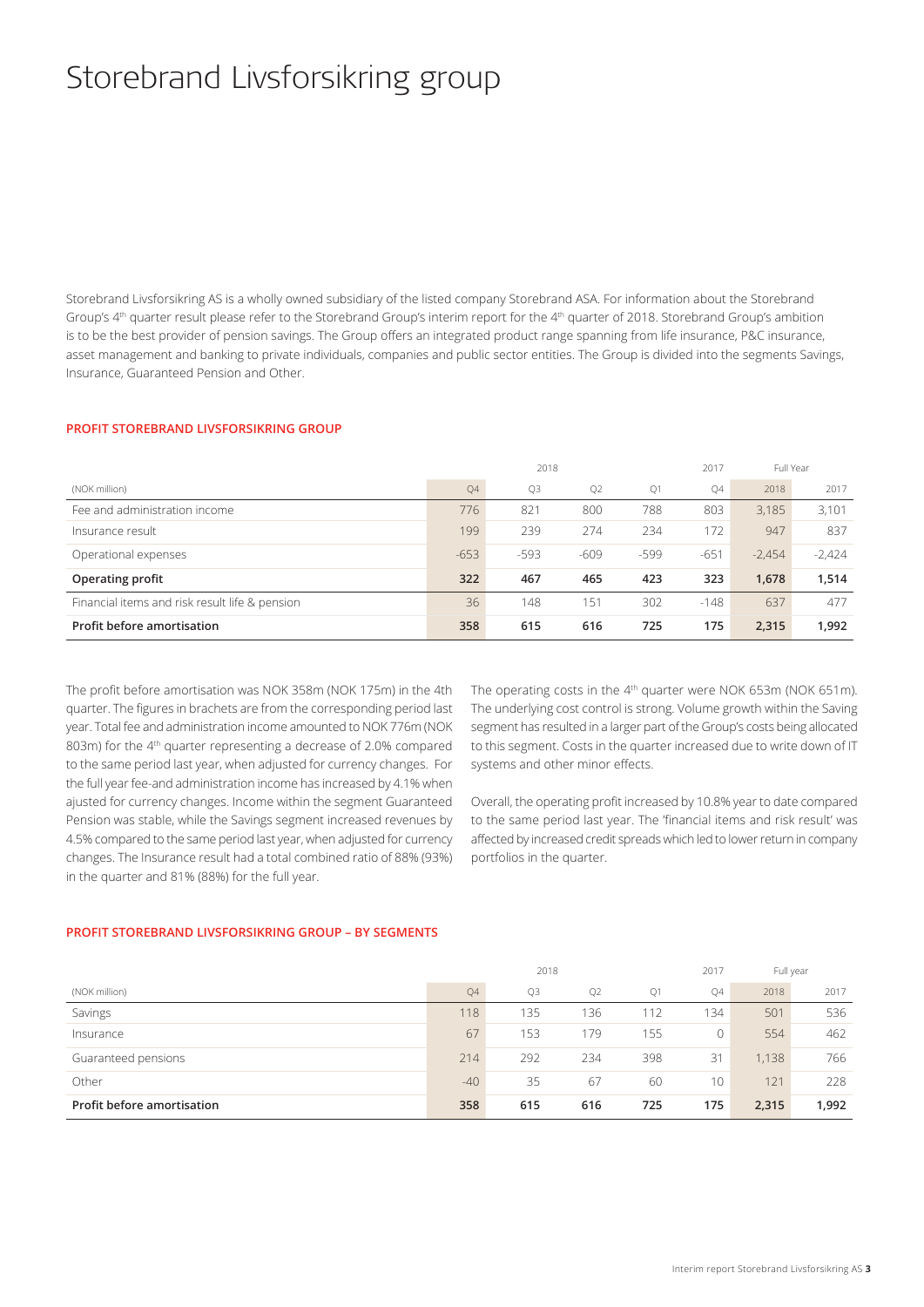The Savings segment reported a profit of NOK 118m (NOK 134m) for the 4th quarter and NOK 501m (NOK 536m) for the full year. Structural growth within Unit linked savings contribute positively to the result. Weak equity markets reduces assets under management and impacts the result. Investments for growth in the retail savings market increase costs in the Norwegian Unit linked business.

The Insurance segment reported a profit of NOK 67m (NOK 0m) for the 4<sup>th</sup> quarter and NOK 554m (NOK 462m) for the full year. The risk result gives a claims ratio of 65% (65%) in the quarter.

The Guaranteed Pension segment achieved a profit before amortisation of NOK 214m (NOK 31m) for the 4<sup>th</sup> quarter and NOK 1,138m (NOK 766m) for 2018. Fee and administration income is reduced by 3% compared with last year. The products within Guaranteed Pension are in long-term runoff and reduced earnings from this segment are expected over time.

The Other segment includes the return in company portfolios which is driven by the interest rate market.

#### **CAPITAL SITUATION AND TAXES**

Storebrand uses the standard model for the calculation of Solvency II. The Storebrand Group's target solvency margin in accordance with the Solvency II regulations is a minimum of 150%, including use of the transitional rules. The solvency margin was calculated to 173% at the end of the 4<sup>th</sup> quarter of 2018, including one percentage point effect from transitional rules. Weak financial markets in the quarter was more than offset by risk management, volatility reducing factors in the solvency regulation and a strong after tax result.

Nordben, a subsidiary of Storebrand Livsforsikring AS, was sold during the 4<sup>th</sup> quarter. The transaction is expected to have a positive impact of 0.8 percentage points on Storebrand Group's solvency margin in 2019.

The Storebrand Livsforsikring group reported a tax income of NOK 1,445m for the 4<sup>th</sup> quarter and NOK 1,088m for the full year 2018. In December 2018, the Norwegian parliament (Stortinget) ratified new tax rules for insurance and pension undertakings effective from 1 January 2018. Storebrand has previously booked a deferred tax liability due to the differences between mark to market values and tax values associated with real estate owned by the customer portfolios. As a consequence of the new rules, the deferred tax liability is reversed, creating a clearer separation between customer assets and shareholders assets. In isolation, the transitional effects leads to a tax income of approximately NOK 1.6 billion for the Group in the 4<sup>th</sup> quarter.

The effective tax rate is influenced by the fact that the Group has operations in countries with tax rates that are different from Norway, and it varies from quarter to quarter depending on each legal entity's contribution to the Group result. The new tax rules imply that customer assets for life insurance companies will be tax neutral and shareholders' part of the result will be taxed in accordance with ordinary tax rules. This will significantly reduce tax risk and volatility for the Group. The tax rate is estimated to be in the range of 20-23% for 2019. For more information on tax see note 9.

#### **MARKET AND SALES PERFORMANCE**

The growth in Unit linked savings is driven by premiums from existing contracts, investment returns and conversion from defined benefit schemes and increased savings rates. Assets under management in the Unit Linked business in Norway increased by NOK 13bn (16%) relative to the 4<sup>th</sup> quarter 2017. In Norway, Storebrand is the market leader in Unit Linked occupational pension with 31.4% of the market share of gross premiums written (at the end of the 3rd quarter 2018). SPP has a market share of 12% in the Swedish market for other occupational pensions ("Övrig Tjänstepension", at the end of 3rd quarter).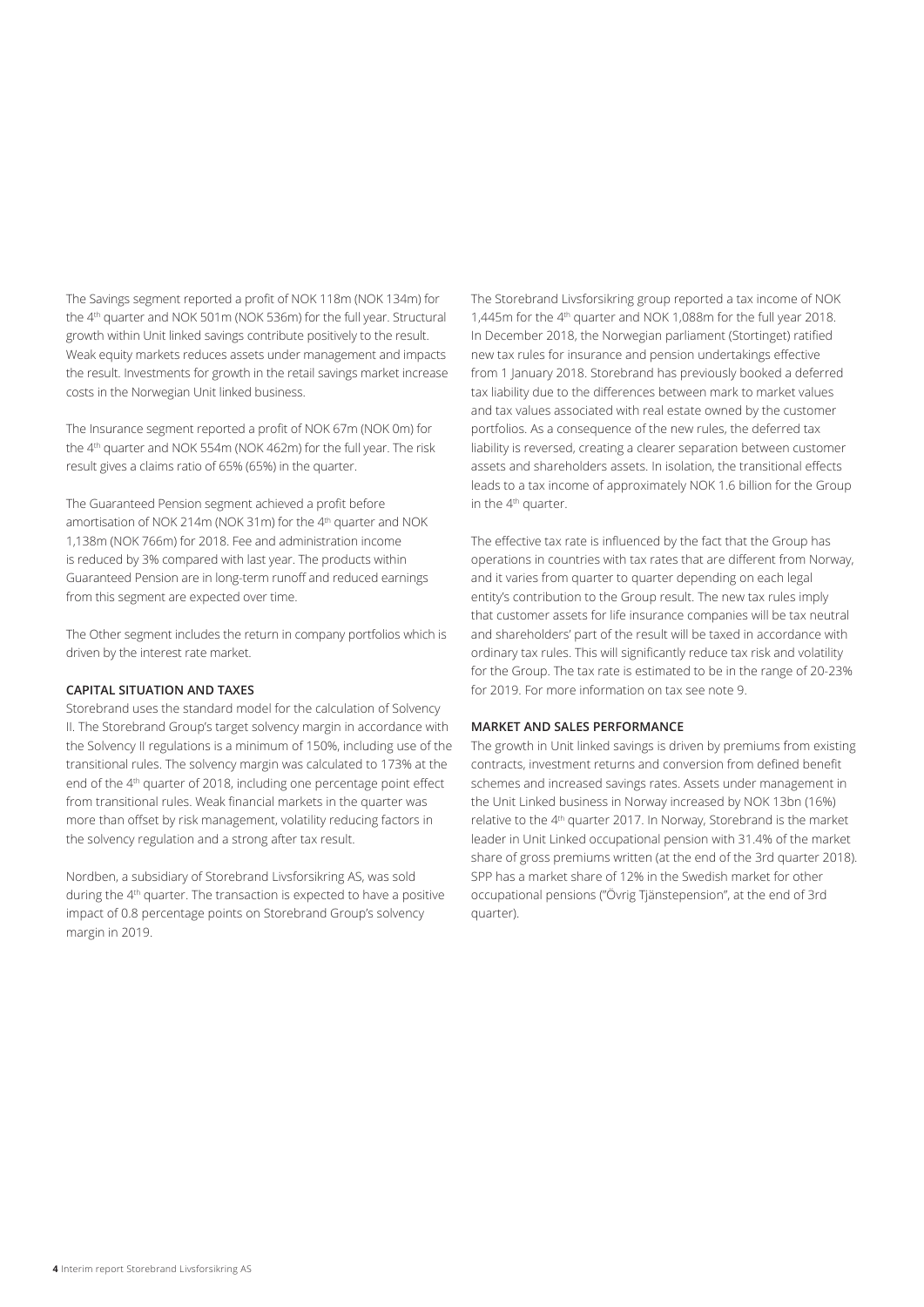## Savings

- Turbulent market conditions leads to decreasing asset under management
- Increased cost due to underlying growth in the business

*The Savings segment includes products for retirement savings with no interest rate guarantees. The segment consists of defined contribution pensions in Norway and Sweden.* 

#### **PROFIT**

|                                                | 2018   |        |                |        |        | Full Year |          |
|------------------------------------------------|--------|--------|----------------|--------|--------|-----------|----------|
| (NOK million)                                  | Q4     | Q3     | O <sub>2</sub> | O1     | Q4     | 2018      | 2017     |
| Fee and administration income                  | 426    | 424    | 406            | 398    | 407    | 1.654     | 1,543    |
| Operational expenses                           | $-298$ | $-283$ | $-267$         | $-280$ | $-273$ | $-1,128$  | $-1,013$ |
| Operating profit                               | 129    | 141    | 138            | 118    | 134    | 526       | 530      |
| Financial items and risk result life & pension | $-11$  | -6     | $-2$           | -6     |        | $-25$     |          |
| Profit before amortisation                     | 118    | 135    | 136            | 112    | 134    | 501       | 536      |

The Savings segment reported a profit before amortisation and tax of NOK 118m (NOK 134m) for for the 4<sup>th</sup> quarter and NOK 501m (NOK 536m) for the full year.

Fee- and administration income increased by 4.5% for the quarter, when adjusted for currency changes. Due to turbulent financial market conditions, asset under management decreased in the quarter and had an impact on fee- and administration income. Customer conversion from defined-benefit to defined-contribution pension schemes, new business and higher savings rates drives income growth. Increased competition contributes to moderate margin pressure for the Norwegian and the Swedish Unit Linked products. For the full year fee- and administration income has increased by 7.6% when adjusted for currency changes.

Operating expenses was NOK 298m for the quarter (NOK 273m) and NOK 1,128m (NOK 1,013m) for the year. The operating expenses increased compared to 2017 due to underlying growth in the business.

#### **BALANCE SHEET AND MARKET TRENDS**

The premiums for non-guaranteed occupational pensions were NOK 4.1bn in the  $4<sup>th</sup>$  quarter. Due to negative return in the  $4<sup>th</sup>$  quarter the total reserves within the Unit Linked business has decreased from the 3rd quarter, but over the last year the total reserves has increased 7% and amounted to NOK 179bn at the end of the quarter. Assets under management in the Unit Linked business in Norway decreased by NOK 5bn (5%) in the quarter, but increased by NOK 13bn (16%) For the year as a whole. The underlying growth is driven by premium payments for existing contracts, returns and conversion from defined benefit schemes. In Norway, Storebrand is the market leader in Unit Linked with 31% of the market share of gross premiums written (at the end of the 3<sup>r</sup> d quarter).

In the Swedish market, SPP is the fourth largest actor in the Other Occupational Pensions segment with a market share of 13.4% measured by premium income from Unit Linked. Customer assets decreased by SEK 2.6bn (3%) in the 4th quarter and SEK 1,6bn (2%) from the previous year.

#### **KEY FIGURES**

|                      |         | 2018    |                |         | 2017    |
|----------------------|---------|---------|----------------|---------|---------|
| (NOK million)        | 04      | O3      | O <sub>2</sub> |         | Q4      |
| Unit Linked Reserves | 179,299 | 187.016 | 187.016        | 178.498 | 171.749 |
| Unit Linked Premiums | 4.086   | 4.096   | 4.096          | 3.892   | 3,947   |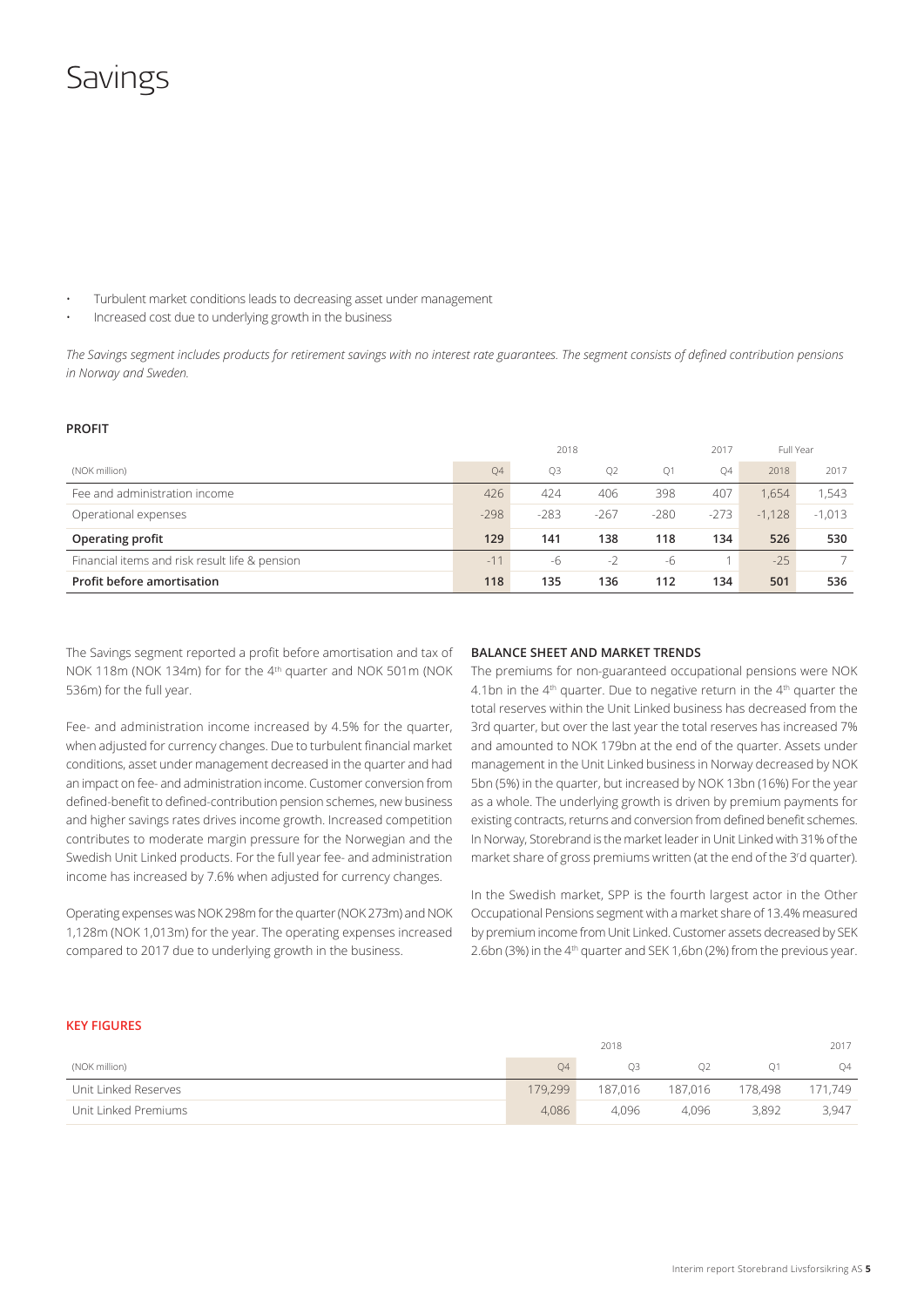## Insurance

Satisfactory risk development

The financial result is negative due to widen spreads

*The Insurance segment provides personal risk products in the Norwegian and Swedish retail market and employee insurance and pensions-related insurance in the Norwegian and Swedish corporate market.*

#### **PROFIT**

|                                                | 2018   |        |        |        | 2017   | Full Year |          |
|------------------------------------------------|--------|--------|--------|--------|--------|-----------|----------|
| (NOK million)                                  | Q4     | Q3     | Q2     | Q1     | Q4     | 2018      | 2017     |
| Insurance result                               | 199    | 239    | 274    | 234    | 172    | 947       | 837      |
| - Insurance premiums f.o.a.                    | 731    | 681    | 680    | 687    | 699    | 2.780     | 2.797    |
| - Claims f.o.a.                                | $-532$ | $-442$ | $-406$ | $-453$ | $-528$ | $-1,833$  | $-1,960$ |
| Operational expenses                           | $-112$ | -99    | $-100$ | -99    | $-124$ | $-411$    | $-472$   |
| Operating profit                               | 87     | 140    | 174    | 135    | 48     | 536       | 365      |
| Financial items and risk result life & pension | $-20$  | 12     | 5      | 20     | $-48$  | 18        | 97       |
| <b>Profit before amortisation</b>              | 67     | 153    | 179    | 155    | 0      | 554       | 462      |

 Insurance delivered a result before amortization of NOK 67m (NOK 0m) for the 4th quarter and NOK 554m (NOK 462m) in 2018. The combined ratio was 88% (93%) in the quarter and 81% (87%) year to date 2018. The 4th quarter is satisfying although higher frequency on claims, higher costs and negative financial result affects the results.

The 4<sup>th</sup> quarter claims ratio was 73% (75%) and the underlying risk development is acceptable. Individual insurance coverage has a good development due to lower disability. Group Life deliver a lower risk result because of one larger claim and higher disability. The risk result for pension related disability insurance is significantly improved.

The cost ratio was 15% (18%) in the  $4<sup>th</sup>$  quarter. Higher costs related to marketing and distribution explains much of the increase from last quarter. Insurance's investment portfolio in Norway amounted to NOK 6.1bn as of the 4th quarter. The financial result is negative due to widen spreads. The Portfolio is primarily invested in fixed income securities with a short to medium duration.<sup>1)</sup>

#### **BALANCE SHEET AND MARKET TRENDS**

Portfolio premium (annual) amounts to NOK 2,655m (NOK 2,704m) in the 4<sup>th</sup> quarter.

For risk cover in connection with defined-contribution pensions in Norway, future growth is expected to be driven by pension related disability insurance and salary growth. The new disability pension regulations, which entered into force on 1 January 2016, have resulted in a lower premium volume.

| <b>PORTFOLIO PREMIUM (ANNUAL)</b>        |           |                | 2017           |                |       |
|------------------------------------------|-----------|----------------|----------------|----------------|-------|
| (NOK million)                            | <b>O4</b> | O <sub>3</sub> | O <sub>2</sub> | O <sub>1</sub> | Q4    |
| Individual life *                        | 645       | 641            | 641            | 641            | 642   |
| Group life **                            | 872       | 889            | 889            | 898            | 899   |
| Pension related disability insurance *** | 1.138     | 1.155          | 1.155          | 1.163          | 1.164 |
| Portfolio premium                        | 2,655     | 2,685          | 2,685          | 2,701          | 2,704 |

\* *Individual life disability insurance \*\* Group disability, workers compensation insurance \*\*\* DC disability risk premium Norway and disability risk Sweden*

| <b>KEY FIGURES</b>    |                          | 2017           |      |     |           |
|-----------------------|--------------------------|----------------|------|-----|-----------|
| (NOK million)         | <b>Q4</b>                | O <sub>3</sub> | Q2   | O1  | <b>Q4</b> |
| Claims ratio          | 73%<br>66%<br>65%<br>60% |                |      |     | 75%       |
| Cost ratio            | 15%                      | 15%            | 15%  | 14% | 18%       |
| <b>Combined ratio</b> | 88%                      | 79%            | 74 % | 80% | 93%       |

1) NOK 2.5bn of the investment portfolio is linked to disability coverages where the investment result goes to the customer reserves and not as a result element in the P&L.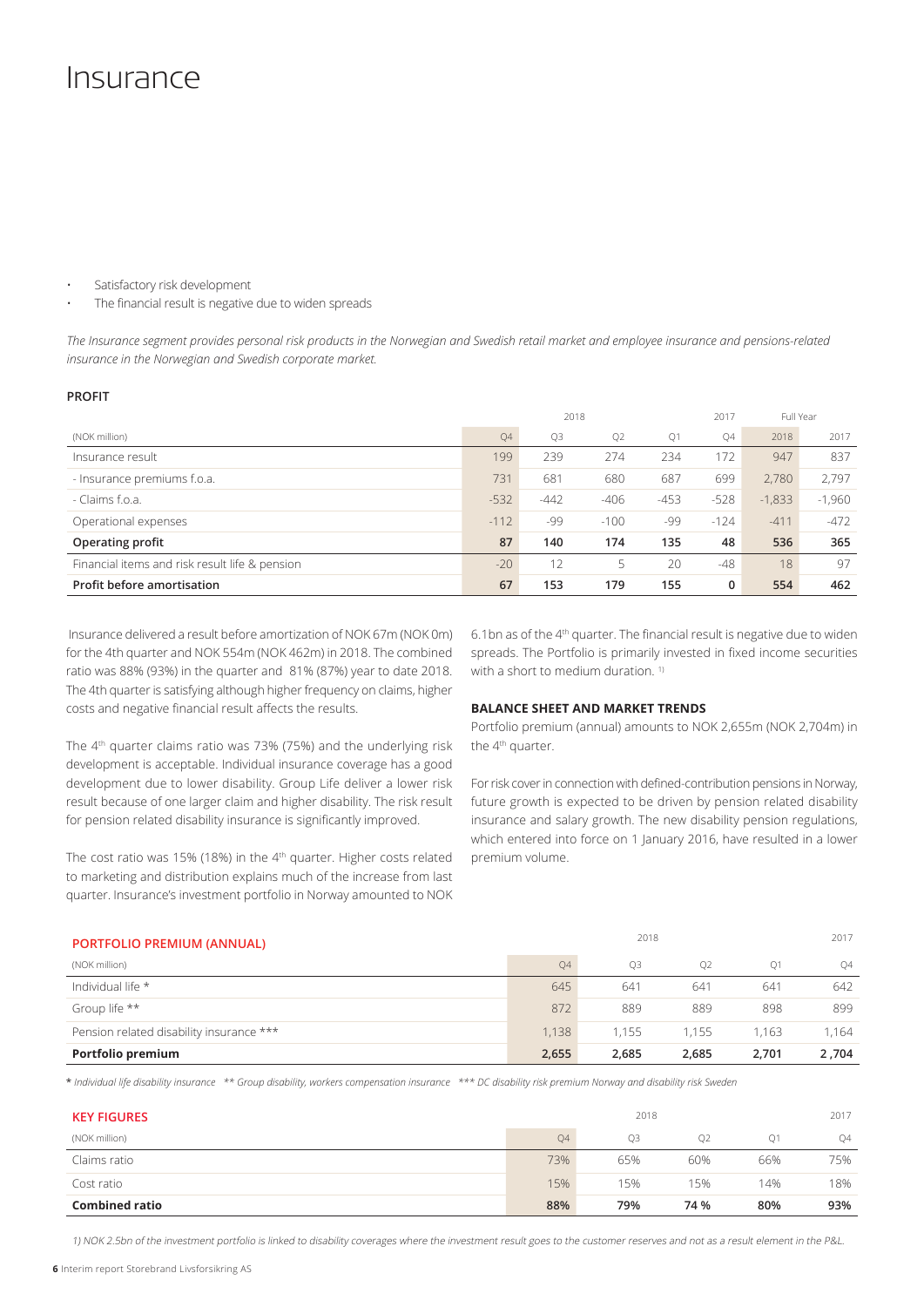## Guaranteed pension

- Income reduction in line with strategy and product run-off
- Altogether stable profit sharing and risk results

*The Guaranteed Pension segment includes long-term pension savings products that give customers a guaranteed rate of return. The area includes defined benefit pensions in Norway and Sweden, paid-up policies and individual capital and pension insurances.*

#### **PROFIT**

|                                                |           | 2018           |                |                | 2017   |        | Full Year |
|------------------------------------------------|-----------|----------------|----------------|----------------|--------|--------|-----------|
| (NOK million)                                  | <b>O4</b> | O <sub>3</sub> | O <sub>2</sub> | O <sub>1</sub> | 04     | 2018   | 2017      |
| Fee and administration income                  | 334       | 369            | 370            | 368            | 376    | 1.441  | 1,483     |
| Operational expenses                           | $-226$    | $-181$         | $-218$         | $-203$         | $-240$ | $-828$ | -889      |
| Operating profit                               | 108       | 188            | 153            | 165            | 136    | 614    | 595       |
| Financial items and risk result life & pension | 106       | 105            | 81             | 233            | $-105$ | 525    |           |
| Profit before amortisation                     | 214       | 292            | 234            | 398            | 31     | 1.138  | 766       |

Guaranteed Pension achieved a profit before amortisation of NOK 214m (NOK 31m) for the 4th quarter and NOK 1,138m year to date (NOK 766m).

Fee and administration income has performed consistent with the fact that a large part of the portfolio is mature and in long-term decline. Income was NOK 334m (NOK 376m) for the 4<sup>th</sup> quarter and NOK 1,441m for the full year (NOK 1,483m). The paid-up policies fee income had a negative non-recurring effect of close to NOK 40m in the quarter due to accounting accruals and process provisions.

The operating costs are gradually being reduced due to the area being in long-term decline and amounted to NOK 226m (NOK 240m) for the 4<sup>th</sup> quarter and NOK 828m year to date (NOK 889m).

The risk result life & pensions was NOK 58m (NOK 18m) for the 4th quarter and NOK 191m year to date (NOK 67m). For the 4th quarter the risk result in the Norwegian business was satisfactory at NOK 52m (NOK 0m) based on improved portfolio and satisfactory disability development. In the Swedish business the risk result was stable.

The result from profit sharing and loan losses consists of profit sharing and financial effects. The result was NOK 48m (minus NOK 123m) for the 4th quarter and NOK 333m for 2018 in total (NOK 104m). The full year result was mainly generated in the Swedish business. In the 4<sup>th</sup> quarter isolated the profit came predominantly from the Norwegian business due to distributable returns in the individual and paid-up policies products. Profit sharing in SPP was moderate in the quarter.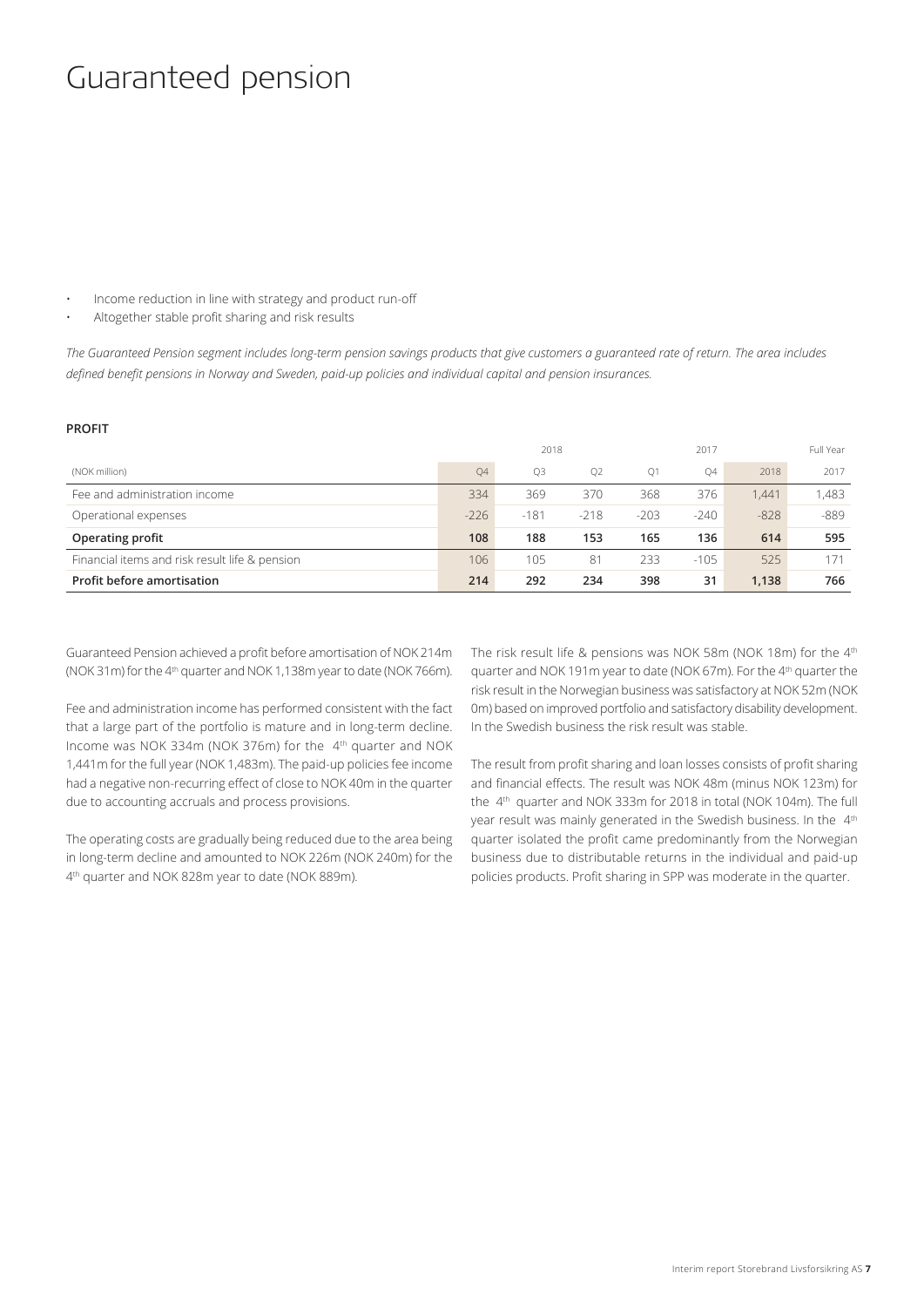### **BALANCE SHEET AND MARKET TRENDS**

The majority of products are closed for new business, and the customers' choice about transferring from guaranteed to non-guaranteed products is in line with the Group's strategy. As of the 4<sup>th</sup> quarter, customer reserves for guaranteed pensions amounted to NOK 261bn, which is a decrease of NOK 3.8bn year to date. The total premium income for guaranteed pensions (excluding transfers) was NOK 1.1bn (NOK 1.0bn) for the 4<sup>th</sup> quarter and NOK 5.3bn year to date (NOK 5.2bn).

In the Norwegian business, paid-up policies was the only guaranteed pension portfolio experiencing growth, which amounted to NOK 133bn as of the 4<sup>th</sup> quarter. This is an increase of NOK 4.9bn year to date. Since 2014, customers have been given the choice to convert from traditional

paid-up policies to paid-up policies with investment choice. Conversions amounted to NOK 350m year to date. Paid-up policies with investment choice are included in the Savings segment. Reserves for defined-benefit pensions in Norway amounted to NOK 33bn at the end of the 4<sup>th</sup> quarter, a decline of NOK 3.2bn year to date.

Guaranteed portfolios in the Swedish business totalled NOK 81bn as of the 4th quarter, a reduction of NOK 4.5bn year to date. About half of the reduction is attributed to changes in the SEK/NOK exchange rate.

#### **KEY FIGURES**

|                                                     |         |         | 2017           |                |         |
|-----------------------------------------------------|---------|---------|----------------|----------------|---------|
| (NOK million)                                       | Q4      | O3      | O <sub>2</sub> | O <sub>1</sub> | O4      |
| Guaranteed reserves                                 | 260,573 | 257.570 | 257.783        | 259,426        | 264,320 |
| Guaranteed reserves in % of total reserves          | 59.2%   | 57.9%   | 59.1%          | 60.2%          | 61.2%   |
| Transfer out of guaranteed reserves                 | 10      | 24      | 13             | 118            | 117     |
| Buffer capital in % of customer reserves Storebrand | 6.4%    | 6.6%    | 6.5%           | 6.2%           | 7.2%    |
| Buffer capital in % of customer reserves SPP        | 8.7%    | 9.6%    | 8.8%           | 9.0%           | 9.0%    |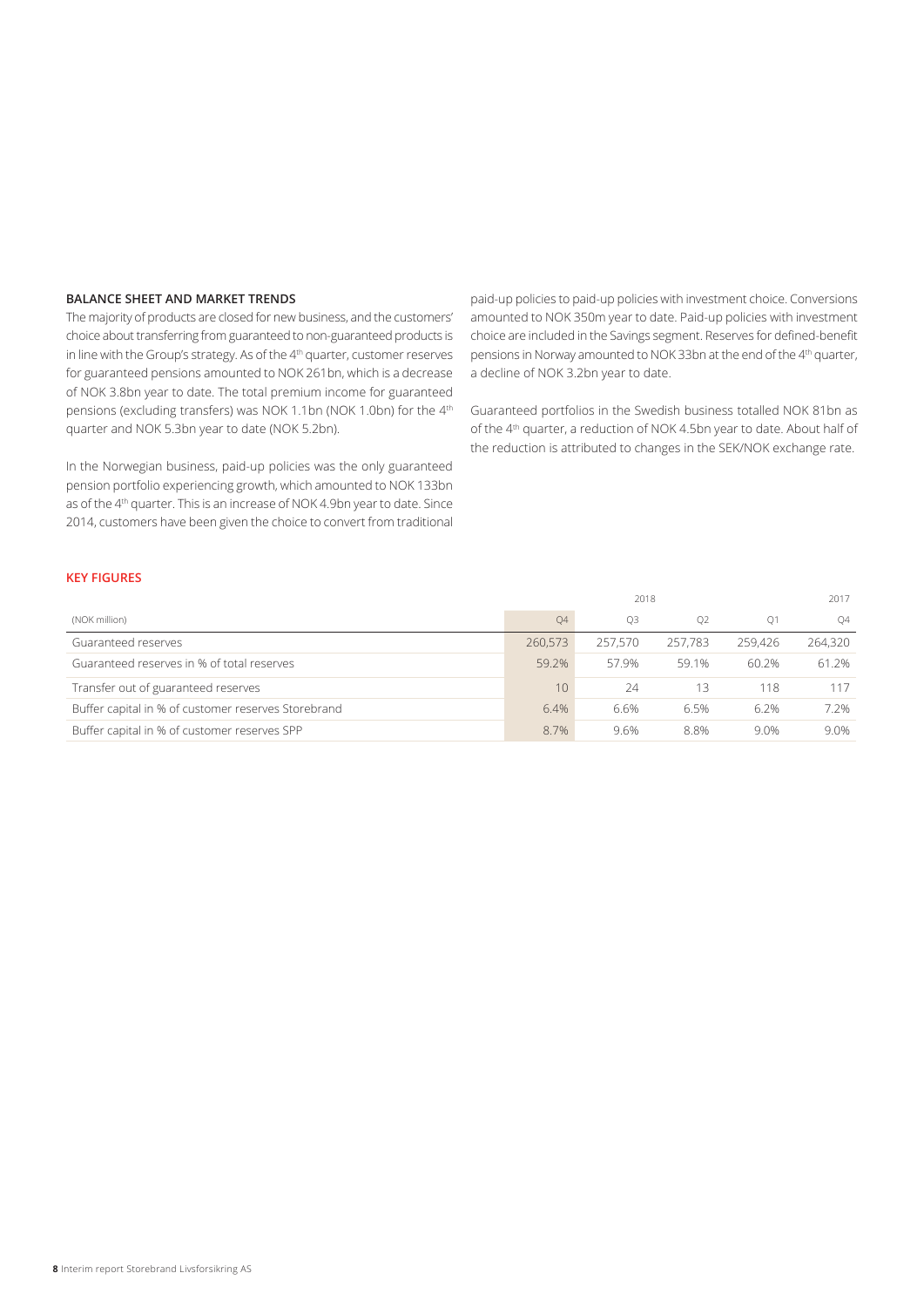# Other

*Under Other, the company portfolios and smaller daughter companies with Storebrand Life Insurance and SPP are reported. In addition, the result associated with the activities at BenCo is included.*

### **PROFIT**

|                                                | 2018<br>2017 |                |                |                |        | Full Year      |       |
|------------------------------------------------|--------------|----------------|----------------|----------------|--------|----------------|-------|
| (NOK million)                                  | 04           | O <sub>3</sub> | O <sub>2</sub> | O <sub>1</sub> | Q4     | 2018           | 2017  |
| Fee and administration income                  | 16           | 27             | 24             | 22             | 20     | 89             | 75    |
| Operational expenses                           | $-18$        | $-29$          | $-24$          | $-17$          | $-1.5$ | $-88$          | $-50$ |
| Operating profit                               | $-2$         | $-2$           | 0              | 5              | 6      | $\overline{2}$ | 25    |
| Financial items and risk result life & pension | $-39$        | 37             | 67             | 55             | 4      | 120            | 203   |
| Profit before amortisation                     | $-40$        | 35             | 67             | 60             | 10     | 121            | 228   |

The Other segment reported a profit of minus NOK 40m (NOK 10m) for the 4<sup>th</sup> quarter and NOK 121m (NOK 228m) for the full year. Fee and administration income is associated to Benco's business being wound down over a long-term.

The financial result for the Other segment includes the company portfolios of SPP and Storebrand Life Insurance as well as the net result for subsidiaries.

The Storebrand Life Insurance Group is funded by a combination of equity and subordinated loans. Given the interest rate level at the end of the 4th quarter, interest expenses of approximately NOK 80m per quarter are expected. The company portfolios in the Norwegian and Swedish life insurance companies amounted to NOK 23.9bn at end of the quarter.

The investments are primarily in interest-bearing securities, with short maturities, in both Norway and Sweden. The Norwegian company portfolio reported a return of 1.87% for the year. The Swedish company portfolio provided a return of minus 0.67% in the year.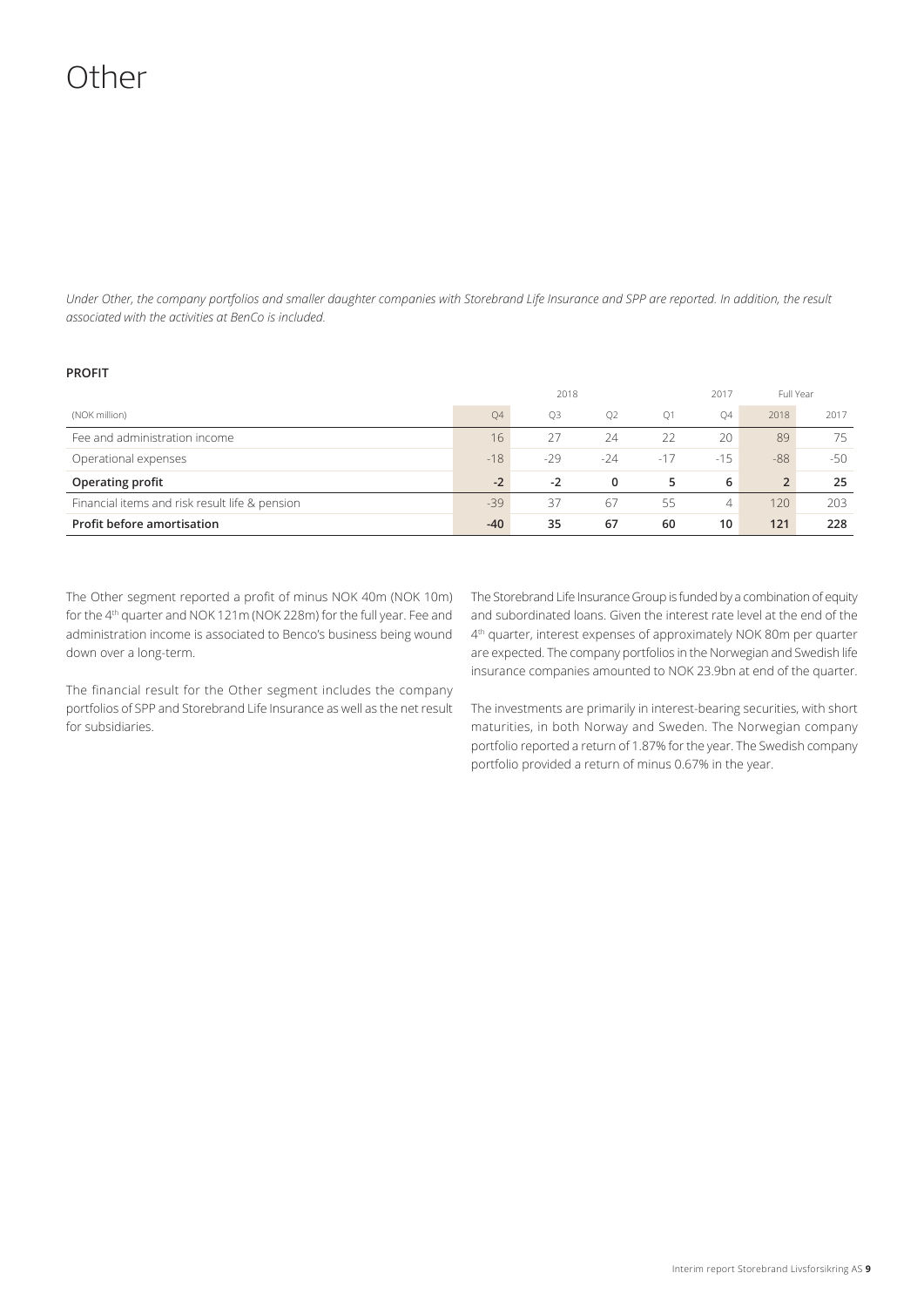## Balance sheet and capital situation

*Continuous monitoring and active risk management is a core area of Storebrand's business. Risk and solidity are both followed up on at the Group level and in the legal entities. Regulatory requirements for financial strength and risk management follow the legal entities to a large extent. The section is thus divided up by legal entities.* 

#### **STOREBRAND LIVSFORSIKRING GROUP**

The Solidity capital<sup>1)</sup> measures the amount of IFRS capital available to cover customer liabilities. The solidity capital amounted to NOK 59.0bn at the end of 4<sup>th</sup> quarter 2018, an increase of NOK 1.3bn in 4<sup>th</sup> quarter and a decrease of NOK 5.0bn year to date. The change in the quarter is due to decreased customer buffers in the Swedish and Norwegian business, positive result and dividend paid to Storebrand ASA. A subordinated loan of NOK 1.5bn was called in the 2<sup>nd</sup> quarter.

#### **STORBRAND LIVSFORSIKRING AS**

The market value adjustment reserve decreased during the 4<sup>th</sup> quarter by NOK 0.6bn and NOK 1.5bn year to date and amounted to NOK 2.2bn at the end of the 4th quarter of 2018. The additional statutory reserves increased during 4<sup>th</sup> quarter by 0.2bn and year to date due to preliminary application of the investment return and amounted to NOK 8.5bn at the end of the 4<sup>th</sup> quarter of 2018. The excess value of bonds and loans valued at amortised cost are almost unchanged in the 4th quarter, decreased by NOK 3.5bn year to date and amounted to NOK 5.0bn at the end of the 4th quarter 2018 due to increases in interest rates. The excess value of bonds and loans at amortised cost is not included in the financial statements.

#### **ALLOCATION OF GUARANTEED CUSTOMER ASSETS**

Customer assets decreased by NOK 6.2bn in the 4<sup>th</sup> quarter due to negative returns and an increase of NOK 13.8bn year to date due to positive returns and acquisition of Storebrand Silver's pension portfolio in 1st quarter. Customer assets within non-guaranteed savings decreased NOK 5.1bn during the 4th quarter and had an increase of NOK 13.1bn year to date. Guaranteed customer assets decreased by NOK 1.1bn in the 4<sup>th</sup> quarter and increased by NOK 0.7 year to date.



#### **CUSTOMER BUFFERS**



<sup>1)</sup> Consists of equity, subordinated loan capital, market value adjustment reserve, risk equalisation reserve, unrealised gains/losses on bonds and loans at amortised cost, additional statutory reserves, conditional bonuses.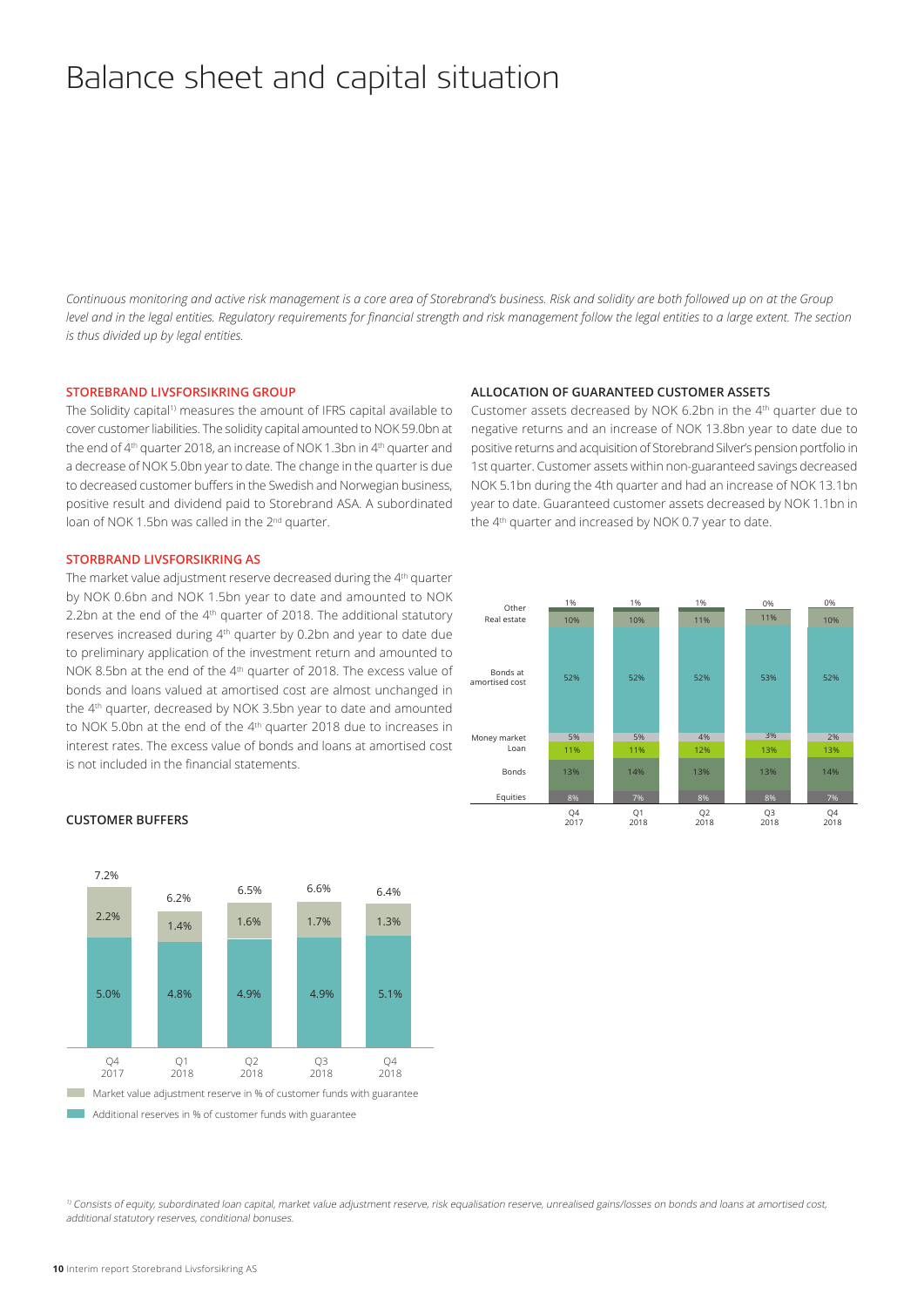

The buffer capital amounted to SEK 6.6bn (SEK 7.3bn in the third quarter) at the close of the 4<sup>th</sup> quarter.

#### **ALLOCATION OF GUARANTEED CUSTOMER ASSETS**

Total assets under management in SPP were SEK 168bn for the 4th quarter. This corresponds to an decrease of 1% compared with the 4<sup>th</sup> quarter of 2017. For customer assets in non-guaranteed savings, assets under management totaled SEK 88bn (SEK 97bn) at the end of 4<sup>th</sup> quarter, which corresponds to an increase of 0.3%, compared with the 4<sup>th</sup> quarter of 2017.

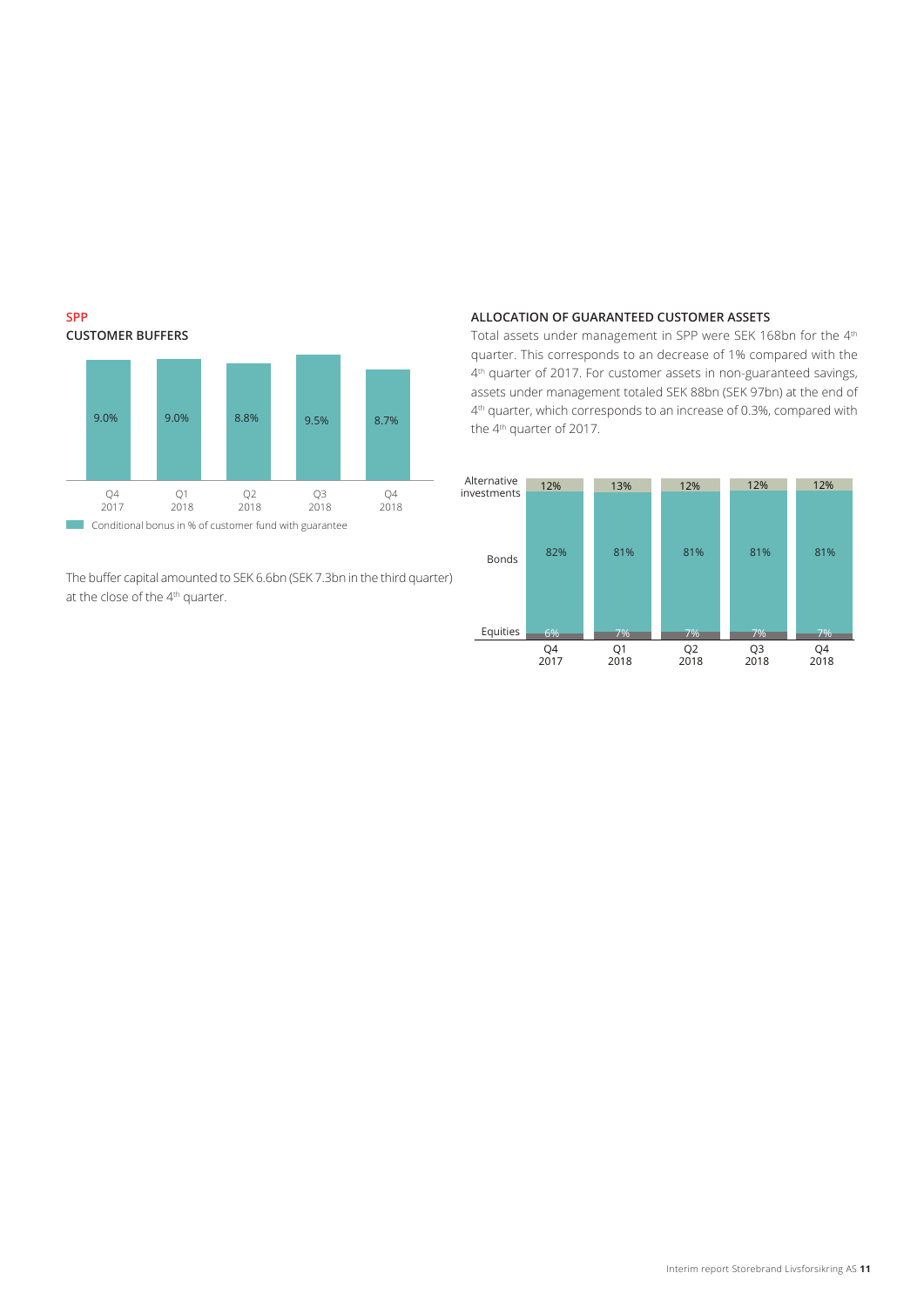## Outlook

#### **STRATEGY**

Storebrand follows a twofold strategy. First, Storebrand aims to build a world class Savings Group supported by Insurance. Storebrand is the market leader in pension solutions to Norwegian businesses and a challenger in the Swedish market, and uniquely positioned in the growing retail savings market. Second, through cost control and disciplined use of capital Storebrand aims to increase return to shareholders.

#### **FINANCIAL PERFORMANCE**

The market for defined-contribution pensions is growing, and Storebrand's total reserves within Unit Linked increased by 18% in the last 12 months. Continued good growth for defined-contribution pensions is expected in the future. The loyalty program for employees with companies that have a pension scheme at Storebrand remains an important area of focus. The competition in the market has resulted in pressure on margins within these segments. This in turn sets requirements for cost reductions and efficiency improvements in distribution and product solutions to achieve continued profitable growth. In order to realize the ambitions in the retail market, sales must continue to increase.

The Guaranteed Pension segment is in long term runoff and the reserves for the Guaranteed Defined Benefit solutions are decreasing. However, there is continued growth in the reserves linked to paid-up policies due to companies choosing to convert existing defined-benefit schemes to defined-contribution schemes. It is expected that the growth in paid-up policies will decline in the the next few years and that there will be flat growth in reserves over several years before the reserves start to fall. The portfolio of paid-up policies makes a limited contribution towards the Group results with the present interest rates. Guaranteed reserves represent an increasingly smaller share of the Group's total pension reserves and were 59.1% at the end of the quarter, a 4.1%-point reduction from the previous year.

#### **RISK**

Market risk is the Group's biggest risk. In the Board's self-assessment of risk and solvency (ORSA) process, developments in interest rates, credit spreads, and equity and property values are considered to be the biggest risks that influence the solvency of the Group. Storebrand has adapted to the low interest rates by increasing duration in portfolios and building up buffer capital. The level of the average annual interest rate guarantee is gradually reduced as older policies with higher guarantees are phased out. In the long term, continued low interest rates will represent a risk for products with guaranteed high interest rates. Storebrand has adjusted its asset allocation by building a robust portfolio with bonds at amortised cost to achieve the guaranteed interest rate. For insurance risk, increased longevity and the development in disability are the factors that have greatest influence on solvency. Operational risk may have an effect on solvency. The risk is closely monitored.

#### **INDIVIDUAL PENSION ACCOUNT**

The Norwegian Ministry of Finance has presented a bill to the Norwegian parliament (Stortinget) proposing a scheme for individual pension accounts. The bill is expected to be passed this spring. The proposal

is based on existing pension accounts in active defined contribution schemes. Defined contribution capital certificates issued by previous employers ("pensjonskapitalbevis") will be transferred into the active scheme based on a principle of "negative acceptance". This means the holder of a certificate has to make an active choice to stay with its current provider. Individuals will be able to transfer the pension account (both current and former earnings) to other providers. Connecting the active schemes and the capital certificates will increase margin pressure. Storebrand currently has a higher market share for active defined contribution schemes than for certificates from such schemes. We would therefore expect some new net inflows of certificates as a result of the proposed changes.

#### **NEW PUBLIC SERVICE PENSION**

The Ministry of Labour and Social Affairs has reached an agreement with the labour market parties on a new occupational pension schemes for the public sector. The existing defined benefit scheme will be closed, so that only employees born in 1962 and earlier will continue in the old scheme. Employees born in 1963 and later will earn new pension rights in a hybrid-based scheme from 2020. The market is larger than the private sector market Storebrand is active in today. Storebrand is considering business opportunities related to the new product.

#### **GUARANTEED PENSION REGULATION**

The Ministry of Finance has asked the Financial Supervisory Authority to provide proposals for changes in guaranteed pension regulation to follow up the Working Group Report which was published in September 2018.

The interdepartmental working group with participants from the Ministry of Finance, the Ministry of Labour and Social Affairs and the Financial Supervisory Authority of Norway, proposed changes in regulation for guaranteed pension products, including paid-up policies.

The Working Group assessed the regulations for profit sharing and buffer building, as well as rules regulating the transfer of pension assets between providers. Changes in these parameters leading to more long term investment strategies are expected to have positive effects for customers and shareholders. The Financial Supervisory Authority has been asked to consider all regulatory changes considered by the working group, also those that were not recommended by the working group such as making it possible for life insurers to cover annual interest rate guarantees with loaned equity if returns or buffers are not adequate. The Financial Supervisory Authority's proposals shall be ready by summer 2019. We expect that The Ministry of Finance will then consider which proposals to present for the Storting (parliament) after a public hearing.

Lysaker, 12 February 2019 Board of directors Storebrand Livsforsikring AS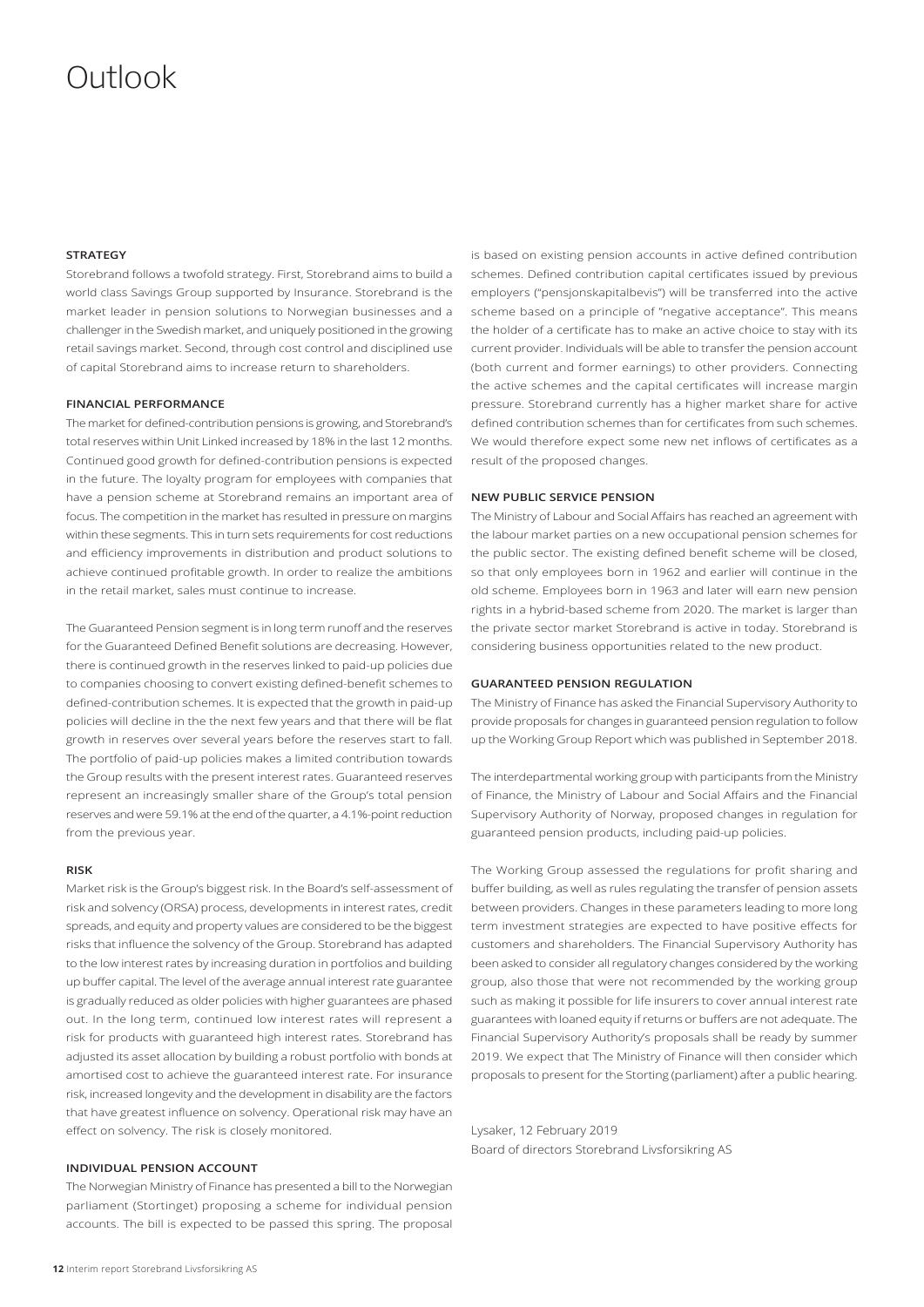## Storebrand Livsforsikring group Statement of comprehensive income

|                                                                                            | Q4             |                | $1.1 - 31.12$ |                |
|--------------------------------------------------------------------------------------------|----------------|----------------|---------------|----------------|
| (NOK million)                                                                              | 2018           | 2017           | 2018          | 2017           |
| <b>TECHNICAL ACCOUNT</b>                                                                   |                |                |               |                |
| Gross premiums written                                                                     | 5,647          | 5,487          | 24,027        | 23,173         |
| Reinsurance premiums ceded                                                                 | $-1$           | -3             | $-25$         | $-54$          |
| Premium reserves transferred from other companies                                          | 1,004          | 547            | 4,566         | 2,457          |
| Premiums for own account                                                                   | 6,649          | 6,031          | 28,568        | 25,577         |
|                                                                                            |                |                |               |                |
| Income from investments in subsidiaries, associated companies and                          |                |                |               |                |
| joint ventures companies                                                                   | 8              | 58             | 254           | 210            |
| Interest income and dividends etc. from financial assets                                   | 1,807          | 3,420          | 7,350         | 7,164          |
| Net operating income from properties                                                       | 225            | 257            | 903           | 976            |
| Changes in investment value                                                                | $-1,295$       | $-1,221$       | $-2,300$      | 1,775          |
| Realised gains and losses on investments                                                   | $-502$         | 1,182          | $\mathbf 1$   | 3,076          |
| Total net income from investments in the collective portfolio                              | 242            | 3,695          | 6,207         | 13,200         |
|                                                                                            |                |                |               |                |
| Income from investments in subsidiaries, associated companies and joint ventures companies | $\mathbf{1}$   | 2              | 49            | 22             |
| Interest income and dividends etc. from financial assets                                   | 578            | 1,627          | 570           | 1,598          |
| Net operating income from properties                                                       | 30             | 29             | 127           | 106            |
| Changes in investment value                                                                | $-16,402$      | 2,961          | $-7,624$      | 10,698         |
|                                                                                            | $-350$         | 447            | 480           | 2,525          |
| Realised gains and losses on investments                                                   |                |                |               |                |
| Total net income from investments in the investment selection portfolio                    | $-16, 143$     | 5,065          | $-6,398$      | 14,950         |
|                                                                                            |                |                |               |                |
| Other insurance related income                                                             | 464            | 749            | 2,238         | 1,963          |
|                                                                                            |                |                |               |                |
| Gross claims paid                                                                          | $-4,790$       | $-4,715$       | $-19,223$     | $-18,802$      |
| Claims paid - reinsurance                                                                  | 53             | $-10$          | 76            | 35             |
| Premium reserves etc. transferred to other companies                                       | $-1,126$       | $-822$         | $-5,265$      | $-5,452$       |
| Claims for own account                                                                     | $-5,863$       | $-5,546$       | $-24,413$     | $-24,219$      |
| To (from) premium reserve, gross                                                           | 807            | $-1,370$       | 2,309         | 1,205          |
| To/from additional statutory reserves                                                      | $-118$         | $-1,448$       | $-52$         | $-1,376$       |
| Change in value adjustment fund                                                            | 596            | $-1,603$       | 1,462         | $-1,024$       |
| Change in premium fund, deposit fund and the pension surplus fund                          | $-3$           | -6             | $-5$          | $-23$          |
| To/from technical reserves for non-life insurance business                                 | $\overline{4}$ | 25             | $-5$          | 9              |
| Change in conditional bonus                                                                | 1,095          | 350            | 336           | $-1,527$       |
| Transfer of additional statutory reserves and value adjustment fund from other             |                |                |               |                |
| insurance companies/pension funds                                                          | -4             | -4             | $-16$         | -16            |
| Changes in insurance obligations recognised in the Profit and Loss Account                 |                |                |               |                |
| - contractual obligations                                                                  | 2,376          | $-4,056$       | 4,028         | $-2,752$       |
| Change in pension capital                                                                  | 13,276         | $-7,775$       | $-4,922$      | $-23,673$      |
| Changes in insurance obligations recognised in the Profit and Loss Account - investment    |                |                |               |                |
| portfolio separately                                                                       | 13,276         | $-7,775$       | $-4,922$      | $-23,673$      |
| Profit on investment result                                                                | $-162$         | $-441$         | $-162$        | -441           |
| Risk result allocated to insurance contracts                                               | $-194$         | $\overline{4}$ | $-194$        | $\overline{4}$ |
| Other allocation of profit                                                                 | $-60$          | $-133$         | $-63$         | $-129$         |
| Uanallocated profit                                                                        | 722            | 3,306          |               |                |
| Funds allocated to insurance contracts                                                     | 306            | 2,736          | $-419$        | -566           |
| Management expenses                                                                        | $-53$          | $-51$          | $-209$        | $-221$         |
| Selling expenses                                                                           | $-213$         | $-189$         | $-739$        | -727           |
| Change in pre-paid direct selling expenses                                                 | 9              |                | 27            | 8              |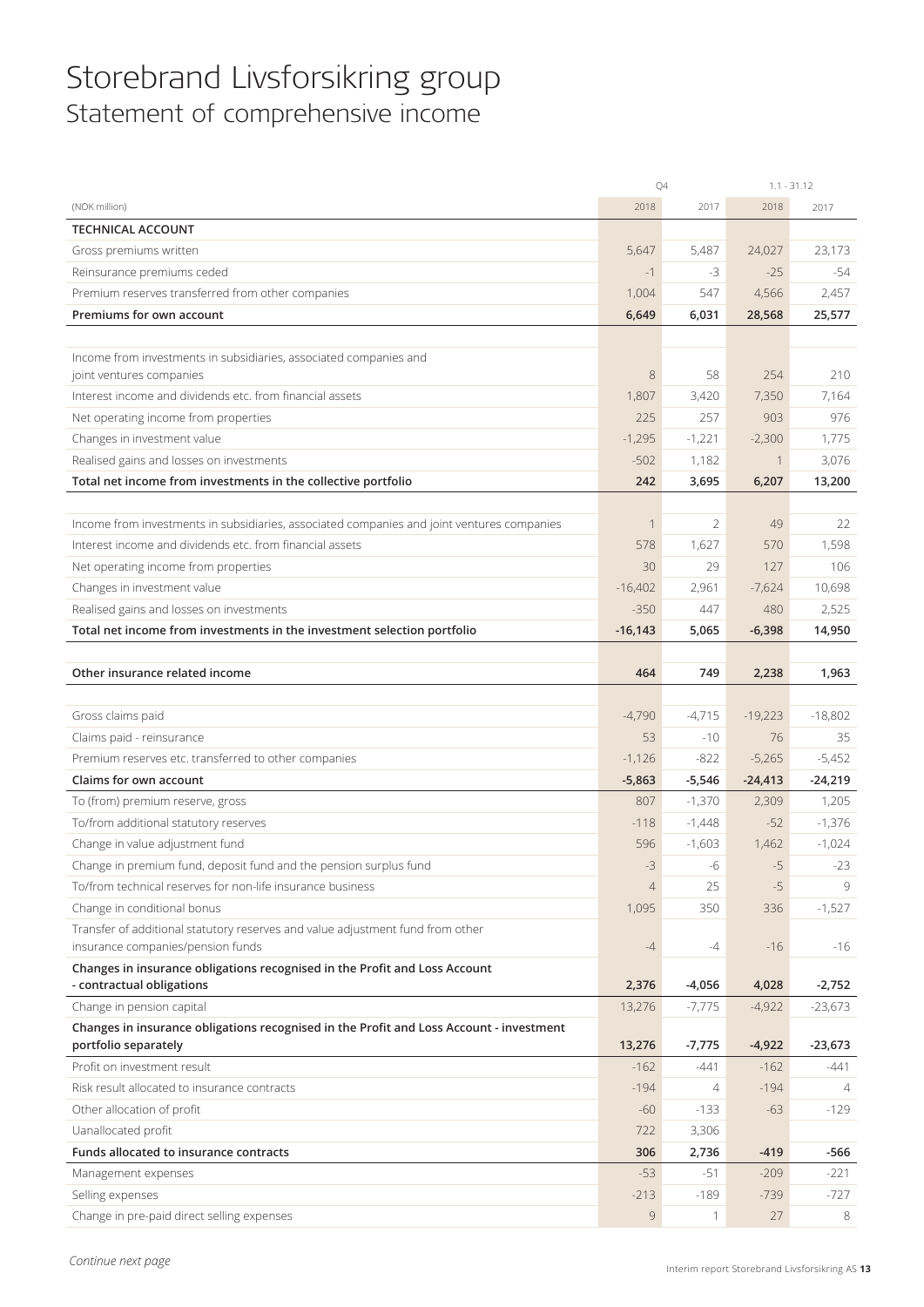## Storebrand Livsforsikring group Statement of comprehensive income continue

|                                                                                            | Q4             |              |                | $1.1 - 31.12$ |
|--------------------------------------------------------------------------------------------|----------------|--------------|----------------|---------------|
| (NOK million)                                                                              | 2018           | 2017         | 2018           | 2017          |
| Insurance-related administration expenses (incl. commissions for reinsurance received)     | $-400$         | $-421$       | $-1,503$       | $-1,507$      |
| Insurance-related operating expenses                                                       | $-657$         | $-660$       | $-2,425$       | $-2,447$      |
| Other insurance related expenses                                                           | $-142$         | -68          | $-237$         | -254          |
| Technical insurance profit                                                                 | 508            | 170          | 2,228          | 1,778         |
|                                                                                            |                |              |                |               |
| NON-TECHNICAL ACCOUNT                                                                      |                |              |                |               |
| Income from investments in subsidiaries, associated companies and joint ventures companies | $\overline{4}$ | $\mathbf{1}$ | 14             | 75            |
| Interest income and dividends etc. from financial assets                                   | 93             | 102          | 363            | 329           |
| Changes in investment value                                                                | $-89$          | $-10$        | $-108$         | 37            |
| Realised gains and losses on investments                                                   | 28             | 58           | 133            | 249           |
| Net income from investments in company portfolio                                           | 36             | 151          | 403            | 690           |
| Other income                                                                               | $-42$          | 21           | 270            | 179           |
|                                                                                            |                |              |                |               |
| Management expenses                                                                        | $-4$           | $-5$         | $-18$          | $-19$         |
| Other expenses                                                                             | $-225$         | $-260$       | $-873$         | $-1,027$      |
| Management expenses and other costs linked to the company portfolio                        | $-229$         | $-265$       | $-890$         | $-1,046$      |
| Profit or loss on non-technical account                                                    | $-235$         | -93          | $-217$         | $-177$        |
|                                                                                            |                |              |                |               |
| Profit before tax                                                                          | 273            | 76           | 2,010          | 1,601         |
|                                                                                            |                |              |                |               |
| Tax expenses                                                                               | 1,445          | 202          | 1,088          | 204           |
| Profit before other comprehensive income                                                   | 1,718          | 278          | 3,098          | 1,805         |
|                                                                                            |                |              |                |               |
| Change in actuarial assumptions                                                            | $-28$          | -83          | $-36$          | -91           |
| Change in value adjustment reserve own properties                                          | $\overline{2}$ | $-302$       | 48             | 130           |
| Adjustment of insurance liabilities                                                        | $-2$           | 302          | $-48$          | $-130$        |
| Tax on other profit elements                                                               | $\overline{4}$ | $-4$         | $\overline{4}$ | $-4$          |
| Other comprehensive income not to be classified to profit/loss                             | -24            | -87          | $-32$          | $-95$         |
|                                                                                            |                |              |                |               |
| Profit/loss cash flow hedging                                                              | 30             | 25           | $-23$          | 23            |
| Currency translation differences                                                           | 226            | 178          | $-324$         | 379           |
| Other profit comprehensive income that may be classified to profit /loss                   | 256            | 204          | $-347$         | 402           |
|                                                                                            |                |              |                |               |
| Other comprehensive income                                                                 | 232            | 117          | $-380$         | 307           |
|                                                                                            |                |              |                |               |
| TOTAL COMPREHENSIVE INCOME                                                                 | 1,950          | 395          | 2,718          | 2,112         |
|                                                                                            |                |              |                |               |
| Profit is attributable to:                                                                 |                |              |                |               |
| Majority share of profit                                                                   | 1,717          | 277          | 3,091          | 1,800         |
| Minority share of profit                                                                   | 1              | 1            | $\overline{7}$ | 5             |
|                                                                                            |                |              |                |               |
| Comprehensive income is attributable to:                                                   |                |              |                |               |
| Majority share of profit                                                                   | 1,952          | 392          | 2,719          | 2,105         |
| Minority share of profit                                                                   | $-2$           | 3            | $-1$           | 7             |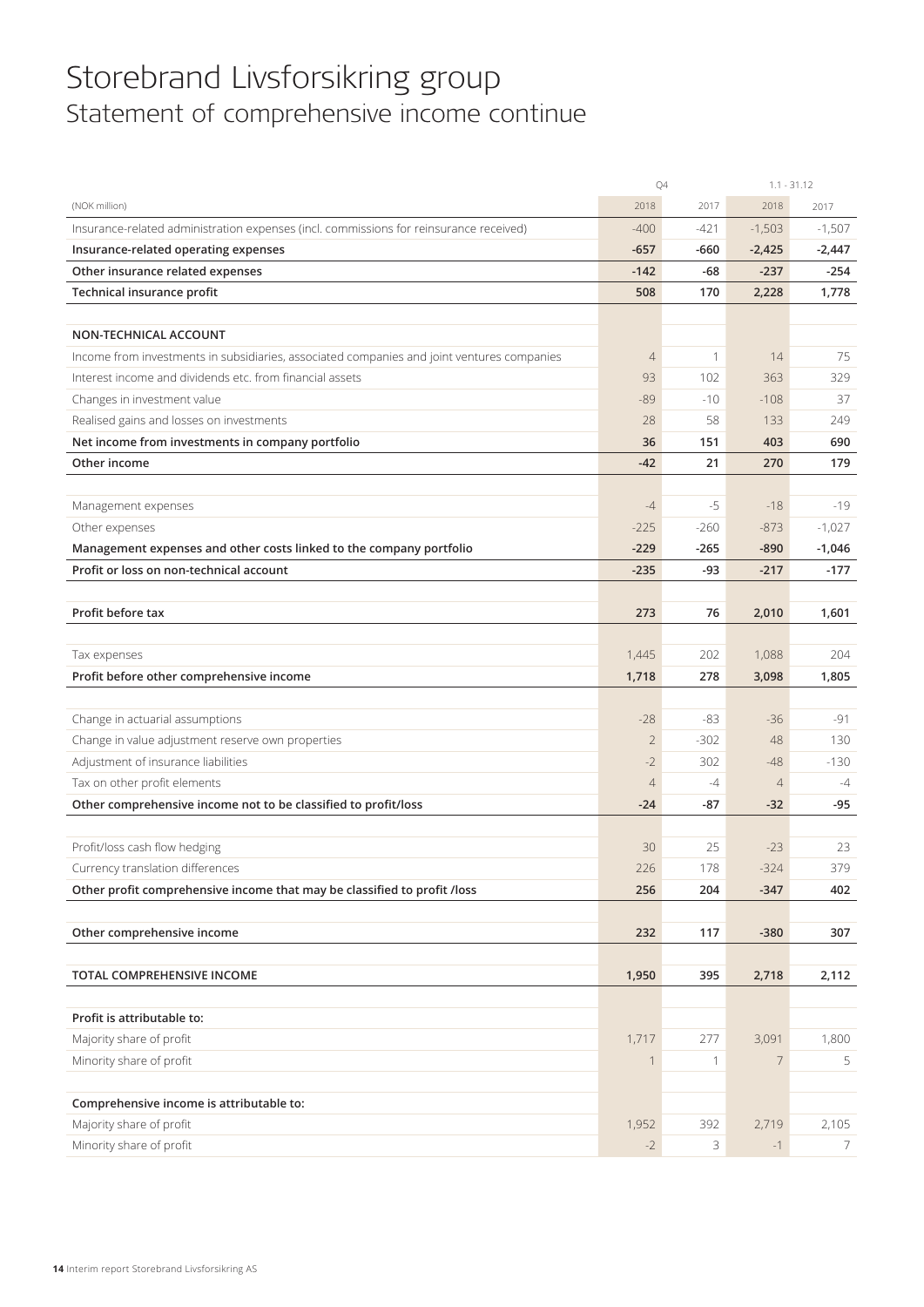## Storebrand Livsforsikring group Statement of financial position

| (NOK million)                                                                         | 31.12.2018     | 31.12.2017 |
|---------------------------------------------------------------------------------------|----------------|------------|
| <b>ASSETS</b>                                                                         |                |            |
| Assets in company portfolio                                                           |                |            |
| Goodwill                                                                              | 780            | 797        |
| Other intangible assets                                                               | 3,457          | 3,573      |
| <b>Total intangible assets</b>                                                        | 4,237          | 4,370      |
|                                                                                       |                |            |
| Properties at fair value                                                              | 50             | 50         |
| Equities and units in subsidiaries, associated companies and joint ventures companies | 100            | 88         |
| Loans at amoritsed cost                                                               | $\overline{2}$ | 2          |
| Bonds at amortised cost                                                               | 7,655          | 3,023      |
| Deposits at amortised cost                                                            | 705            | 400        |
| Equities and fund units at fair value                                                 | 16             | 26         |
| Bonds and other fixed-income securities at fair value                                 | 17,391         | 24,977     |
| Derivatives at fair value                                                             | 1,121          | 1,145      |
| <b>Total investments</b>                                                              | 27,040         | 29,711     |
| Receivables in connection with direct business transactions                           | 575            | 581        |
| Receivables in connection with reinsurance transactions                               | 9              | 40         |
| Receivables with group company                                                        | 98             | 81         |
| Other receivables                                                                     | 5,756          | 3,270      |
| <b>Total receivables</b>                                                              | 6,439          | 3,973      |
| Tangible fixed assets                                                                 | 12             | 504        |
| Cash, bank                                                                            | 2,012          | 2,139      |
| Tax assets                                                                            | 1,942          | 487        |
| Other assets designated according to type                                             | 70             | 858        |
| <b>Total other assets</b>                                                             | 4,036          | 3,988      |
| Pre-paid direct selling expenses                                                      | 553            | 537        |
| Other pre-paid costs and income earned and not received                               | 132            | 124        |
| Total pre-paid costs and income earned and not received                               | 685            | 662        |
| Total assets in company portfolio                                                     | 42,437         | 42,704     |
|                                                                                       |                |            |
| Assets in customer portfolios                                                         |                |            |
| Properties at fair value                                                              | 24,913         | 24,450     |
| Properties for own use                                                                | 1,420          | 1,408      |
| Equities and units in subsidiaries, associated companies and joint ventures companies | 3,679          | 2,513      |
| Loans to and securities issued by subsidiaries, associated companies                  |                | 39         |
| Bonds held to maturity                                                                | 14,403         | 15,128     |
| Bonds at amortised cost                                                               | 86,374         | 84,071     |
| Loans at amortised cost                                                               | 25,270         | 21,,425    |
| Deposits at amortised cost                                                            | 4,509          | 4,603      |
| Equities and fund units at fair value                                                 | 23,402         | 24,556     |
| Bonds and other fixed-income securities at fair value                                 | 91,493         | 101,623    |
| Financial derivatives at fair value                                                   | 5,172          | 4,940      |
| Loans at fair value                                                                   | 3,311          | 2,690      |
| Total investments in collective portfolio                                             | 283,946        | 287,446    |
|                                                                                       |                |            |
| Reinsurance share of insurance obligations                                            | 48             | 63         |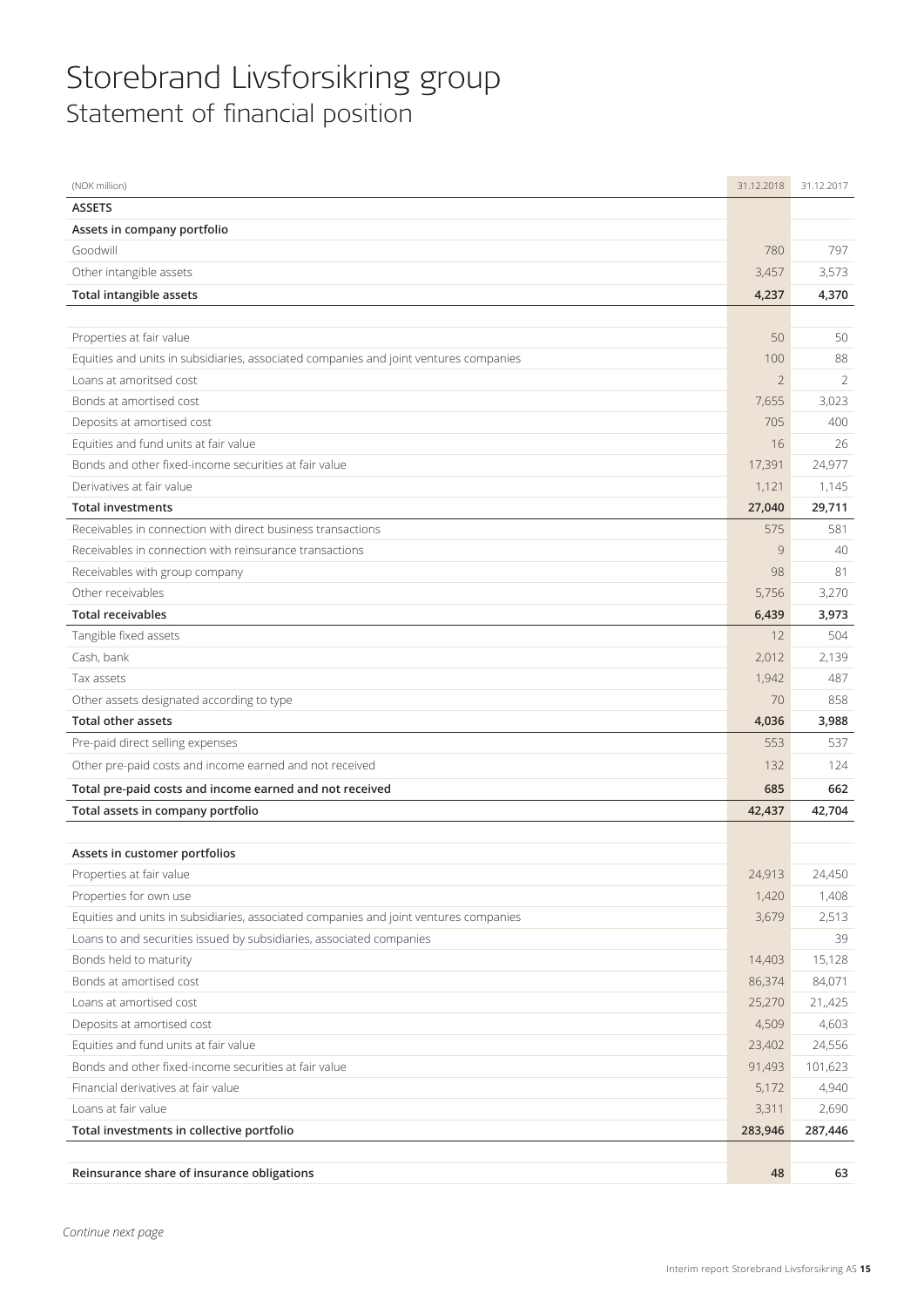## Storebrand Livsforsikring group Statement of financial position continue

| (NOK million)                                                                         | 31.12.2018 | 31.12.2017 |
|---------------------------------------------------------------------------------------|------------|------------|
| Properties at fair value                                                              | 3,303      | 2,954      |
| Properties for own use                                                                |            |            |
| Equities and units in subsidiaries, associated companies and joint ventures companies | 727        | 600        |
| Deposits at amortised cost                                                            | 948        | 355        |
| Equities and fund units at fair value                                                 | 133,664    | 131,514    |
| Bonds and other fixed-income securities at fair value                                 | 42,038     | 33,419     |
| Loans at fair value                                                                   | 535        | 165        |
| Financial derivatives at fair value                                                   | 389        | 33         |
| Total investments in investment selection portfolio                                   | 181,605    | 169,040    |
| Total assets in customer portfolio                                                    | 465,599    | 456,548    |
| <b>Total assets</b>                                                                   | 508,036    | 499,253    |
|                                                                                       |            |            |
| <b>EQUITY AND LIABILITIES</b>                                                         |            |            |
| Share capital                                                                         | 3,540      | 3,540      |
| Share premium                                                                         | 9,711      | 9,711      |
| Total paid in equity                                                                  | 13,251     | 13,251     |
| Risk equalisation fund                                                                | 234        | 143        |
| Other earned equity                                                                   | 13,714     | 12,370     |
| Minority's share of equity                                                            | 114        | 114        |
| Total earned equity                                                                   | 14,061     | 12,627     |
| Perpetual subordinated loan capital                                                   | 2,101      | 2,103      |
| Dated subordinated loan capital                                                       | 5,847      | 4,982      |
| Hybrid tier 1 capital                                                                 |            | 1,506      |
| Total subordinated loan capital and hybrid tier 1 capital                             | 7,948      | 8,591      |
| Premium reserves                                                                      | 260,106    | 262,513    |
| Additional statutory reserves                                                         | 8,494      | 8,254      |
| Market value adjustment reserve                                                       | 2,245      | 3,707      |
| Premium fund, deposit fund and the pension surplus fund                               | 2,157      | 2,564      |
| Conditional bonus                                                                     | 8,243      | 9,176      |
| Other technical reserve                                                               | 622        | 631        |
| Total insurance obligations in life insurance - contractual obligations               | 281,868    | 286,845    |
| Pension capital                                                                       | 180,283    | 168,949    |
| Total insurance obligations in life insurance - investment portfolio separately       | 180,283    | 168,949    |
| Pension liabilities etc.                                                              | 149        | 143        |
| Deferred tax                                                                          | 85         | 96         |
| Other provisions for liabilities                                                      | 24         |            |
| <b>Total provisions for liabilities</b>                                               | 258        | 239        |
| Liabilities in connection with direct insurance                                       | 1,310      | 1,448      |
| Liabilities in connection with reinsurance                                            | 20         | 30         |
| Financial derivatives                                                                 | 4,535      | 1,876      |
| Liabilities to group companies                                                        | 42         | 24         |
| Other liabilities                                                                     | 3,999      | 4,908      |
| <b>Total liabilities</b>                                                              | 9,905      | 8,286      |
| Other accrued expenses and received, unearned income                                  | 463        | 464        |
| Total accrued expenses and received, unearned income                                  | 463        | 464        |
| TOTAL EQUITY AND LIABILITIES                                                          | 508,036    | 499,253    |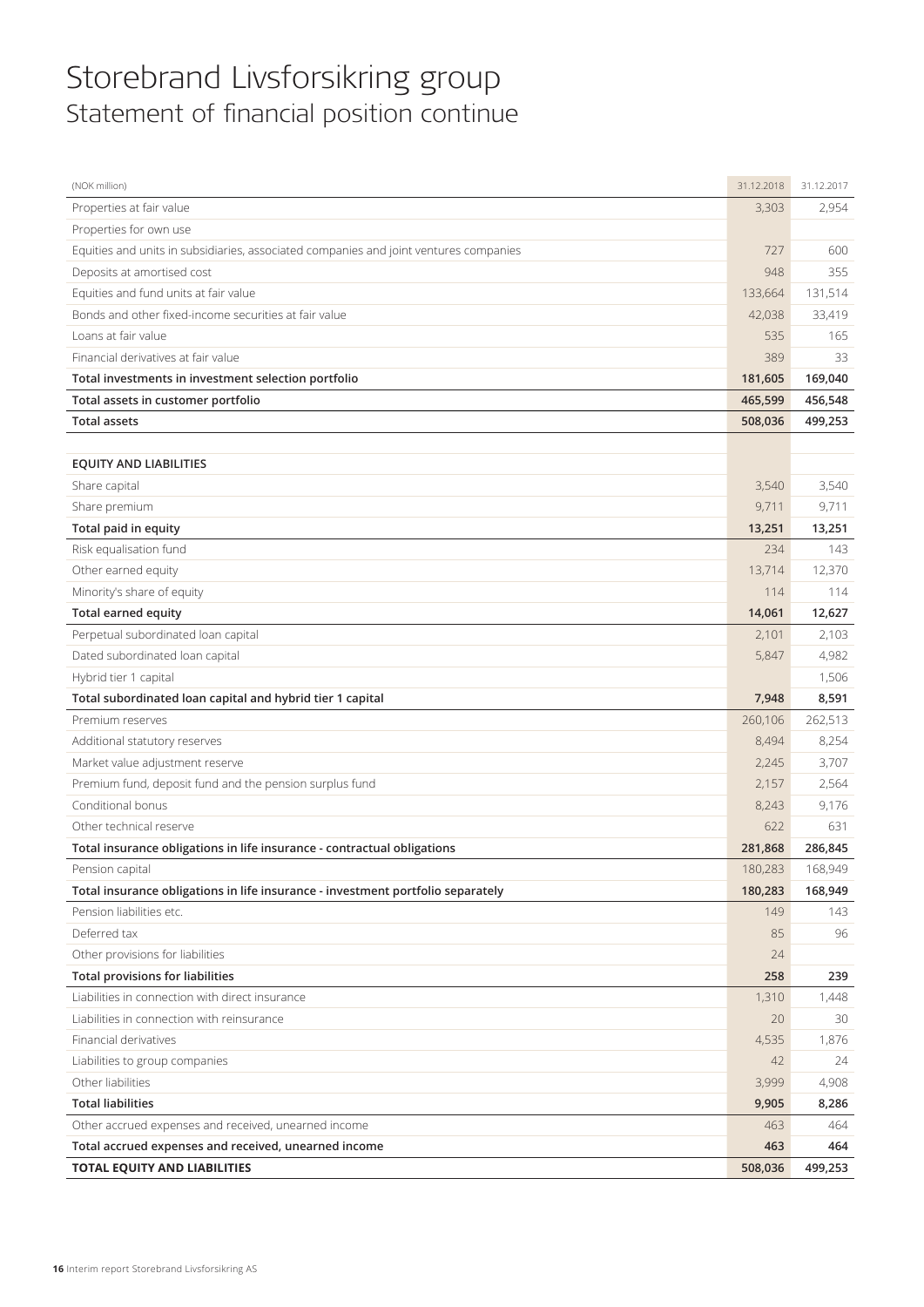## Storebrand Livsforsikring group Statement of change in equity

|                                           | Majority's share of equity |         |            |                |              |                |                |
|-------------------------------------------|----------------------------|---------|------------|----------------|--------------|----------------|----------------|
|                                           |                            |         |            | <b>Risk</b>    |              |                |                |
|                                           |                            | Share   | Total paid | equalisation   |              | Minority       | Total          |
| (NOK million)                             | Share capital              | premium | in equity  | fund           | Other equity | interests      | equity         |
| Equity at 31.12.2016                      | 3,540                      | 9,711   | 13,251     | 140            | 10,290       | 114            | 23,796         |
| Profit for the period                     |                            |         |            | $\overline{2}$ | 1,798        | 5              | 1,805          |
| Other comprehensive income                |                            |         |            |                | 305          | $\overline{2}$ | 307            |
| Total comprehensive income for the period |                            |         |            | $\overline{2}$ | 2,102        | $\overline{7}$ | 2,112          |
|                                           |                            |         |            |                |              |                |                |
| Equity transactions with owner:           |                            |         |            |                |              |                |                |
| Share issue                               |                            |         |            |                | $-102$       | 3              | $-99$          |
| Group contributions                       |                            |         |            |                | 79           | $-12$          | 68             |
| Other                                     |                            |         |            |                |              | 1              |                |
| Equity at 31.12.2017                      | 3,540                      | 9,711   | 13,251     | 143            | 12,370       | 114            | 25,878         |
| Profit for the period                     |                            |         |            | 91             | 3,000        | 7              | 3,098          |
| Other comprehensive income                |                            |         |            |                | $-379$       | $-1$           | $-380$         |
| Total comprehensive income for the period |                            |         |            | 91             | 2,622        | 6              | 2,718          |
|                                           |                            |         |            |                |              |                |                |
| Equity transactions with owner:           |                            |         |            |                |              |                |                |
| Share issue                               |                            |         |            |                |              | $\overline{4}$ | $\overline{4}$ |
| Dividend/group contributions              |                            |         |            |                | $-1,300$     | $-2$           | $-1,302$       |
| Other                                     |                            |         |            | 22             |              | 14             | 36             |
| Equity at 31.12.2018                      | 3,540                      | 9,711   | 13,251     | 234            | 13,714       | 114            | 27,313         |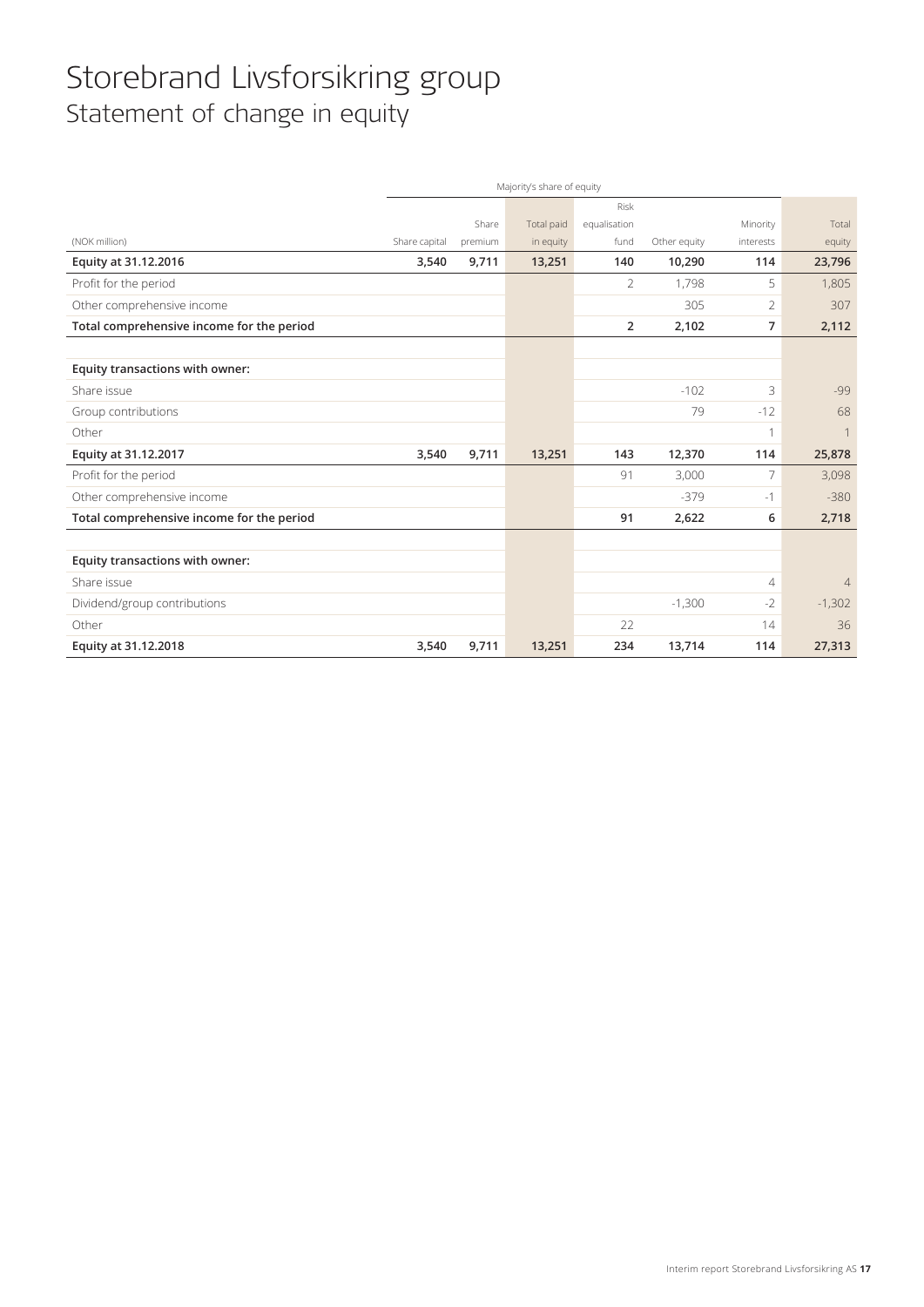## Storebrand Livsforsikring Statement of cash flow 1. January - 31. December

| Storebrand Livsforsikring |           |                                                                   |           | Storebrand Livsforsikring AS |
|---------------------------|-----------|-------------------------------------------------------------------|-----------|------------------------------|
| group                     |           |                                                                   |           |                              |
| 2017                      | 2018      | (NOK million)                                                     | 2018      | 2017                         |
|                           |           | Cash flow from operational activities                             |           |                              |
| 22,990                    | 24,039    | Net received - direct insurance                                   | 16,698    | 16,247                       |
| $-18,488$                 | $-19,282$ | Net claims/benefits paid - direct insurance                       | $-11,133$ | $-10,027$                    |
| $-2,995$                  | $-699$    | Net receipts/payments - policy transfers                          | $-799$    | $-2,625$                     |
| 4,501                     | $-6,124$  | Net change insurance liabilities                                  | 773       | $-546$                       |
| 1,963                     | 2,238     | Receipts - interest, commission and fees from customers           | 693       | 551                          |
| $-254$                    | $-237$    | Payments - interest, commission and fees to customers             | $-157$    | $-138$                       |
| $-2,431$                  | $-2,425$  | Net receipts/payments operations                                  | $-1,456$  | $-1,402$                     |
| $-897$                    | $-3,738$  | Net receipts/payments - other operational activities              | $-2,833$  | $-1,226$                     |
| 4,389                     | $-6,227$  | Net cash flow from operational activities before financial assets | 1,785     | 834                          |
| $-7,405$                  | $-4,398$  | Net receipts/payments - loans to customers                        | $-4,209$  | $-4,698$                     |
| 2,830                     | 12,609    | Net receipts/payments - financial assets                          | 4,371     | 3,003                        |
| $-623$                    | 296       | Net receipts/payments - property activities                       |           |                              |
| $-338$                    | $-423$    | Net change bank deposits insurance customers                      | 229       | $-514$                       |
| $-5,536$                  | 8,084     | Net cash flow from operational activities from financial assets   | 391       | $-2,208$                     |
| $-1,147$                  | 1,857     | Net cash flow from operational activities                         | 2,175     | $-1,374$                     |
|                           |           |                                                                   |           |                              |
|                           |           | Cash flow from investment activities                              |           |                              |
|                           | 1,141     | Net payments - sale/purchase of subsidiaries                      | 764       |                              |
| 245                       | $-520$    | Net payments - purchase/capitalisation associated companies       | $-520$    | 245                          |
| $-62$                     | $-4$      | Net receipts/payments - sale/purchase of fixed assets             | $-7$      | $-2$                         |
| 183                       | 618       | Net cash flow from investment activities                          | 237       | 243                          |
|                           |           |                                                                   |           |                              |
|                           |           | Cash flow from financing activities                               |           |                              |
| 976                       | 845       | Payment of subordinated loan capital                              | 845       | 976                          |
|                           | $-1,501$  | Repayment of subordinated loan capital                            | $-1,501$  |                              |
| $-367$                    | $-366$    | Payments - interest on subordinated loan capital                  | $-366$    | $-367$                       |
|                           | $-1,300$  | Payment of dividend                                               | $-1,300$  |                              |
| 609                       | $-2,322$  | Net cash flow from financing activities                           | $-2,322$  | 609                          |
| $-355$                    | 153       | Net cash flow for the period                                      | 91        | $-522$                       |
| 5,181                     | $-7,931$  | of which net cash flow for the period before financial assets     | $-300$    | 1,686                        |
|                           |           |                                                                   |           |                              |
| $-355$                    | 153       | Net movement in cash and cash equivalent assets                   | 91        | $-522$                       |
|                           | 35        | Cash at start of the period purchased/sold companies              | 35        |                              |
| 2,915                     | 2,540     | Cash and cash equivalents at start of the period                  | 1,265     | 1,787                        |
| $-20$                     | $-10$     | Currency translation differences                                  |           |                              |
| 2,540                     | 2,717     | Cash and cash equivalent assets at the end of the period          | 1,390     | 1,265                        |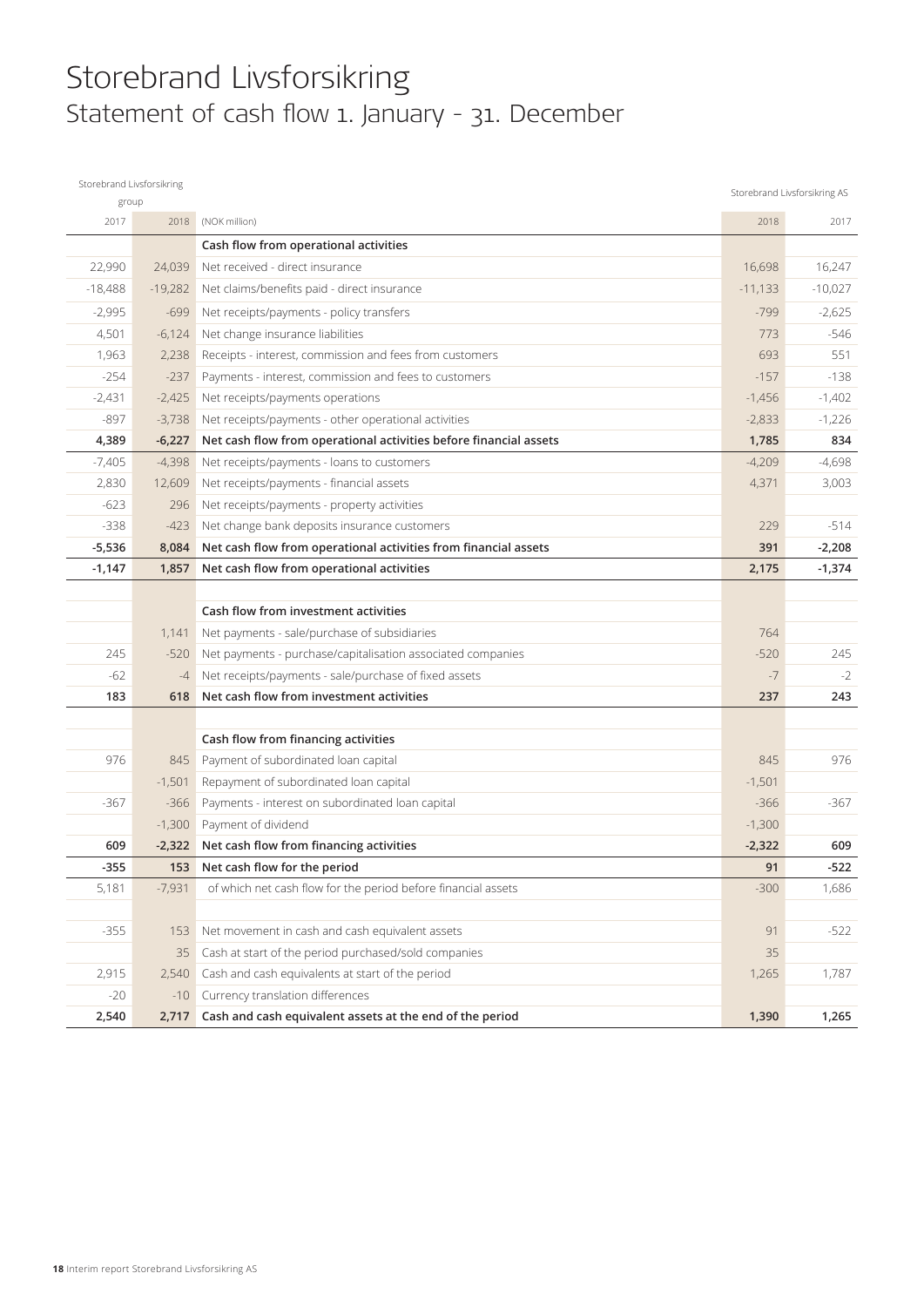## Storebrand Livsforsikring AS Statement of comprehensive income

|                                                                                                         | Q4             |                | $1.1 - 31.12$ |           |
|---------------------------------------------------------------------------------------------------------|----------------|----------------|---------------|-----------|
| (NOK million)                                                                                           | 2018           | 2017           | 2018          | 2017      |
| <b>TECHNICAL ACCOUNT</b>                                                                                |                |                |               |           |
| Gross premiums written                                                                                  | 3,773          | 3,748          | 16,729        | 16,357    |
| Reinsurance premiums ceded                                                                              | $-1$           | $-1$           | $-18$         | -31       |
| Premium reserves transferred from other companies                                                       | 308            | 284            | 2,131         | 1,203     |
| Premiums for own account                                                                                | 4,080          | 4,031          | 18,843        | 17,529    |
|                                                                                                         |                |                |               |           |
| Income from investments in subsidiaries, associated companies and joint ventures companies              | $-493$         | 294            | 323           | 1,819     |
| of which from investment in property companies                                                          | 123            | 259            | 1,028         | 1,750     |
| Interest income and dividends etc. from financial assets                                                | 1,404          | 2,973          | 5,594         | 5,035     |
| Changes in investment value                                                                             | 286            | $-2,112$       | $-592$        | 637       |
| Realised gains and losses on investments                                                                | $-645$         | 1,004          | $-555$        | 2,073     |
| Total net income from investments in the collective portfolio                                           | 552            | 2,159          | 4,770         | 9,565     |
| Income from investments in subsidiaries, associated companies and joint ventures companies              | $-997$         | 43             | $-814$        | 271       |
| of which from investment in rproperty companies                                                         | 26             | 43             | 210           | 271       |
| Interest income and dividends etc. from financial assets                                                | 521            | 1,619          | 503           | 1,581     |
| Changes in investment value                                                                             | $-5,534$       | 452            | $-3,373$      | 3,827     |
| Realised gains and losses on investments                                                                | $-947$         | 457            | $-150$        | 2,520     |
| Total net income from investments in the investment selection portfolio                                 | $-6,958$       | 2,571          | $-3,835$      | 8,199     |
|                                                                                                         |                |                |               |           |
| Other insurance related income                                                                          | 219            | 151            | 693           | 551       |
|                                                                                                         |                |                |               |           |
| Gross claims paid                                                                                       | $-2,872$       | $-2,598$       | $-11,180$     | $-10,268$ |
| Claims paid - reinsurance                                                                               | 50             | 2              | 64            | 13        |
| Premium reserves etc. transferred to other companies                                                    | $-588$         | $-425$         | $-2,930$      | $-3,829$  |
| Claims for own account                                                                                  | $-3,411$       | $-3,020$       | $-14,046$     | $-14,084$ |
|                                                                                                         |                |                |               |           |
| To (from) premium reserve, gross                                                                        | 602            | -6             | 335           | $-832$    |
| To/from additional statutory reserves                                                                   | $-119$         | $-1,444$       | $-60$         | $-1,371$  |
| Change in value adjustment fund                                                                         | 596            | $-1,603$       | 1,462         | $-1,024$  |
| Change in premium fund, deposit fund and the pension surplus fund                                       | $-3$           | -6             | $-5$          | $-23$     |
| To/from technical reserves for non-life insurance business                                              | $\overline{4}$ | 25             | $-5$          | Q         |
| Transfer of additional statutory reserves and value adjustment fund from other insurance compani-       |                |                |               |           |
| es/pension funds                                                                                        | $-4$           | -4             | $-16$         | $-16$     |
| Changes in insurance obligations recognised in the Profit and Loss Account                              |                |                |               |           |
| - contractual obligations                                                                               | 1,075          | $-3,038$       | 1,710         | $-3,257$  |
| Change in pension capital<br>Changes in insurance obligations recognised in the Profit and Loss Account | 5,033          | $-4,967$       | $-4,530$      | $-15,232$ |
| - investment portfolio separately                                                                       | 5,033          | $-4,967$       | $-4,530$      | $-15,232$ |
| Profit on investment result                                                                             | $-162$         | $-441$         | $-162$        | -441      |
| Risk result allocated to insurance contracts                                                            | $-194$         | $\overline{4}$ | $-194$        | 4         |
| Other allocation of profit                                                                              | $-58$          | $-131$         | $-58$         | $-131$    |
| Uanallocated profit                                                                                     | 722            | 3,306          |               |           |
| Funds allocated to insurance contracts                                                                  | 307            | 2,738          | $-415$        | -568      |

*Continue next page*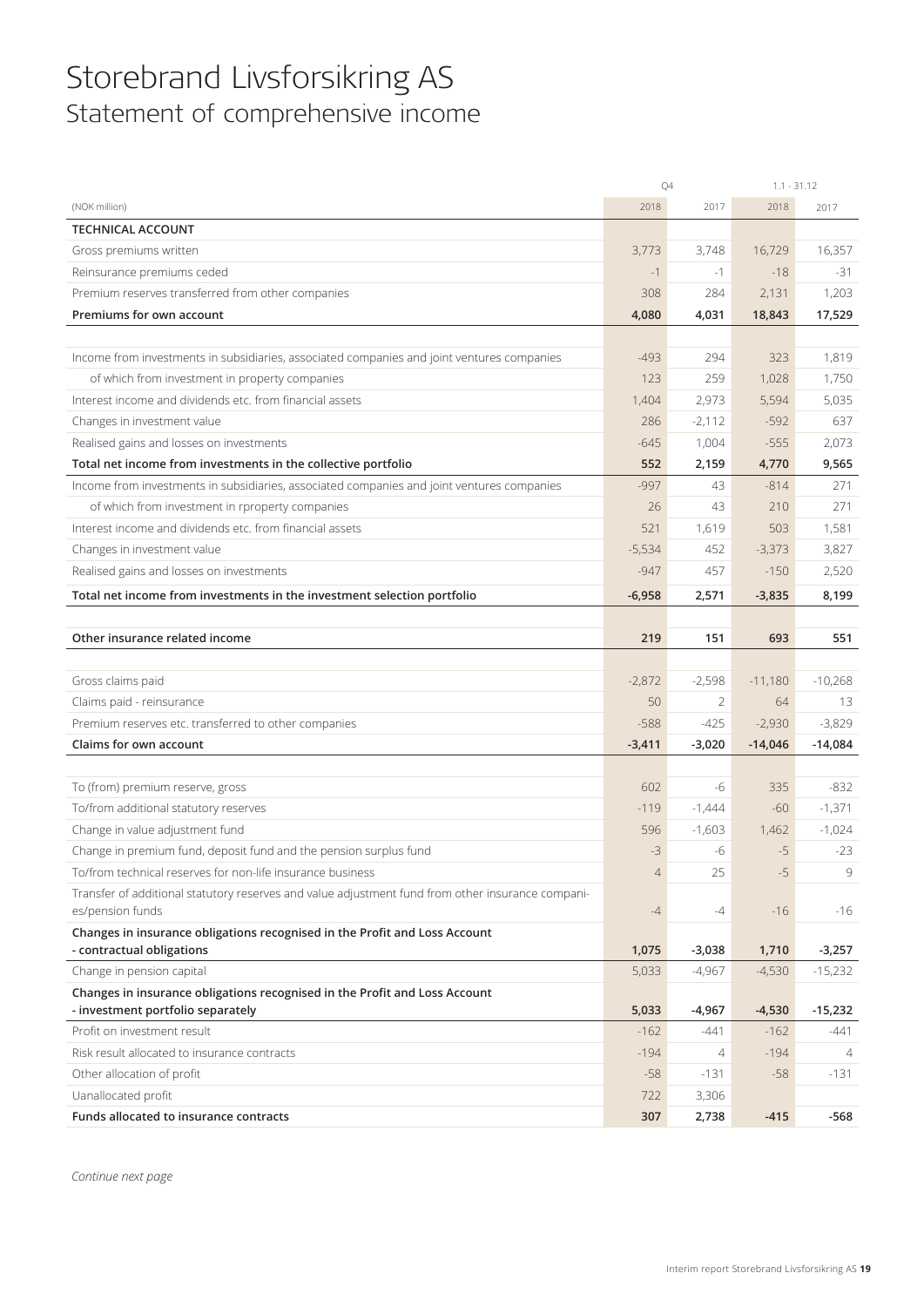## Storebrand Livsforsikring AS Statement of comprehensive income continue

|                                                                                            | Q4     |        | $1.1 - 31.12$ |          |
|--------------------------------------------------------------------------------------------|--------|--------|---------------|----------|
| (NOK million)                                                                              | 2018   | 2017   | 2018          | 2017     |
| Management expenses                                                                        | $-53$  | -49    | $-209$        | $-189$   |
| Selling expenses                                                                           | $-93$  | $-80$  | $-282$        | $-283$   |
| Insurance-related administration expenses (incl. commissions for reinsurance received)     | $-261$ | $-249$ | $-964$        | $-937$   |
| Insurance-related operating expenses                                                       | $-407$ | $-378$ | $-1,456$      | $-1,409$ |
| Other insurance related expenses after reinsurance share                                   | $-122$ | $-49$  | $-157$        | $-138$   |
| Technical insurance profit                                                                 | 368    | 198    | 1,576         | 1,156    |
|                                                                                            |        |        |               |          |
| NON-TECHNICAL ACCOUNT                                                                      |        |        |               |          |
| Income from investments in subsidiaries, associated companies and joint ventures companies | 339    | 158    | 908           | 464      |
| Interest income and dividends etc. from financial assets                                   | 94     | 105    | 367           | 345      |
| Changes in investment value                                                                | $-56$  | $-5$   | $-61$         | 17       |
| Realised gains and losses on investments                                                   | $-294$ | $-75$  | 135           | $-55$    |
| Net income from investments in company portfolio                                           | 83     | 184    | 1,350         | 771      |
|                                                                                            |        |        |               |          |
| Other income                                                                               | $-91$  | 1      | 105           | 16       |
|                                                                                            |        |        |               |          |
| Management expenses                                                                        | $-4$   | $-4$   | $-18$         | $-17$    |
| Other expenses                                                                             | $-104$ | $-143$ | $-419$        | -466     |
| Total management expenses and other costs linked to the company portfolio                  | $-108$ | $-147$ | $-436$        | -483     |
| Profit or loss on non-technical account                                                    | $-117$ | 37     | 1,019         | 304      |
|                                                                                            |        |        |               |          |
| Profit before tax                                                                          | 251    | 235    | 2,594         | 1,460    |
|                                                                                            |        |        |               |          |
| Tax expenses                                                                               | 1,442  | 197    | 1,087         | 210      |
| Profit before other comprehensive income                                                   | 1,693  | 432    | 3,682         | 1,670    |
|                                                                                            |        |        |               |          |
| Change in actuarial assumptions                                                            | 21     | $-7$   | 21            | $-7$     |
| Tax on other profit elements                                                               |        | $-4$   |               | $-4$     |
| Other comprehensive income not to be classified to profit/loss                             | 22     | -11    | 22            | $-11$    |
|                                                                                            |        |        |               |          |
| Profit/loss cash flow hedging                                                              | 30     | 25     | $-23$         | 23       |
| Other comprehensive income that may be classified to profit /loss                          | 30     | 25     | $-23$         | 23       |
|                                                                                            |        |        |               |          |
| Other comprehensive income                                                                 | 52     | 14     | $-1$          | 12       |
|                                                                                            |        |        |               |          |
| Total comprehensive income                                                                 | 1,745  | 446    | 3,681         | 1,682    |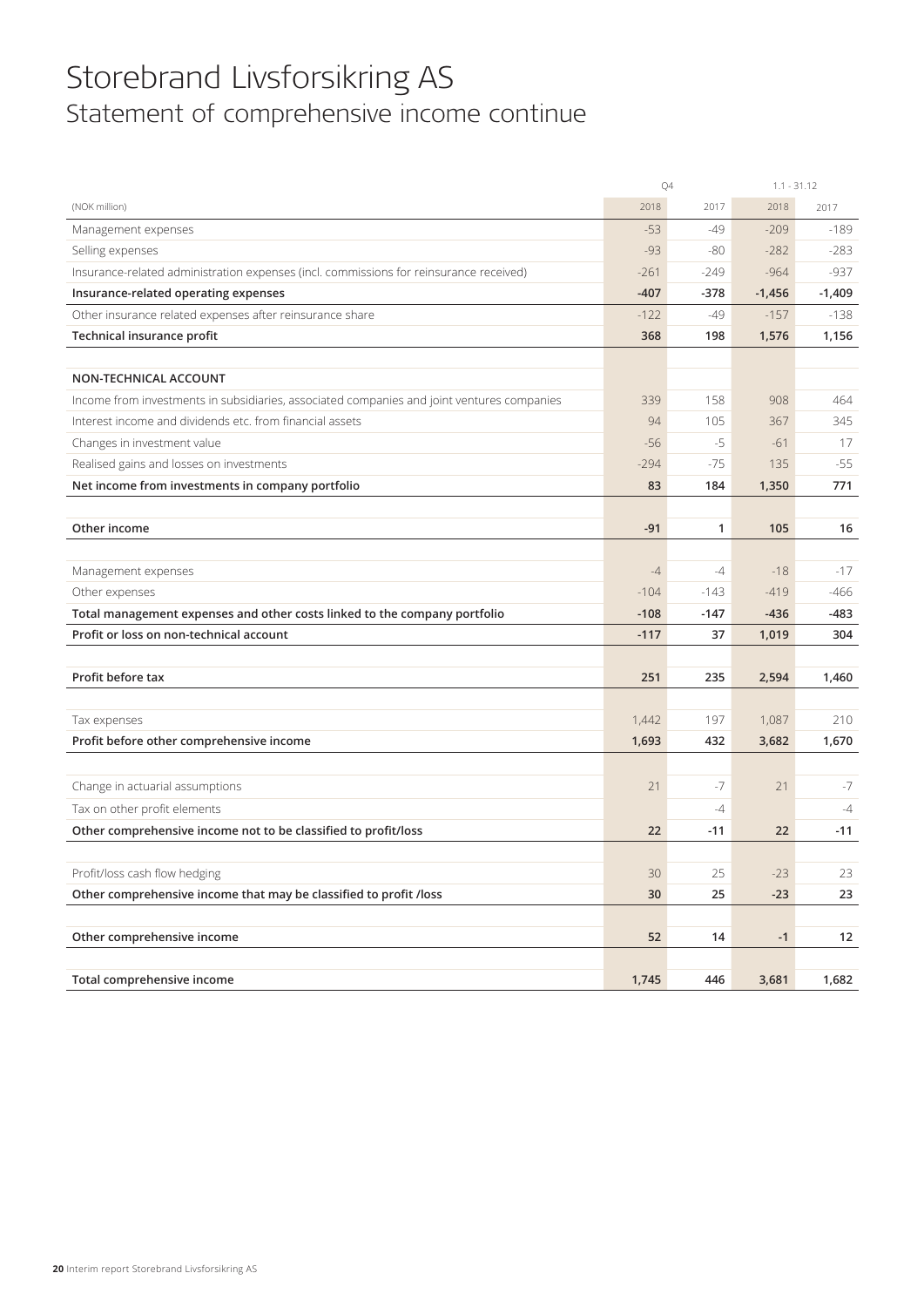## Storebrand Livsforsikring AS Statement of financial position

| (NOK million)                                                                         | 31.12.2018     | 31.12.2017     |
|---------------------------------------------------------------------------------------|----------------|----------------|
| <b>ASSETS</b>                                                                         |                |                |
| Assets in company portfolio                                                           |                |                |
| Other intangible assets                                                               | 338            | 94             |
| <b>Total intangible assets</b>                                                        | 338            | 94             |
| Equities and units in subsidiaries, associated companies and joint ventures companies | 13,136         | 13,168         |
| Loans at amortised cost                                                               |                |                |
| Bonds at amortised cost                                                               | 7,655          | 3,023          |
| Deposits at amoritsed cost                                                            | 486            | 400            |
| Equities and fund units at fair value                                                 | 16             | 17             |
| Bonds and other fixed-income securities at fair value                                 | 11,026         | 15,801         |
| Derivatives at fair value                                                             | 1,121          | 1,145          |
| <b>Total investments</b>                                                              | 33,441         | 33,555         |
| Receivables in connection with direct business transactions                           | 520            | 503            |
| Receivables in connection with reinsurance transactions                               |                | $\overline{4}$ |
| Receivables with group company                                                        | 197            | 59             |
| Other receivables                                                                     | 1,752          | 782            |
| <b>Total receivables</b>                                                              | 2,469          | 1,347          |
| Tangible fixed assets                                                                 | $\overline{4}$ | 7              |
| Cash, bank                                                                            | 904            | 865            |
| Tax assets                                                                            | 1,817          | 381            |
| <b>Total other assets</b>                                                             | 2,725          | 1,253          |
| Other pre-paid costs and income earned and not received                               | 38             | 18             |
| Total pre-paid costs and income earned and not received                               | 38             | 18             |
| Total assets in company portfolio                                                     | 39,012         | 36,267         |
|                                                                                       |                |                |
| Equities and units in subsidiaries, associated companies and joint ventures companies | 25,919         | 19,532         |
| of which investment in property companies                                             | 18,751         | 18,683         |
| Loans to and securities issued by subsidiaries, associated companies                  | 529            |                |
| Bonds held to maturity                                                                | 14,403         | 15,128         |
| Bonds at amortised cost                                                               | 86,374         | 84,071         |
| Loans at amoritsed cost                                                               | 25,270         | 21,425         |
| Deposits at amoritsed cost                                                            | 1,791          | 2,530          |
| Equities and fund units at fair value                                                 | 6,797          | 14,455         |
| Bonds and other fixed-income securities at fair value                                 | 25,166         | 30,050         |
| Financial derivatives at fair value                                                   | 709            | 221            |
| Total investments in collective portfolio                                             | 186,959        | 187,412        |
| Reinsurance share of insurance obligations                                            | 48             | 63             |

*Continue next page*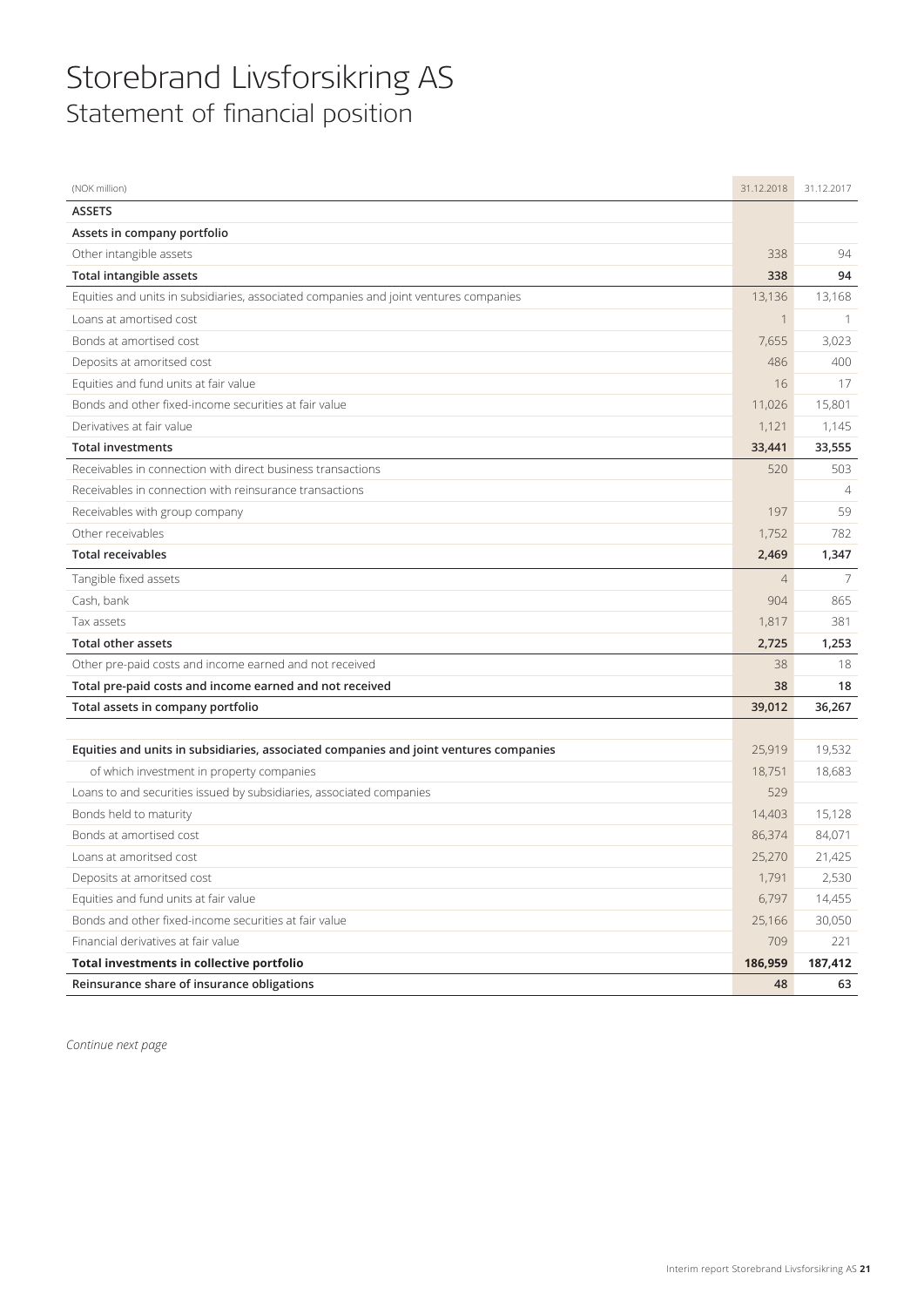## Storebrand Livsforsikring AS Statement of financial position continue

| (NOK million)                                                                         | 31.12.2018 | 31.12.2017     |
|---------------------------------------------------------------------------------------|------------|----------------|
| Equities and units in subsidiaries, associated companies and joint ventures companies | 15,855     | 3,885          |
| of which investment in property companies                                             | 4,133      | 3,885          |
| Lendings at amoritsed cost                                                            | 106        |                |
| Deposits at amoritsed cost                                                            | 870        | 300            |
| Equities and fund units at fair value                                                 | 42,617     | 48,963         |
| Bonds and other fixed-income securities at fair value                                 | 34,731     | 27,550         |
| Loans at fair value                                                                   | 364        |                |
| Financial derivatives at fair value                                                   | 389        | 33             |
| Total investments in investment selection portfolio                                   | 94,933     | 80,731         |
| Total assets in customer portfolios                                                   | 281,939    | 268,206        |
| <b>Total assets</b>                                                                   | 320,951    | 304,473        |
|                                                                                       |            |                |
| <b>EQUITY AND LIABILITIES</b>                                                         |            |                |
| Share capital                                                                         | 3.540      | 3,540          |
| Share premium                                                                         | 9,711      | 9,711          |
| Other paid in equity                                                                  | 84         |                |
| Total paid in equity                                                                  | 13,335     | 13,251         |
| Risk equalisation fund                                                                | 234        | 143            |
| Other earned equity                                                                   | 11,812     | 11,422         |
| <b>Total earned equity</b>                                                            | 12,045     | 11,564         |
| Perpetual subordinated loan capital                                                   | 2,101      | 2,103          |
| Dated subordinated loan capital                                                       | 5,847      | 4,982          |
| Hybrid tier 1 capital                                                                 |            | 1,506          |
| Total subordinated loan capital and hybrid tier 1 capital                             | 7,948      | 8,591          |
| Premium reserves                                                                      | 171,927    | 169,843        |
| Additional statutory reserves                                                         | 8,494      | 8,254          |
| Market value adjustment reserve                                                       | 2,245      | 3,707          |
| Premium fund, deposit fund and the pension surplus fund                               | 2,157      | 2,564          |
| Other technical reserve                                                               | 622        | 631            |
| Total insurance obligations in life insurance - contractual obligations               | 185,446    | 184,999        |
| Pension capital                                                                       | 93,441     | 80,372         |
| Total insurance obligations in life insurance - investment portfolio separately       | 93,441     | 80,372         |
| Pension liabilities etc.                                                              | 12         | 42             |
| <b>Total provisions for liabilities</b>                                               | 12         | 42             |
| Liabilities in connection with direct insurance                                       | 1,050      | 1,079          |
| Liabilities in connection with reinsurance                                            |            | $\overline{4}$ |
| Financial derivatives                                                                 | 3,910      | 1,007          |
| Liabilities to group companies                                                        | 3,257      | 1,323          |
| Other liabilities                                                                     | 367        | 2,108          |
| <b>Total liabilities</b>                                                              | 8,585      | 5,521          |
| Other accrued expenses and received, unearned income                                  | 139        | 133            |
| Total accrued expenses and received, unearned income                                  | 139        | 133            |
| TOTAL EQUITY AND LIABILITIES                                                          | 320,951    | 304,473        |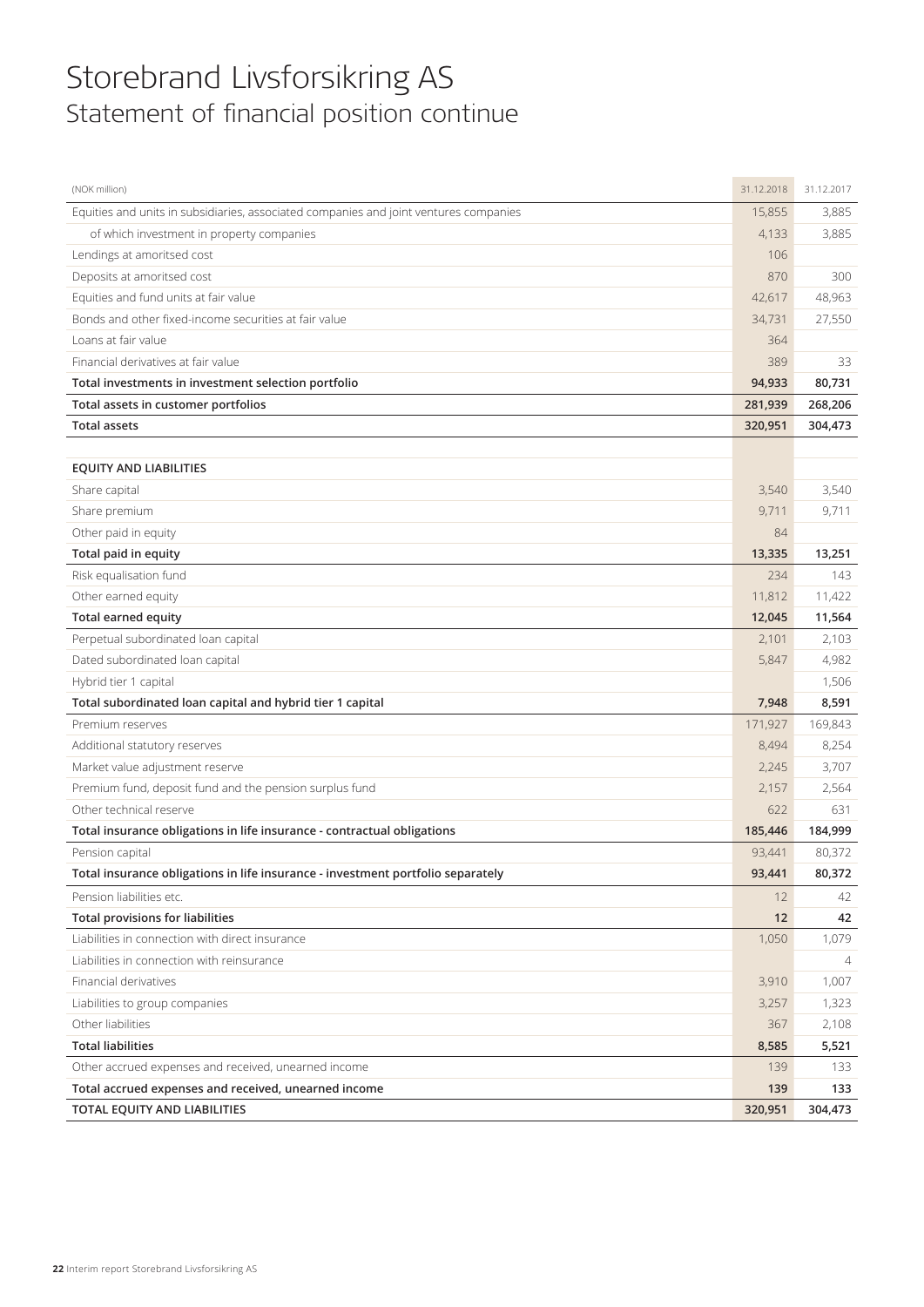## Storebrand Livsforsikring AS Statement of change in equity

|                                 |                       | Share   |            |                |                   |              |              |
|---------------------------------|-----------------------|---------|------------|----------------|-------------------|--------------|--------------|
|                                 | Share                 | premium | Other paid | Total          | <b>Risk</b>       |              |              |
| (NOK million)                   | capital <sup>1)</sup> | reserve | in capital | paid in equity | equalisation fund | Other equity | Total equity |
| Equity at 31.12.2016            | 3,540                 | 9,711   |            | 13,251         | 140               | 11,042       | 24,433       |
| Profit for the period           |                       |         |            |                | $\overline{2}$    | 1,668        | 1,670        |
| Other comprehensive income      |                       |         |            |                |                   | 12           | 12           |
| Total comprehensive income for  |                       |         |            |                |                   |              |              |
| the period                      |                       |         |            |                | $\overline{2}$    | 1,680        | 1,682        |
|                                 |                       |         |            |                |                   |              |              |
| Equity transactions with owner: |                       |         |            |                |                   |              |              |
| Dividend/group contributions    |                       |         |            |                |                   | $-1,300$     | $-1,300$     |
| Equity at 31.12.2017            | 3,540                 | 9,711   |            | 13,251         | 143               | 11,422       | 24,815       |
| Profit for the period           |                       |         |            |                | 91                | 3,591        | 3,682        |
| Other comprehensive income      |                       |         |            |                |                   | $-1$         | $-1$         |
| Total comprehensive income for  |                       |         |            |                |                   |              |              |
| the period                      |                       |         |            |                | 91                | 3,590        | 3,681        |
|                                 |                       |         |            |                |                   |              |              |
| Equity transactions with owner: |                       |         |            |                |                   |              |              |
| Group contributions             |                       |         | 84         | 84             |                   |              |              |
| Dividend/group contributions    |                       |         |            |                |                   | $-3,200$     | $-3,200$     |
| Other                           |                       |         |            |                |                   | $\mathbf 1$  |              |
| Equity at 31.12.2018            | 3,540                 | 9,711   | 84         | 13,335         | 234               | 11,812       | 25,381       |

1) 35 404 200 shares of NOK 100 par value.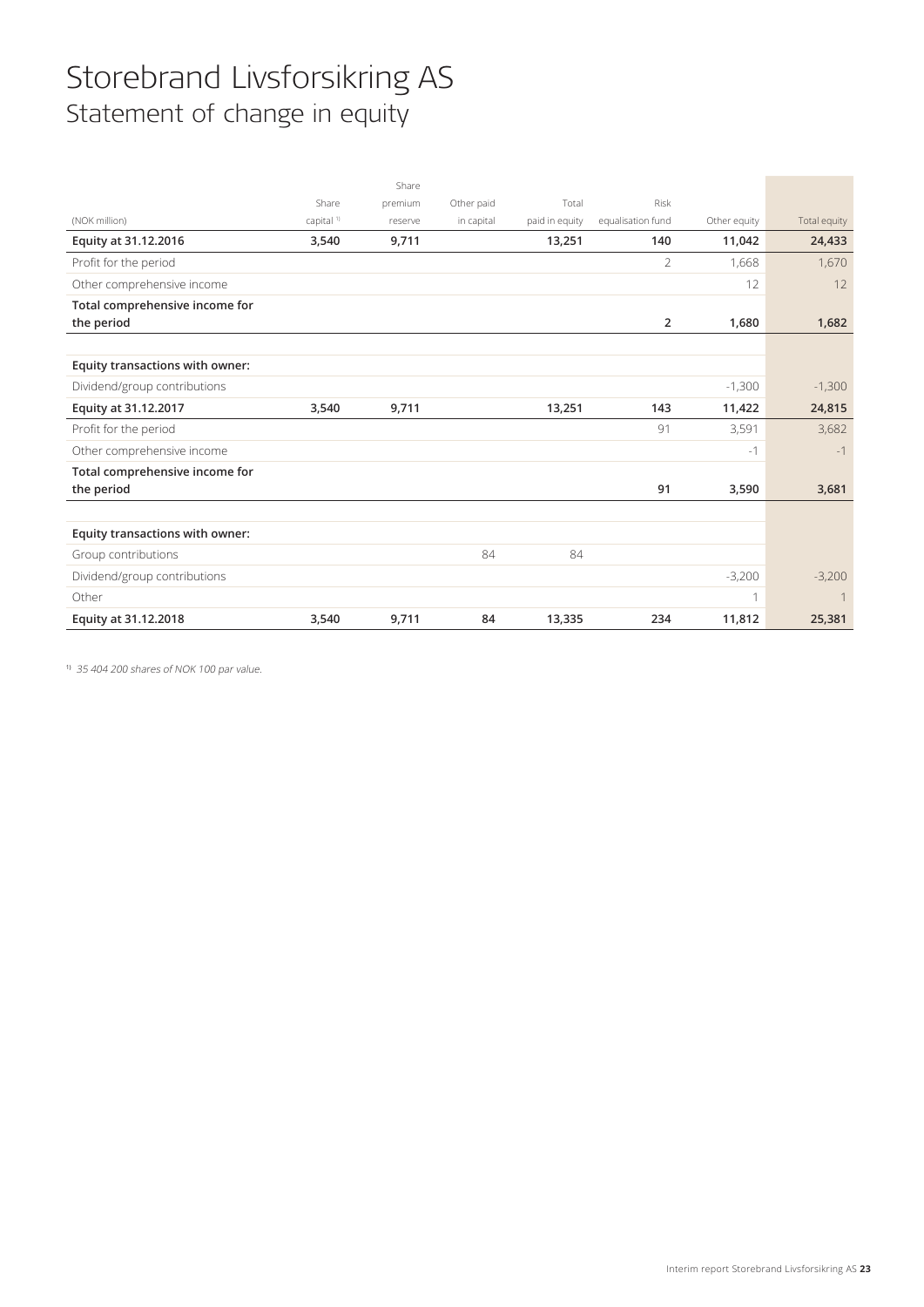## Notes Storebrand Livsforsikring group

### **Note** 01

### Accounting policies

The Group's interim financial statements include Storebrand Livsforsikring AS, subsidiaries, associated and joint-ventures companies. The financial statements are prepared in accordance with the "Regulation on the annual accounts etc. of lifeinsurance companies" for the parent company and the consolidated financial statements in accordance with IAS 34 Interim Financial Reporting. The interim financial statements do not contain all the information that is required in full annual financial statements.

A description of the accounting policies applied in the preparation of the financial statements are provided in the 2017 annual report, and the interim financial statements are prepared in accordance with these accounting policies.

#### *Storebrand Livsforsikring AS - the company's financial statements*

The financial statements have been prepared in accordance with the accounting principles that were used in the annual report for 2017.

During 2018 no changes were made to the classification in the accounts. Storebrand Livsforsikring AS has completed a merger with the fully owned subsidiary Storebrand Silver Pensjonsforsikring AS. See note 4 for further information. There are new accounting standards that entered into effect in 2018.

IFRS 9 Financial Instruments have replaced IAS 39, and entered into force from 1 January 2018. For insurance-dominated groups and companies, IFRS 4 allows for either the implementation of IFRS 9 to be deferred (deferral approach) or to enter the differences between IAS 39 and IFRS 9 through Other Comprehensive Income (overlay approach) until implementation of IFRS 17 on 1 January 2021. The Storebrand Group qualifies for temporary deferral of IFRS 9 because over 90 per cent of the Group's total liabilities as at 31 December 2015 relates to the insurance business. Storebrand Group will implement IFRS 9 together with IFRS 17, applicable from 1 January 2021.

The new standard IFRS 15 for recognising revenue from contracts with customers entered into force from 1 January 2018, and replaced IAS 18. Revenue recognition in the Storebrand Group is primarily regulated by IAS 39/IFRS 9 and IFRS 4. Revenue that will be recognised under Other Income is assessed in relation to IFRS 15. The implementation of IFRS 15 have no impact on the Group result in Storebrand's consolidation financial statements.

New standards and changes to standards that have not been applied:

#### *IFRS 16*

IFRS 16 Leases replaces the current IAS 17 and is applicable from 1 January 2019. IFRS 16 stipulates principles for recognition, measurement, presentation and disclosure for leases. New standards for leases will not entail major changes for landlords, but will however significantly change accounting for tenants. IFRS 16 requires that tenants must, as a starting point, recognise all leases in the balance sheet according to a simplified model that resembles accounting for financial leases under IAS 17. The present value of total lease payments must be capitalized as debt and an asset that reflects the right of use of the asset during the lease period, with the exception of short-term agreements and agreements in which the asset has a low value. The capitalized asset is amortized over the lease period and the depreciation expense is continually recognised in the income statement as an operating expense. Interest expense on the lease liability is recognised in the income statement as a financial expence.

IFRS 16 can be implemented either in accordance with the full retrospective method or modified retrospective method, and Storebrand has selected the modified retrospective method. This means that comparable figures are not restated and the effect is entered in the balance sheet for the implementation year of 2019. Upon implementation, the right of use of the asset and liability will be the same amount and will not have any effect on equity. The transition to IFRS 16 is expected to result in an increase in assets and liabilities in the group statement of approximately NOK 78 million on the transition date. Operating expenses are expected to be reduced by approximately NOK 1 million, financial expenses are expected to increase by approximately NOK 1,6 million and profit before tax will thereby decrease by about NOK 0,5 million in 2019. For the company accounts, the transition is expected to result in an increase in assets and liabilities of approximately NOK 6 million on the transition date. Operating expenses are expected to be reduced by approximately NOK 0,1 million, financial expenses are expected to increase by approximately NOK 0,1 million and will show no effect in profit before tax in 2019. Leases that are shorter than 12 months as of 1 January 2019 and leases that include assets with a value lower than NOK 50,000 will not be recognised in the balance sheet but as an expense over the lease period.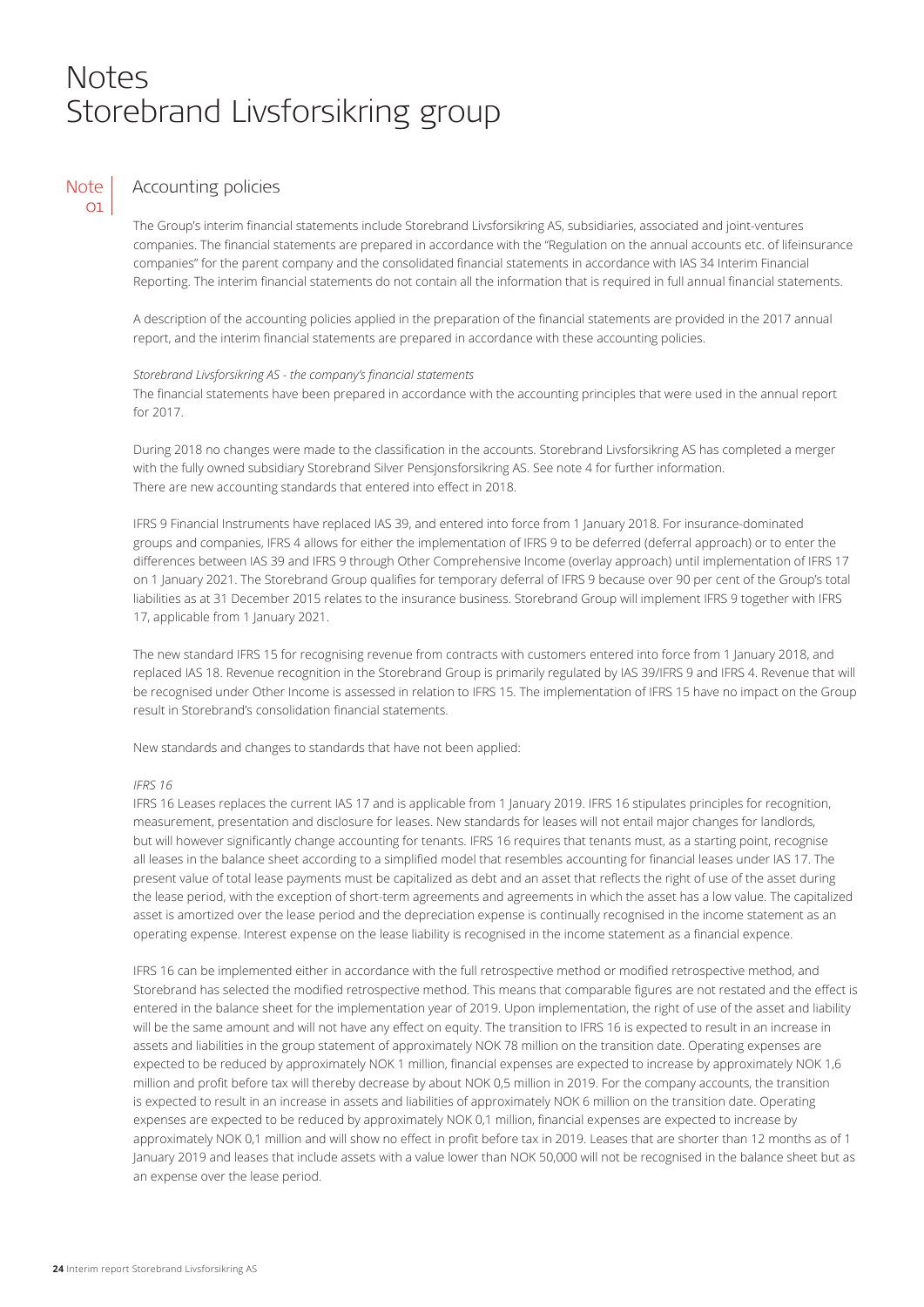### Note  $\Omega$

### Estimates

In preparing the Group's financial statements the management are required to make estimates, judgements and assumptions of uncertain amounts. The estimates and underlying assumptions are reviewed on an ongoing basis and are based on historical experience and expectations of future events and represent the management's best judgement at the time the financial statements were prepared.

Actual results may differ from these estimates.

A description of the most critical estimates and judgements that can affect recognised amounts is included in the 2017 annual report in note 2, insurance risk in note 7, valuation of financial instruments at fair value is described in note 12 and in the interim financial statements note 11 Solvency II.

## **Note** 03

### Acquisition

On 24 October 2017 Storebrand Livsforsikring AS entered into an agreement to acquire Silver Pensjonsforsikring (Silver). The transaction was completed in January 2018 after Silver was released from administration. The transaction was completed in two parts, with the first part as an acquisition of the bifurcated insurance portfolio (amounted to NOK 9.7 billion), and the latter as an acquisition of Storebrand Silver Pensjonsforsikring AS with its remaining insurance portfolio (amounted to NOK 0.3 billion) and operations. The remaining insurance portfolio for Silver Pensjonsforsikring consisting of pension capital certificates and individual pension contracts with no guarantee. Before acquisition as a part of the administration solution, Silver's portfolio of paid-up policies has been converted to paid-up policies with investment options (FMI) for retirement pension coverage, amounted NOK 8.3 billion. Risk cover (paid-up policies) is continued based on a reduced base rate of 2.75%, amounted NOK 1.4 billion. Storebrand Livsforsikring AS paid a purchase price of NOK 520 million. The purchase price has been transferred to Silver's customers as a part of the administrative board's solution, and contributes to maintaining good pensions for the customers.

The amount of NOK 520 million has been transferred to Silver's customers, and in the acquisition analysis the excess value of the acquisition will be allocated to the insurance contracts (VIF –value of business in force) amounted NOK 280 million, which are amortised over 10 years, reserve strength due to transition to Storebrand's tariffs amounted NOK 97 million, deferred tax asset amounted NOK 374 million and negative goodwill amounted NOK 37 million.

### **ACQUISITION ANALYSIS SILVER**

|                                         | Book values in the | Payment for financing | Excess value upon |             |
|-----------------------------------------|--------------------|-----------------------|-------------------|-------------|
| (NOK million)                           | company            | insurance liabilities | acquistion        | Book values |
| Assets                                  |                    |                       |                   |             |
| $-VIF$                                  |                    |                       | 280               | 280         |
| - Deffered tax assets                   |                    |                       | 374               | 374         |
| Intangible assets                       |                    |                       | 654               | 654         |
| Financial assets                        | 9,525              |                       |                   | 9,525       |
| Other assets                            |                    | 520                   |                   | 520         |
| Bank deposits                           | 35                 |                       |                   | 35          |
| <b>Total assets</b>                     | 9,560              | 520                   | 654               | 10,734      |
|                                         |                    |                       |                   |             |
| Liabilities                             |                    |                       |                   |             |
| Insurance liabilities                   | 10,026             |                       |                   | 10,026      |
| Current liabilities                     | 34                 | 20                    |                   | 54          |
| Deferred tax                            |                    |                       |                   |             |
| Net identifiable assets and liabilities | $-500$             | 500                   | 654               | 654         |
| Reserve strengthning                    |                    |                       |                   | $-97$       |
| Goodwill                                |                    |                       |                   | $-37$       |
| Fair value at acquisition date          |                    |                       |                   | 520         |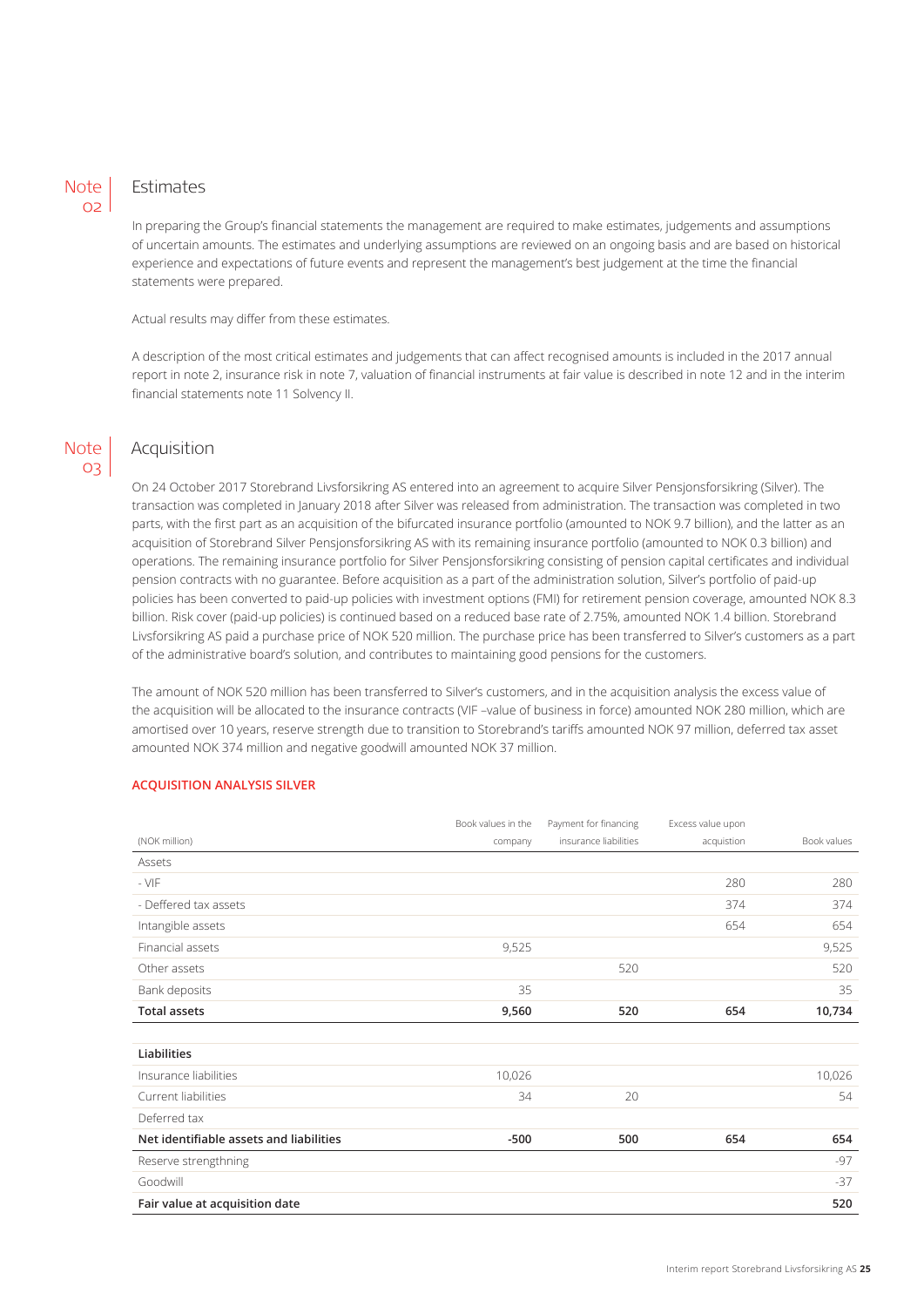### Note 04

## Merger

As a part of simplifying the corporate structure, Storebrand Livsforsikring AS has completed a merger with the fully owned subsidiary Storebrand Silver Pensjonsforsikring AS. The merger has been carried out without consideration pursuant to the Norwegian Limited Liability Companies Act §13-23 and §13-1 with accounting effect from 1 January 2018, and assuming tax continuity.

**Contract Contract** 

|                                                                                | Storebrand     | Purchase of         | Purchase | Storebrand Silver  |         |
|--------------------------------------------------------------------------------|----------------|---------------------|----------|--------------------|---------|
| (NOK million)                                                                  | Livsforsikring | insurance portfolio | price*   | Pensjonsforsikring | Total   |
| <b>ASSETS</b>                                                                  |                |                     |          |                    |         |
| Assets in company portfolio                                                    |                |                     |          |                    |         |
| Intangible assets                                                              | 94             |                     |          |                    | 94      |
| Investments                                                                    | 33,555         |                     |          | 49                 | 33,604  |
| Receivables                                                                    | 1,347          |                     |          |                    | 1,347   |
| Other assets                                                                   | 1,271          |                     | $-520$   | 3                  | 754     |
| Total assets in company portfolio                                              | 36,267         |                     | $-520$   | 52                 | 35,799  |
|                                                                                |                |                     |          |                    |         |
| Assets in customer portfolio                                                   |                |                     |          |                    |         |
| Investments in collective portfolio                                            | 187,412        | 9,190               | 520      |                    | 197,122 |
| Reinsurance share of insurance obligations                                     | 63             |                     |          | 8                  | 71      |
| Investments in investment selection portfolio                                  | 80,731         |                     |          | 309                | 81,040  |
| Total assets in customer portfolios                                            | 268,206        | 9,190               | 520      | 318                | 278,233 |
|                                                                                |                |                     |          |                    |         |
| <b>TOTALT ASSETS</b>                                                           | 304,473        | 9,190               |          | 370                | 314,033 |
|                                                                                |                |                     |          |                    |         |
| <b>EQUITY AND LIABILITIES</b>                                                  |                |                     |          |                    |         |
| Paid in equity                                                                 | 13,251         |                     |          |                    | 13,251  |
| Earned equity                                                                  | 11,564         |                     |          |                    | 11,564  |
| <b>Total equity</b>                                                            | 24,815         |                     |          |                    | 24,815  |
|                                                                                |                |                     |          |                    |         |
| Subordinated loan capital and hybrid tier 1                                    | 8,591          |                     |          |                    | 8,591   |
| capital                                                                        |                |                     |          |                    |         |
| Insurance obligations in life insurance - con-<br>tractual obligations         | 184,999        | 9,710               |          |                    | 194,709 |
| Insurance obligations in life insurance - invest-<br>ment portfolio separately | 80,372         |                     |          | 307                | 80,679  |
| Provisions for liabilities                                                     | 42             |                     |          |                    | 42      |
| Accrued expenses and received, unearned                                        | 5,654          | $-520$              |          | 63                 | 5,197   |
| income                                                                         |                |                     |          |                    |         |
| <b>Total liabilities</b>                                                       | 279,657        | 9,190               |          | 370                | 289,217 |
|                                                                                |                |                     |          |                    |         |
| TOTAL EQUITY AND LIABILITIES                                                   | 304,473        | 9,190               |          | 370                | 314,033 |

\* The purchase price has been transferred to Silver's customers, see note 3 for further information.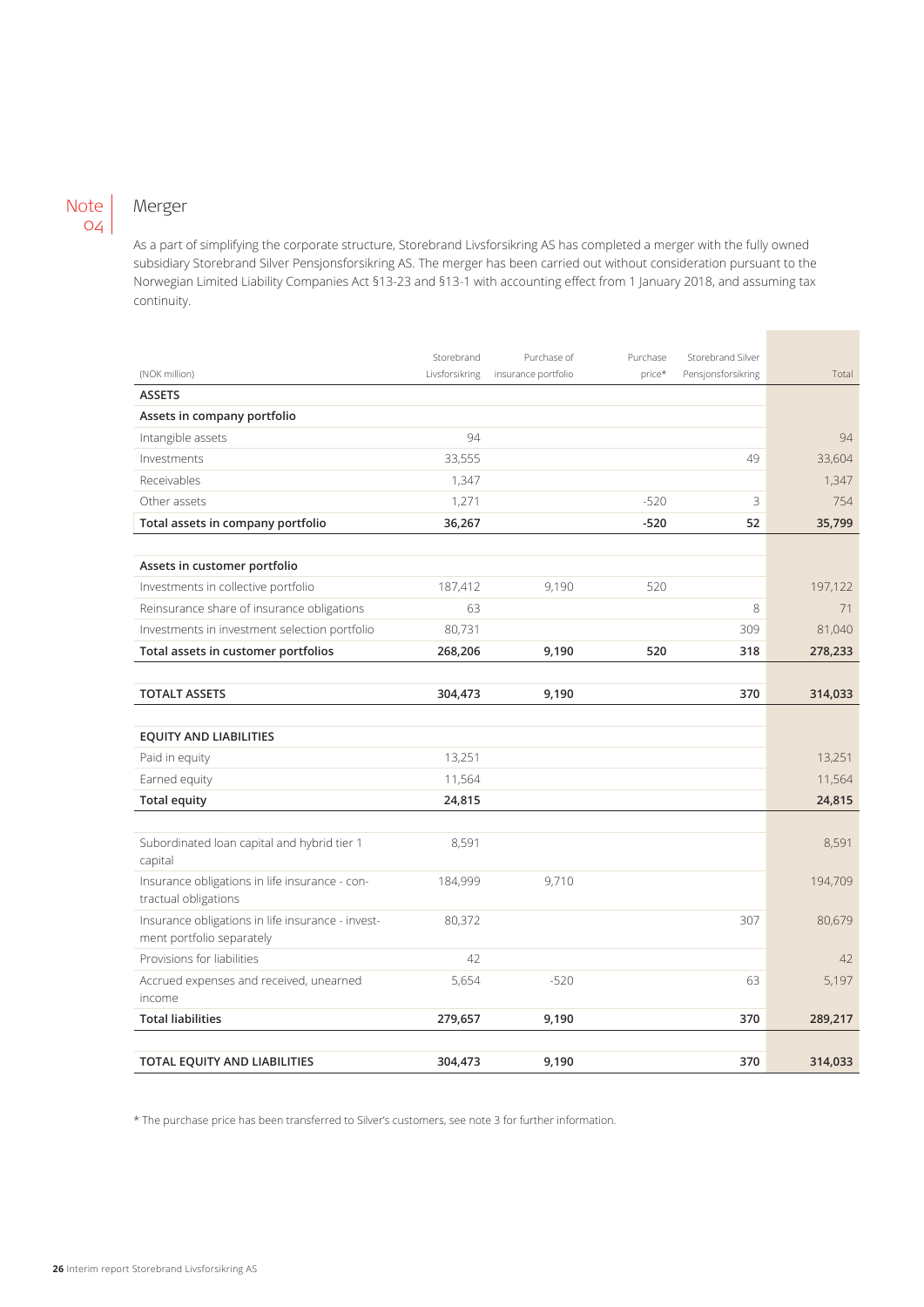#### Segments - profit by business area Note 05

Storebrand´s operation includes the segments Savings, Insurance, Guaranteed Pension and Other.

### **SAVINGS**

The savings segment includes products for retirement savings with no interest rate guarantees. The segment consists of defined contribution pensions in Norway and Sweden. In addition, certain other subsidiaries in Storebrand Livsforsikring and SPP are included in Savings.

#### **INSURANCE**

The insurance segment provides personal risk products in the Norwegian retail market and employer's liability insurance and pension-related insurance in the Norwegian and Swedish corporate markets.

### **GUARANTEED PENSION**

The guaranteed Pension segment includes long-term pension savings products that give customers a guaranteed rate of return. The area includes defined benefit pensions in Norway and Sweden, paid-up policies and individual capital and pension insurances.

#### **OTHER**

The result for the company portfolios and small subsidiaries of Storebrand Life Insurance and SPP. In addition, the activities at BenCo are reported in this segment. The elimination of intra-group transactions that have been included in the other segments has also been included.

#### **RECONCILIATION WITH THE OFFICIAL PROFIT AND LOSS ACCOUNTING**

Profit in the segments are reconciled with the corporate profit and loss account before tax. The corporate profit and loss account includes gross income and gross expenses linked to both the insurance customers and owners. The various segments are to a large extent followed up on net profit margins, including risk and administration results. The profit lines that are used in segment reporting will therefore not be identical with the profit lines in the corporate profit and loss account.

A description of the most important differences is included in the 2017 annual report in note 4 Segment reporting.

#### **PROFIT BY SEGMENTS**

|                                |       | Q4   | Full Year |        |
|--------------------------------|-------|------|-----------|--------|
| (NOK million)                  | 2018  | 2017 | 2018      | 2017   |
| Savings                        | 118   | 134  | 501       | 536    |
| Insurance                      | 67    | 0    | 554       | 462    |
| Guaranteed pension             | 214   | 31   | 1,138     | 766    |
| Other                          | $-40$ | 10   | 121       | 228    |
| Profit before amortisation     | 358   | 175  | 2,315     | 1,992  |
| Amortisation intangible assets | $-85$ | -99  | $-305$    | $-391$ |
| Profit before tax              | 273   | 77   | 2,010     | 1,601  |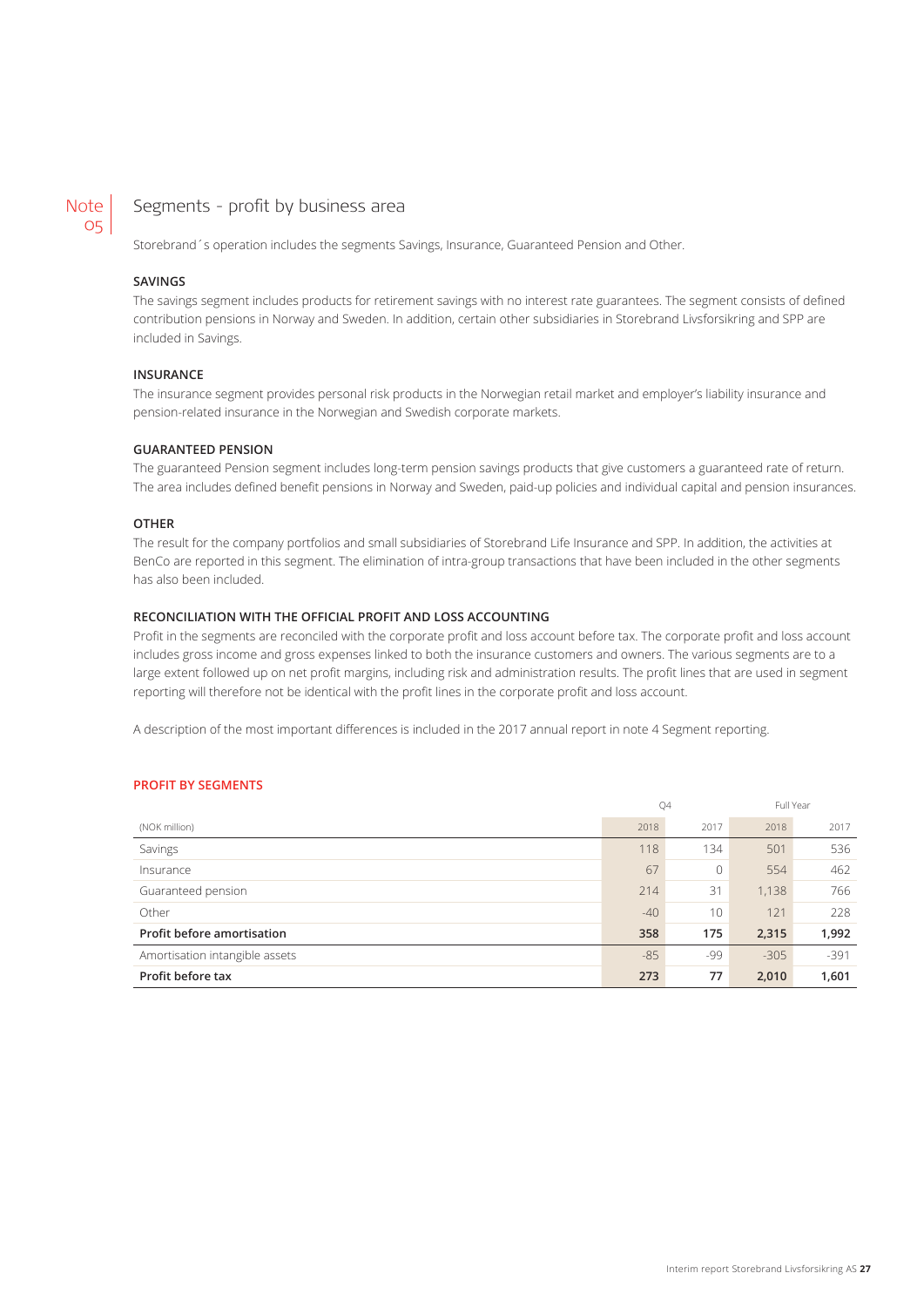#### **SEGMENT INFORMATION Q4**

|                                                |        | Savings |        | Insurance | Guaranteed pension |        |
|------------------------------------------------|--------|---------|--------|-----------|--------------------|--------|
| (NOK million)                                  | 2018   | 2017    | 2018   | 2017      | 2018               | 2017   |
| Fee and administration income                  | 426    | 407     |        |           | 334                | 376    |
| Insurance result                               |        |         | 199    | 172       |                    |        |
| - Insurance premiums for own account           |        |         | 731    | 699       |                    |        |
| - Claims for own account                       |        |         | $-532$ | $-528$    |                    |        |
| Operational cost                               | $-298$ | $-273$  | $-112$ | $-124$    | $-226$             | $-240$ |
| Operating profit                               | 129    | 134     | 87     | 48        | 108                | 136    |
| Financial items and risk result life & pension | $-11$  |         | $-20$  | $-48$     | 106                | $-105$ |
| Profit before amortisation                     | 118    | 134     | 67     | 0         | 214                | 31     |
| Amortisation of intangible assets              |        |         |        |           |                    |        |
| Profit before tax                              | 118    | 134     | 67     | 0         | 214                | 31     |

|                                                |       |                |        | Storebrand Livsforsikring |
|------------------------------------------------|-------|----------------|--------|---------------------------|
|                                                | Other |                |        | group                     |
| (NOK million)                                  | 2018  | 2017           | 2018   | 2017                      |
| Fee and administration income                  | 16    | 20             | 776    | 803                       |
| Insurance result                               |       |                | 199    | 172                       |
| - Insurance premiums for own account           |       |                | 731    | 699                       |
| - Claims for own account                       |       |                | $-532$ | $-528$                    |
| Operational cost                               | $-18$ | $-15$          | $-653$ | $-651$                    |
| Operating profit                               | $-2$  | 6              | 322    | 323                       |
| Financial items and risk result life & pension | $-39$ | $\overline{4}$ | 36     | $-148$                    |
| Profit before amortisation                     | $-40$ | 10             | 358    | 175                       |
| Amortisation of intangible assets              |       |                | $-85$  | -99                       |
| Profit before tax                              | $-40$ | 10             | 273    | 77                        |

### **SEGMENT INFORMATION AS AT 31.12**

|                                                |          | Savings  |          | Insurance |        | Guaranteed pension |
|------------------------------------------------|----------|----------|----------|-----------|--------|--------------------|
| (NOK million)                                  | 2018     | 2017     | 2018     | 2017      | 2018   | 2017               |
| Fee and administration income                  | 1,654    | 1,543    |          |           | 1,441  | 1,483              |
| Insurance result                               |          |          | 947      | 837       |        |                    |
| - Insurance premiums for own account           |          |          | 2.780    | 2.797     |        |                    |
| - Claims for own account                       |          |          | $-1,833$ | $-1,960$  |        |                    |
| Operational cost                               | $-1,128$ | $-1,013$ | $-411$   | $-472$    | $-828$ | $-889$             |
| Operating profit                               | 526      | 530      | 536      | 365       | 614    | 595                |
| Financial items and risk result life & pension | $-25$    |          | 18       | 97        | 525    | 171                |
| Profit before amortisation                     | 501      | 536      | 554      | 462       | 1,138  | 766                |
| Amortisation of intangible assets              |          |          |          |           |        |                    |
| Profit before tax                              | 501      | 536      | 554      | 462       | 1,138  | 766                |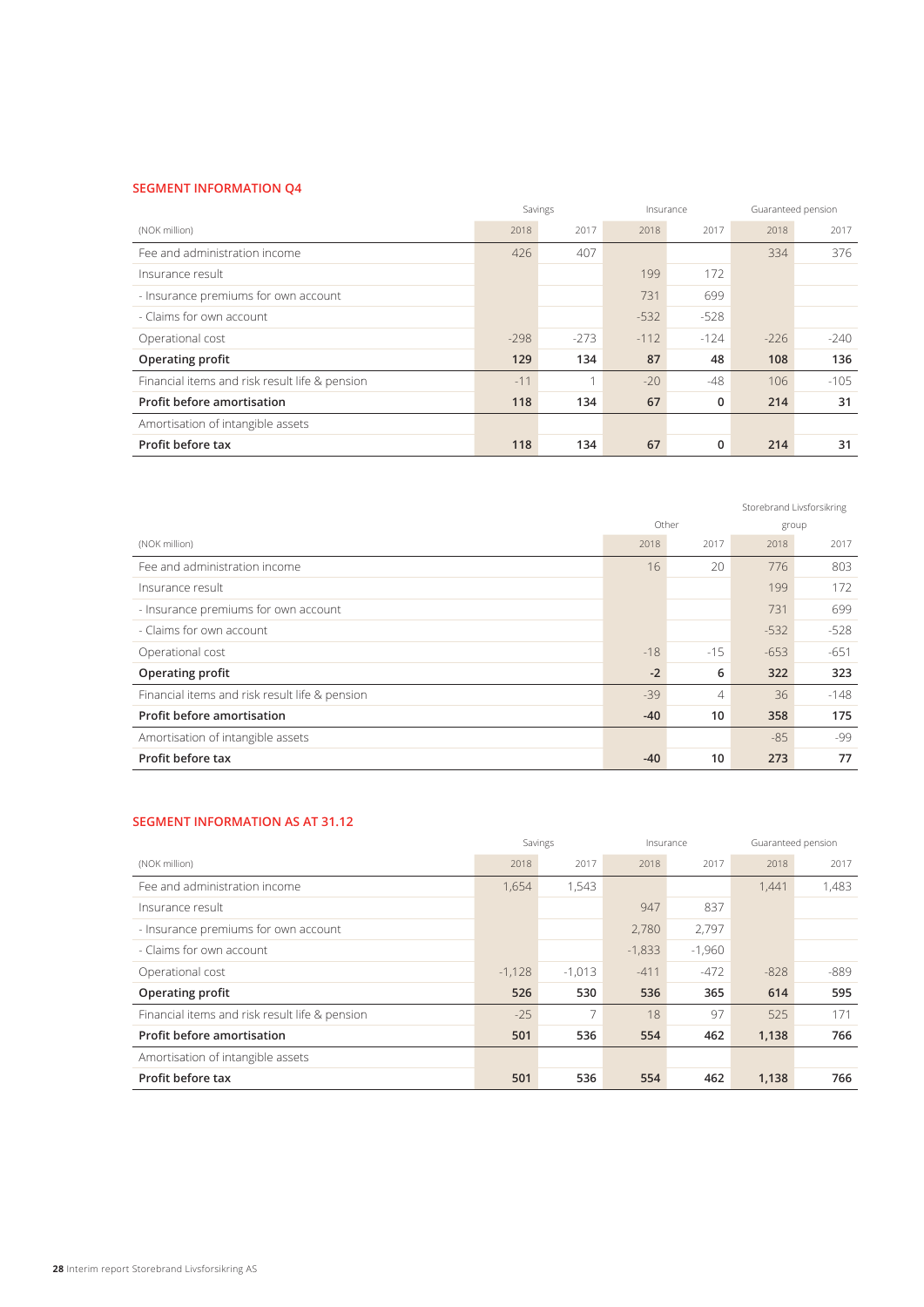|                                                | Storebrand Livsforsikring |       |          |          |
|------------------------------------------------|---------------------------|-------|----------|----------|
|                                                | Other                     |       |          | group    |
| (NOK million)                                  | 2018                      | 2017  | 2018     | 2017     |
| Fee and administration income                  | 89                        | 75    | 3,185    | 3,101    |
| Insurance result                               |                           |       | 947      | 837      |
| - Insurance premiums for own account           |                           |       | 2,780    | 2,797    |
| - Claims for own account                       |                           |       | $-1,833$ | $-1,960$ |
| Operational cost                               | $-88$                     | $-50$ | $-2,454$ | $-2,424$ |
| Operating profit                               | $\overline{2}$            | 25    | 1,678    | 1,514    |
| Financial items and risk result life & pension | 120                       | 203   | 637      | 477      |
| <b>Profit before amortisation</b>              | 121                       | 228   | 2,315    | 1,992    |
| Amortisation of intangible assets              |                           |       | $-305$   | $-391$   |
| Profit before tax                              | 121                       | 228   | 2,010    | 1,601    |

### Note 06

## Financial market risk and insurance risk

Risks are described in the annual report for 2017 in note 7 (Insurance risk), note 8 (Financial market risk), note 9 (Liquidity risk), note 10 (Credit risk) and note 11 (Concentrations of risk).

Market risk means changes in the value of assets due to unexpected volatility or changes in prices in the financial markets. It also refers to the risk that the value of the insurance liability develops differently than the assets.

The most significant market risks for Storebrand are equity market risk, credit risk, property price risk, interest rate risk and currency exchange rate risk.

For the life insurance companies, the financial assets are invested in a variety of sub-portfolios. Market risk affects Storebrand's income and profit differently in the different portfolios. There are three main types of sub-portfolios: company portfolios, customer portfolios without a guarantee (unit linked) and customer portfolios with a guarantee.

The market risk in the company portfolios has a direct impact on Storebrand's profit.

The market risk in customer portfolios without a guarantee (unit linked) is at the customers' risk, meaning Storebrand is not directly affected by changes in value. Nevertheless, changes in value do affect Storebrand's profit indirectly. Income is based mainly on the size of the portfolios, while the costs tend to be fixed. Lower returns from the financial market than expected will therefore have a negative effect on Storebrand's income and profit.

For customer portfolios with a guarantee, the net risk for Storebrand will be lower than the gross market risk. The extent of risk sharing with customers depends on several factors, the most important being the size and flexibility of the customer buffers, and also the level and duration of the interest rate guarantee. If the investment return is not sufficiently high to meet the guaranteed interest rate, the shortfall will be met by using customer buffers in the form of risk capital built up from previous years' surpluses. Risk capital primarily consists of unrealised gains, additional statutory reserves and conditional bonuses. Storebrand is responsible for meeting any shortfall that cannot be covered by the customer buffers. For guaranteed customer portfolios, the risk is affected by changes in the interest rate level. Falling interest rates are positive for the investment return in the short term due to price appreciation for bonds, but negative in the long term because it reduces the probability of achieving a return higher than the guarantee.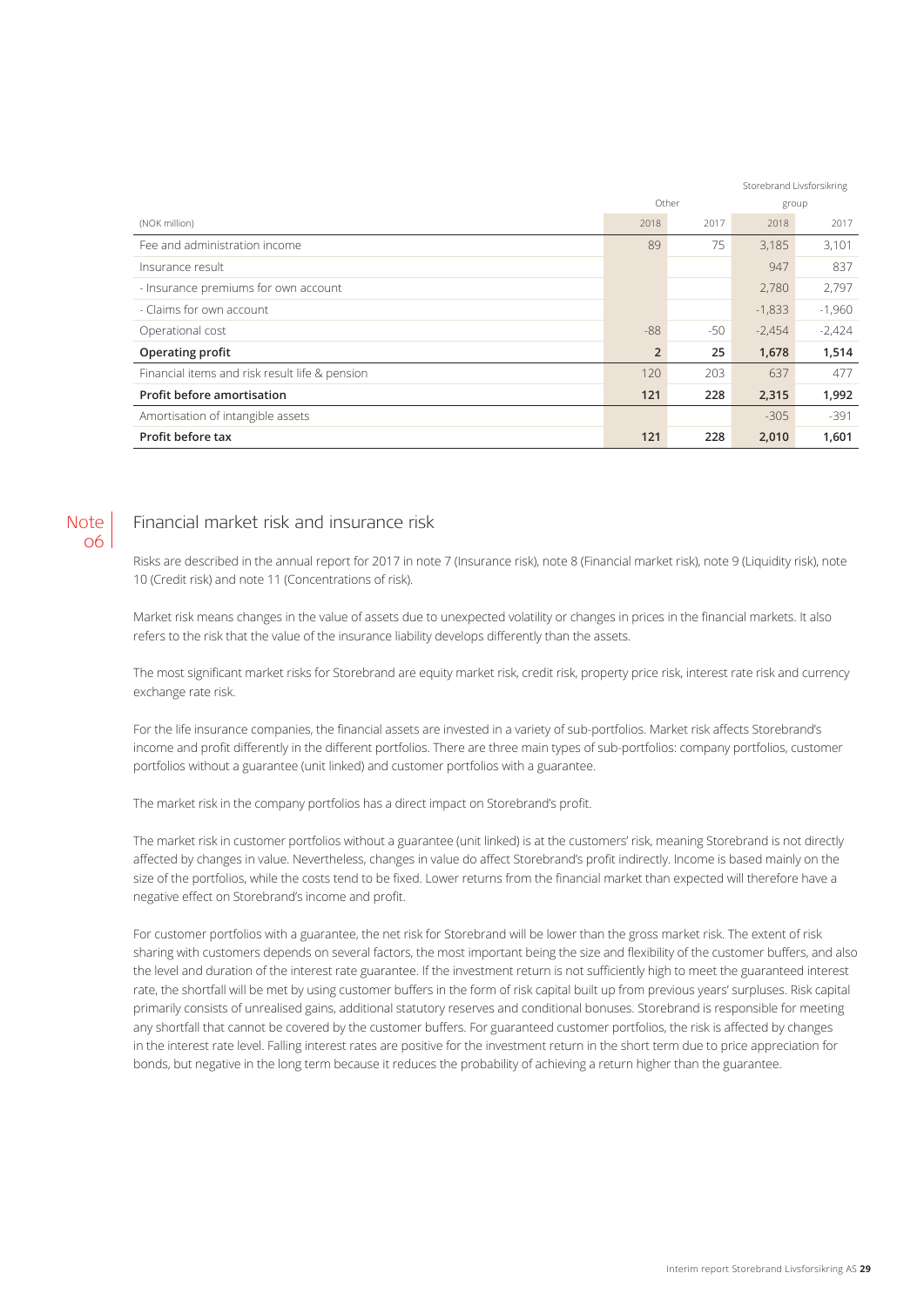The equity market started the year on a positive note, but after reaching a peak in January, the uncertainty and volatility has increased. Initially, the market feared that a stronger labor market and less accommodating central banks could trigger higher interest rates. During the second quarter, the main concern has been the rising trade war and expected imposed tariffs. The political situation in Italy has also caused increased volatility. During the third quarter, the equity market has been strong. During the fourth quarter the equity market corrected sharply, driven by fear of lower economic growth and the effects of the trade war between the US and China.

The global equity market fell 13 % during the fourth quarter, taking the full year return to minus 7 %. The Norwegian equity market fell 15 % during the fourth quarter, as the oil price decreased sharply, taking the full year return to minus 2 %. The market for corporate bonds has been affected by the increased uncertainty. Credit spreads increased during the year, particularly during the fourth quarter. Increased spreads was negative for return during 2018, but higher credit spreads are positive for expected return going forward.

Interest rates rose at the start of the year across all markets, but then fell back in many markets as the concern for increased inflation receded. During 2018 the Norwegian 10-year interest rate swap increased by 0.2 pp. The Swedish 10-year interest swap rate fell by 0.1 pp. Short term interest rates increased during 2018, both in Norway and Sweden, but the short rate in Sweden (3 month STIBOR) is still negative. Due to the majority of the interest rate investments in the Norwegian customer portfolios being held at amortized cost, changes in interest rates have a limited effect on expected returns in the short term. However, with the present interest rates, new bond investments provide a lower return than the average interest rate guarantee. Higher interest rates are a positive factor for the solvency position.

The Norwegian Krone strengthened during the first three quarters of the year, but weakened during the fourth quarter. For 2018 the Norwegian Krone strengthened 3 % against the Swedish Krona, weakened 5 % against the US dollar and was little changed against the Euro. A high degree of currency hedging in the portfolio means that the exchange rate fluctuations have a modest effect on results and risk.

During the fourth quarter the investments in equity in the guaranteed customer portfolios in Norway was reduced.

Booked return for 2018 for guaranteed customer portfolios in Norway on average was slightly higher than the guaranteed rate. A positive contributor was a large allocation to bonds held at amortized cost with a higher yield than current market level. Property also provided a good return. Equities gave negative return, but this mainly resulted in a decrease in the buffer (reduced unrealized gains). Return for guaranteed customer portfolios in Sweden on average was positive for 2018.

Return for unit linked portfolios was negatively affected by the weak equity markets during the fourth quarter. For 2018, the return on average was minus 3-4 % both in Norway and Sweden.

Insurance risk is the risk of higher than expected payments and/or an unfavorable change in the value of an insurance liability due to actual developments deviating from what was expected when premiums or provisions were calculated. Most of the insurance risk for the group is related to life insurance. Changes in longevity is the greatest risk because higher longevity means that the guaranteed benefits must be paid over a longer period. There are also risks related to disability and early death.

The insurance risk has only had minor changes during the year.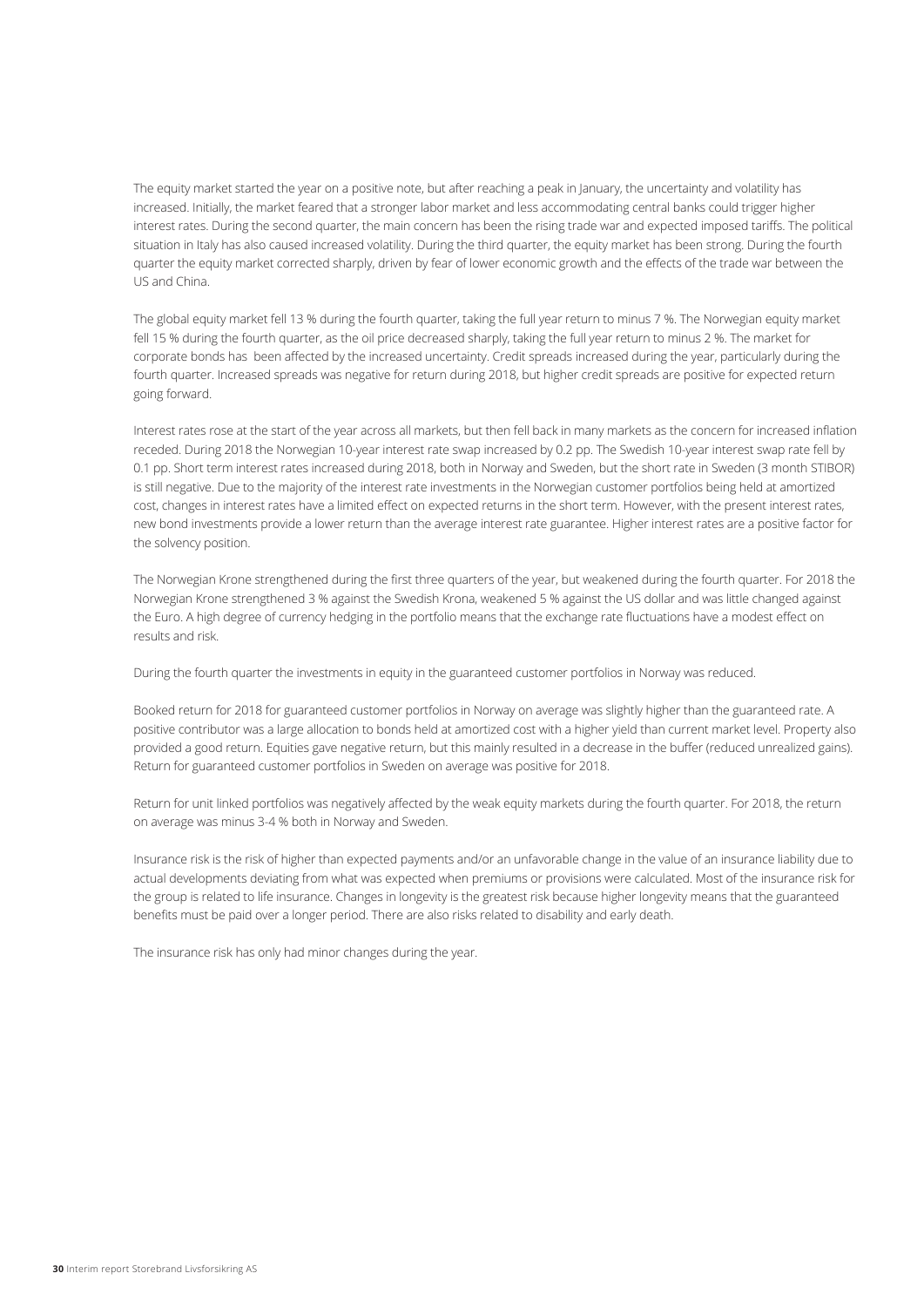## Note 07

## Liquidty risk

### **SPECIFICATION OF SUBORDINATED LOAN CAPITAL**

| (NOK million)                                             | Nominal value | Currency   | Interest rate | Call date | Book value |
|-----------------------------------------------------------|---------------|------------|---------------|-----------|------------|
| Issuer                                                    |               |            |               |           |            |
|                                                           |               |            |               |           |            |
| Perpetual subordinated loan capital                       |               |            |               |           |            |
| Storebrand Livsforsikring AS                              | 1,000         | NOK.       | Variable      | 2020      | 1,001      |
| Storebrand Livsforsikring AS                              | 1,100         | NOK.       | Variable      | 2024      | 1.100      |
|                                                           |               |            |               |           |            |
| Dated subordinated loan capital                           |               |            |               |           |            |
| Storebrand Livsforsikring AS                              | 1.000         | <b>SEK</b> | Fixed         | 2022      | 977        |
| Storebrand Livsforsikring AS                              | 300           | <b>EUR</b> | Variable      | 2023      | 3,255      |
| Storebrand Livsforsikring AS                              | 750           | <b>SEK</b> | Variable      | 2021      | 738        |
| Storebrand Livsforsikring AS                              | 900           | <b>SEK</b> | Variable      | 2025      | 877        |
| Total subordinated loan capital and hybrid tier 1 capital |               |            |               |           |            |
| 31.12.2018                                                |               |            |               |           | 7,948      |
| Total subordinated loan capital and hybrid tier 1 capital |               |            |               |           |            |
| 31.12.2017                                                |               |            |               |           | 8,591      |

### Note  $08<sup>o</sup>$

## Valuation of financial instruments and properties

The Group categorises financial instruments valued at fair value on three different levels. Criteria for the categorisation and processes associated with valuing are described in more detail in note 12 in the annual report for 2017.

The company has established valuation models and gathers information from a wide range of well-informed sources with a view to minimizing the uncertainty of valuations.

### **FAIR VALUE OF FINANCIAL ASSETS AND LIABILITIES AT AMORTISED COST**

|                                           | Fair value | Fair value | Book value | Book value |
|-------------------------------------------|------------|------------|------------|------------|
| (NOK million                              | 31.12.2018 | 31.12.17   | 31.12.2018 | 31.12.17   |
| <b>Financial assets</b>                   |            |            |            |            |
| Loans to customers - corporate            | 6.981      | 6.202      | 6.999      | 6,210      |
| Loans to customers - retail               | 18,272     | 15,217     | 18.272     | 15,217     |
| Bonds held to maturity                    | 15.679     | 16.933     | 14.403     | 15.128     |
| Bonds classified as loans and receivables | 97.790     | 93,837     | 94.029     | 87,094     |
| <b>Financial liabilities</b>              |            |            |            |            |
| Subordinated loan capital                 | 7,940      | 8.711      | 7,948      | 8.591      |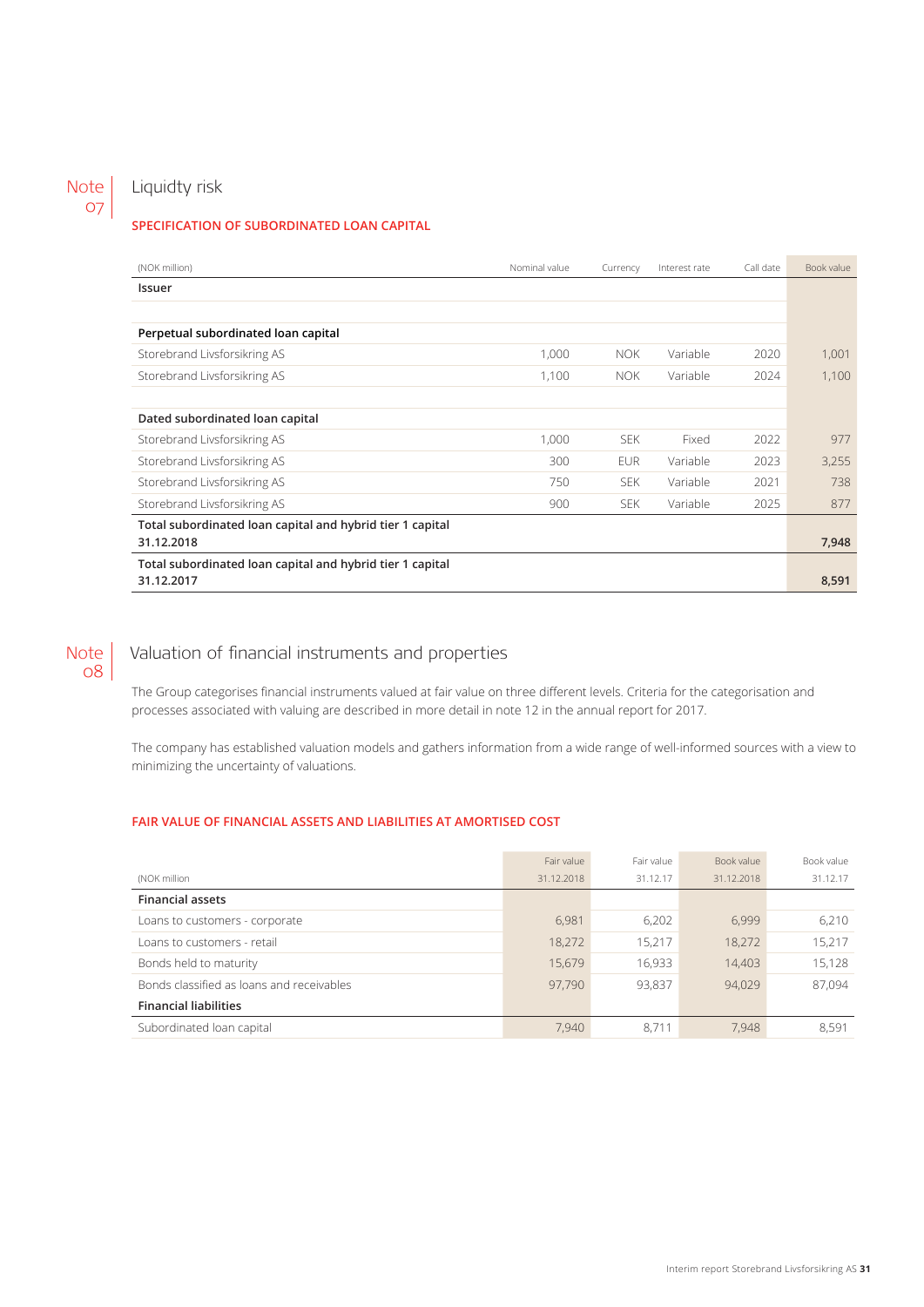### **VALUATION OF FINANCIAL INSTRUMENTS AND PROPERTIES AT FAIR VALUE**

### **STOREBRAND LIVSFORSIKRING GROUP**

|                                                        | Level 1       | Level 2     | Level 3        |            |            |
|--------------------------------------------------------|---------------|-------------|----------------|------------|------------|
|                                                        |               | Observable  | Non-observable | Total      | Total      |
| (NOK million)                                          | Quoted prices | assumptions | assumptions    | 31.12.2018 | 31.12.2017 |
| Assets                                                 |               |             |                |            |            |
| <b>Equities and fund units</b>                         |               |             |                |            |            |
| - Equities                                             | 23,039        | 333         | 602            | 23,974     | 23,316     |
| - Fund units                                           | 127           | 125,132     | 7,849          | 133,108    | 132,780    |
| Total equities and fund units                          | 23,166        | 125,465     | 8,451          | 157,082    |            |
| Total equities and fund units 31.12.17                 | 22,271        | 125,396     | 8,429          |            | 156,096    |
| <b>Total loans to customers</b>                        |               |             |                |            |            |
| - Loans to customers - corporate                       |               |             | 5,708          | 5,708      | 5,104      |
| Bonds and other fixed income securities                |               |             |                |            |            |
| - Government bonds                                     | 13,530        | 19,342      |                | 32,872     | 47,460     |
| - Corporate bonds                                      |               | 49,040      | 56             | 49,096     | 47,823     |
| - Structured notes                                     |               | 79          |                | 79         | 81         |
| - Collateralised securities                            |               | 19,703      |                | 19,703     | 25,632     |
| - Bond funds                                           |               | 45,851      | 3,321          | 49,172     | 39,023     |
| Total bonds and other fixed income securities          | 13,530        | 134,015     | 3,377          | 150,922    |            |
| Total bonds and other fixed income securities 31.12.17 | 23,792        | 136,119     | 108            |            | 160,019    |
| Derivatives:                                           |               |             |                |            |            |
| - Equity derivatives                                   |               |             |                |            |            |
| - Interest derivatives                                 |               | 3,068       |                | 3,068      | 2,742      |
| - Currency derivatives                                 |               | $-2,781$    |                | $-2,781$   | $-751$     |
| - Credit derivatives                                   |               |             |                |            |            |
| <b>Total derivatives</b>                               |               | 287         |                | 287        |            |
| - derivatives with a positive market value             |               | 4,822       |                | 4,822      | 3,868      |
| - derivatives with a negative market value             |               | $-4,535$    |                | $-4,535$   | $-1,876$   |
| Total derivatives 31.12.17                             |               | 1,991       |                |            | 1,991      |
| Properties:                                            |               |             |                |            |            |
| - investment properties                                |               |             | 28,266         | 28,266     | 27,453     |
| - Owner-occupied properties                            |               |             | 1,420          | 1,420      | 1,408      |
| <b>Total properties</b>                                |               |             | 29,686         | 29,686     |            |
| Total properties 31.12.17                              |               |             | 28,861         |            | 28,861     |

There is no significant movement between level 1 and level 2 in 4<sup>th</sup> quarter and at 31 December 2018.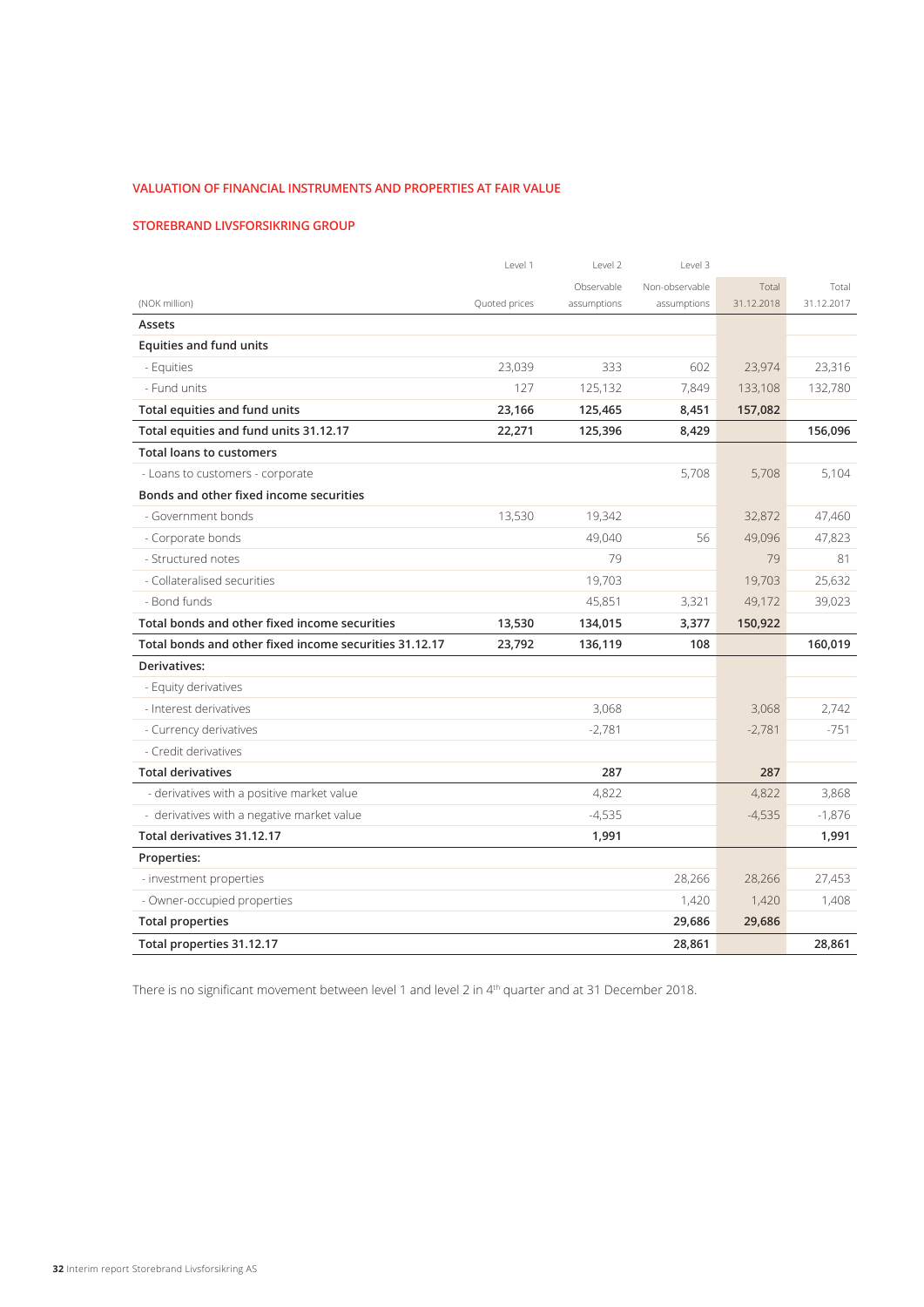#### **MOVEMENT LEVEL 3**

|                                  |          | Fund     | Loans to  | Corporate | Bond  | Investment | Owner-occupied |
|----------------------------------|----------|----------|-----------|-----------|-------|------------|----------------|
| (NOK million)                    | Equities | units    | customers | bonds     | fund  | properties | properties     |
| Book value 01.01                 | 750      | 7,679    | 5,104     | 108       |       | 27,453     | 1,408          |
| Net profit/loss                  | $-33$    | $-2,397$ | 48        | 10        | 134   | $-314$     |                |
| Supply/disposal                  | 12       | 3.967    | 1,310     |           | 3,202 | 1.259      | 82             |
| Sales/overdue/settlement         | $-121$   | $-1.347$ | $-641$    | -60       | $-15$ |            | $-2$           |
| Currency translation differences | -6       | $-53$    | $-114$    | $-1$      |       | $-341$     | -68            |
| Other                            |          |          |           |           |       | 209        |                |
| <b>Book value 31.12.18</b>       | 602      | 7.849    | 5.707     | 56        | 3,321 | 28.266     | 1,420          |

As at 31 December 2018, Storebrand Livsforsikring had NOK 4 376 million invested in Storebrand Eiendomsfond Norge KS and Ruseløkkveien 26, Oslo. The investments are classified as "investment in associated companies and joint ventures" in the Consolidated Financial Statements.

### **SENSITIVITY ASSESSMENTS**

Sensitivity assessments of investments on level 3 are described in note 12 in the 2017 annual report. There are no significant change in sensitivity in this quarter or year to date.

#### **STOREBRAND LIVSFORSIKRING AS**

|                                                        | Level 1       | Level 2     | Level 3        |            |            |
|--------------------------------------------------------|---------------|-------------|----------------|------------|------------|
|                                                        |               | Observable  | Non-observable | Total      | Total      |
| (NOK million)                                          | Quoted prices | assumptions | assumptions    | 31.12.2018 | 31.12.2017 |
| Assets                                                 |               |             |                |            |            |
| <b>Equities and fund units</b>                         |               |             |                |            |            |
| - Equities                                             | 1,310         | 78          | 451            | 1,839      | 19,179     |
| - Fund units                                           |               | 42,251      | 5,340          | 47,591     | 44,256     |
| Total equities and fund units                          | 1,310         | 42,329      | 5,791          | 49,430     |            |
| Total equities and fund units 31.12.17                 | 18,512        | 39,135      | 5,788          |            | 63,436     |
| <b>Total loans to customers</b>                        |               |             | 364            | 364        |            |
| - Loans to customers - corporate                       |               |             | 364            | 364        |            |
| Bonds and other fixed income securities                |               |             |                |            |            |
| - Government bonds                                     | 4,139         |             |                | 4,139      | 12,578     |
| - Corporate bonds                                      |               | 25,832      | 25             | 25,857     | 25,138     |
| - Structured notes                                     |               |             |                |            |            |
| - Collateralised securities                            |               | 5,703       |                | 5,703      | 7,792      |
| - Bond funds                                           |               | 34,658      | 567            | 35,225     | 27,893     |
| Total bonds and other fixed income securities          | 4,139         | 66,193      | 592            | 70,924     |            |
| Total bonds and other fixed income securities 31.12.17 | 12,569        | 60,790      | 42             |            | 73,401     |
| Derivatives:                                           |               |             |                |            |            |
| - Equity derivatives                                   |               |             |                |            |            |
| - Interest derivatives                                 |               | 1,365       |                | 1,365      | 1,122      |
| - Currency derivatives                                 |               | $-3,056$    |                | $-3,056$   | $-730$     |
| <b>Total derivatives</b>                               |               | $-1,691$    |                | $-1,691$   |            |
| - derivatives with a positive market value             |               | 2,220       |                | 2,220      |            |
| - derivatives with a negative market value             |               | $-3,910$    |                | $-3,910$   |            |
| Total derivatives 31.12.17                             |               | 392         |                |            | 392        |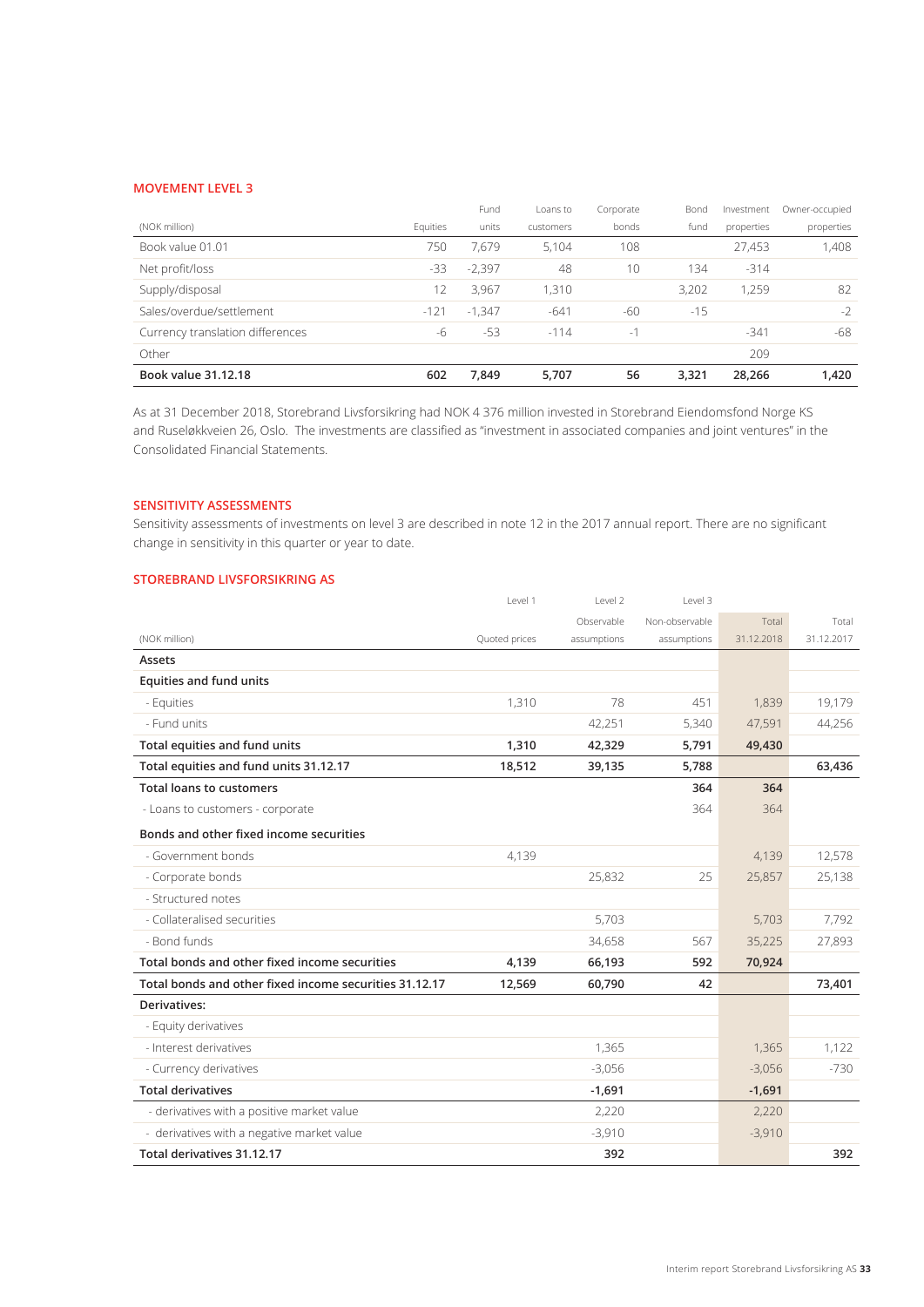#### **MOVEMENT LEVEL 3**

| (NOK million)            | Equities      | Fund units | Loans to customers | Corporate bonds | Bond funds |
|--------------------------|---------------|------------|--------------------|-----------------|------------|
| Book value 01.01         | 488           | 5,300      |                    | 42              |            |
| Net profit/loss          | -33           | $-141$     | 20                 |                 | 48         |
| Supply/disposal          | $\mathcal{P}$ | 1.195      | 346                |                 | 519        |
| Sales/overdue/settlement | $-16$         | $-1.014$   | $-2$               | $-23$           |            |
| Book value 31.12.18      | 451           | 5.340      | 364                | 25              | 567        |

### Note 09

## Tax

The Storebrand Livsforsikring Group reported a tax income of NOK 1,445m for the 4<sup>th</sup> quarter and NOK 1,088m for the full year 2018. Storebrand has previously booked a deferred tax liability due to the differences between mark to market values and tax values associated with real estate owned by the customer portfolios. As a consequence of new tax rules (see below for further information), the deferred tax liability is reversed, creating a clearer separation between customer assets and shareholders assets. In isolation, the transitional effects leads to a tax income of approximately NOK 1.6 billion for the Group in the  $4<sup>th</sup>$  quarter.

The tax rate for the Storebrand Livsforsikring Group will vary from quarter to quarter depending on the individual legal entities' contribution to earnings. The net income tax expense for the quarter and year also reflects effects that each give a higher or lower effective tax rate. The effective tax rate is influenced by the fact that the Storebrand Livsforsikring Group has operations in countries with tax rates that are different from Norway.

In December 2018, the Norwegian Parliament (Stortinget) agreed to reduce the company tax rate from 23 to 22 per cent with effect from 1 January 2019. It was also agreed to maintain the tax rate at 25 per cent for companies subject to the financial tax. The Storebrand Group includes companies that are both subject to and not subject to the financial tax. Therefore, when capitalizing deferred tax/deferred tax assets in the consolidated financial statements, the company tax rate that applies for the individual Group companies is used.

#### *New tax rules for insurance and pension undertakings*

In December 2018, the Norwegian parliament (Stortinget) ratified new tax rules for insurance and pension undertakings. For life insurance companies, the new rules entail that taxation of income and expenses relating to assets in the customer portfolios, with effect from the income year 2018, shall be carried out in accordance with the financial statements. The principle applies to both financial assets and other types of assets (such as operating assets, etc.) owned by the customer portfolios. The technical result stated in the accounts is the basis for the taxation; hence, no permanent or temporary differences will arise for tax purposes. The aim of the new rules are to establish a distinction between customer and corporate funds in terms of taxation. This will significantly reduce tax risk and volatility for the Group.

#### Note 10

## Contingent liabilities

|                                                                         | Storebrand Livsforsikring<br>group |          | Storebrand<br>Livsforsikring AS |          |
|-------------------------------------------------------------------------|------------------------------------|----------|---------------------------------|----------|
|                                                                         |                                    |          |                                 |          |
| (NOK million)                                                           | 31.12.18                           | 31.12.17 | 31.12.18                        | 31.12.17 |
| Uncalled residual liabilities re limitied partnership                   | 5,818                              | 5.451    | 4.912                           | 4.647    |
| Debt note to Silver Pensjonsforsikring in conjunction with acquisitions |                                    | 520      |                                 | 520      |
| <b>Total contigent liabilities</b>                                      | 5,818                              | 5.971    | 4.912                           | 5.167    |

The debt note is conditioned by Silver Pensjonsforsikring no longer being under public administration

Guarantees essentially encompass payment and contract guarantees.

Unused credit facilities encompass granted and any unused credit accounts and credit cards, as well as, any unused flexible mortgage facilities.

Storebrand Group companies are engaged in extensive activities in Norway and abroad, and are subject for client complaints and may become a party in legal disputes, see also note 2 and note 43 in the 2017 annual report.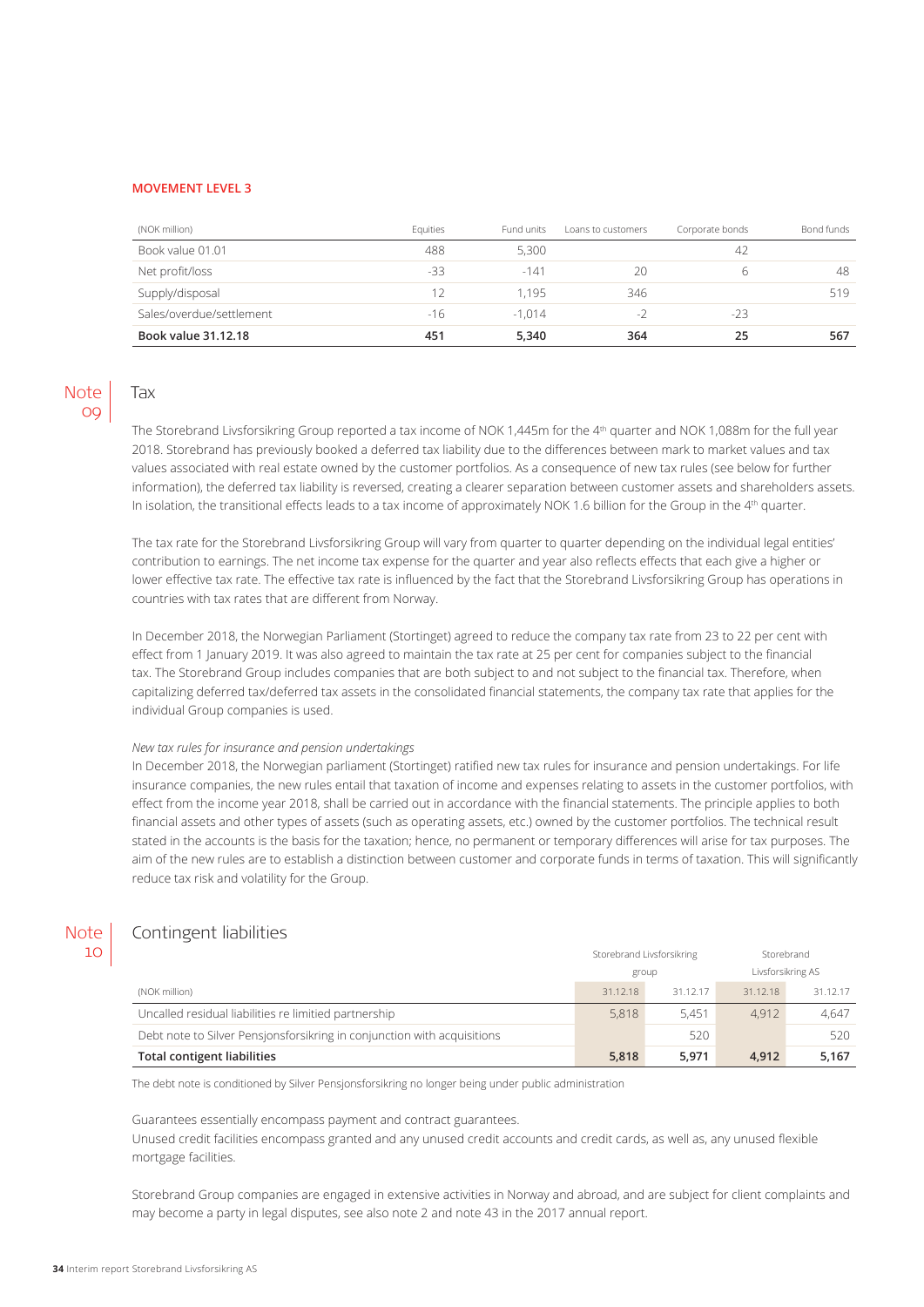#### Solvency II Note  $|11|$

Storebrand Livsforsikring is an insurance company with capital requirements in accordance with Solvency II.

The calculations below are for Storebrand Livsforsikring AS when Storebrand Livsforsikring Group no longer entitled to report solvency. The requirement on consolidated level only applies to Storebrand Group.

The solvency capital requirement and minimum capital requirement are calculated in accordance with Section 46 (1) – (3) of the Solvency II Regulations using the standard method and include the effect of the transitional arrangement for shares pursuant to Section 58 of the Solvency II Regulations.

#### **SOLVENCY CAPITAL**

|                                                                              | 31.12.18 |           |         |         | 31.12.17 |        |
|------------------------------------------------------------------------------|----------|-----------|---------|---------|----------|--------|
|                                                                              |          | Group 1   | Group 1 |         |          |        |
| (NOK million)                                                                | Total    | unlimited | limited | Group 2 | Group 3  | Total  |
| Share capital                                                                | 3,540    | 3,540     |         |         |          | 3,540  |
| Share premium                                                                | 9,711    | 9,711     |         |         |          | 9,711  |
| Reconciliation reserve                                                       | 18,881   | 18,881    |         |         |          | 22,088 |
| Including the effect of the transitional<br>arrangement                      |          |           |         |         |          | 4,513  |
| Subordinated loans                                                           | 7.780    |           | 1.089   | 6,691   |          | 8,547  |
| Deferred tax asset                                                           | 584      |           |         |         | 584      |        |
| Risk equalisation reserve                                                    | 234      |           |         | 234     |          | 143    |
| Expected dividend/group contributions                                        | $-3,200$ | $-3,200$  |         |         |          |        |
| <b>Total solvency capital</b>                                                | 37,530   | 28,932    | 1,089   | 6,925   | 584      | 42,728 |
| Total solvency capital available to cover<br>the minimum capital requirement | 31,314   | 28,932    | 1,089   | 1,293   |          | 37,928 |

#### **SOLVENCY CAPITAL REQUIREMENT AND - MARGIN**

| (NOK million)                     | 31.12.18 | 31.12.17       |
|-----------------------------------|----------|----------------|
| Market                            | 18,688   | 20,336         |
| Counterparty                      | 493      | 449            |
| Life                              | 6,292    | 6,434          |
| Health                            | 522      | 540            |
| PRC                               | 0        | $\overline{0}$ |
| Operational                       | 1,007    | 990            |
| Diversification                   | $-4,526$ | $-4,646$       |
| Loss-absorbing tax effect         | $-4,701$ | $-5,015$       |
| <b>Total solvency requirement</b> | 17,775   | 19,088         |
| Solvency margin                   | 211,1,%  | 223,8,%        |
| Minimum capital requirement       | 6,465    | 6,240          |
| Minimum margin                    | 484,4,%  | 607,8,%        |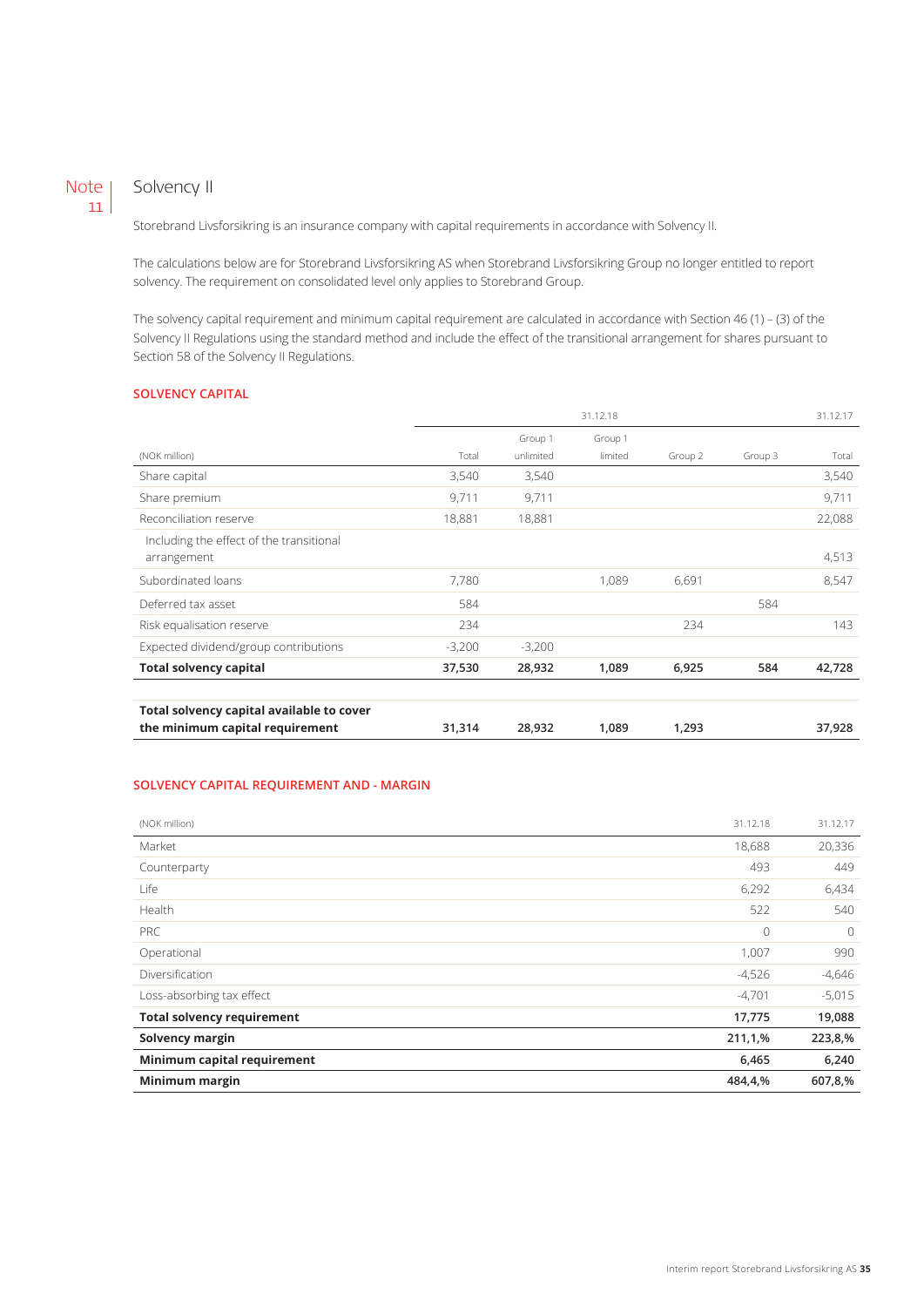### Note  $12$

## Information about related parties

Storebrand conducts transactions with related parties as part of its normal business activities. These transactions take place on commercial terms. The terms for transactions with management and related parties are stipulated in notes 23 and 45 in the 2017 annual report.

Storebrand Livsforsikring has not carried out any material transactions other than normal business transactions with related parties during 2018, other than Storebrand Livsforsikring AS having acquired mortgages from the sister company Storebrand Bank ASA. The mortgages were transferred on commercial terms. The portfolio of loans that have been transferred in 2018 totaled NOK 8.1 billion. The total portfolio of loans bought as of 31 December 2018 is NOK 28.8 billion. Storebrand Livsforsikring AS pays management fees to Storebrand Bank ASA for management of the portfolios, the expence for 2018 is NOK 16 million.

### Note  $13$

## Dividends from subsidiaries and gains on sale of associated company

During the 2<sup>nd</sup> and 3<sup>rd</sup> quarter Storebrand Livsforsikring AS received dividends from Storebrand Holding AB of SEK 965 million, and SEK 18 million from BenCo. The equity values of BenCo Holding is correspondingly written down in the financial statements of Storebrand Livsforsikring AS. These items are presented on a net basis on the line for income from investments in subsidiaries.